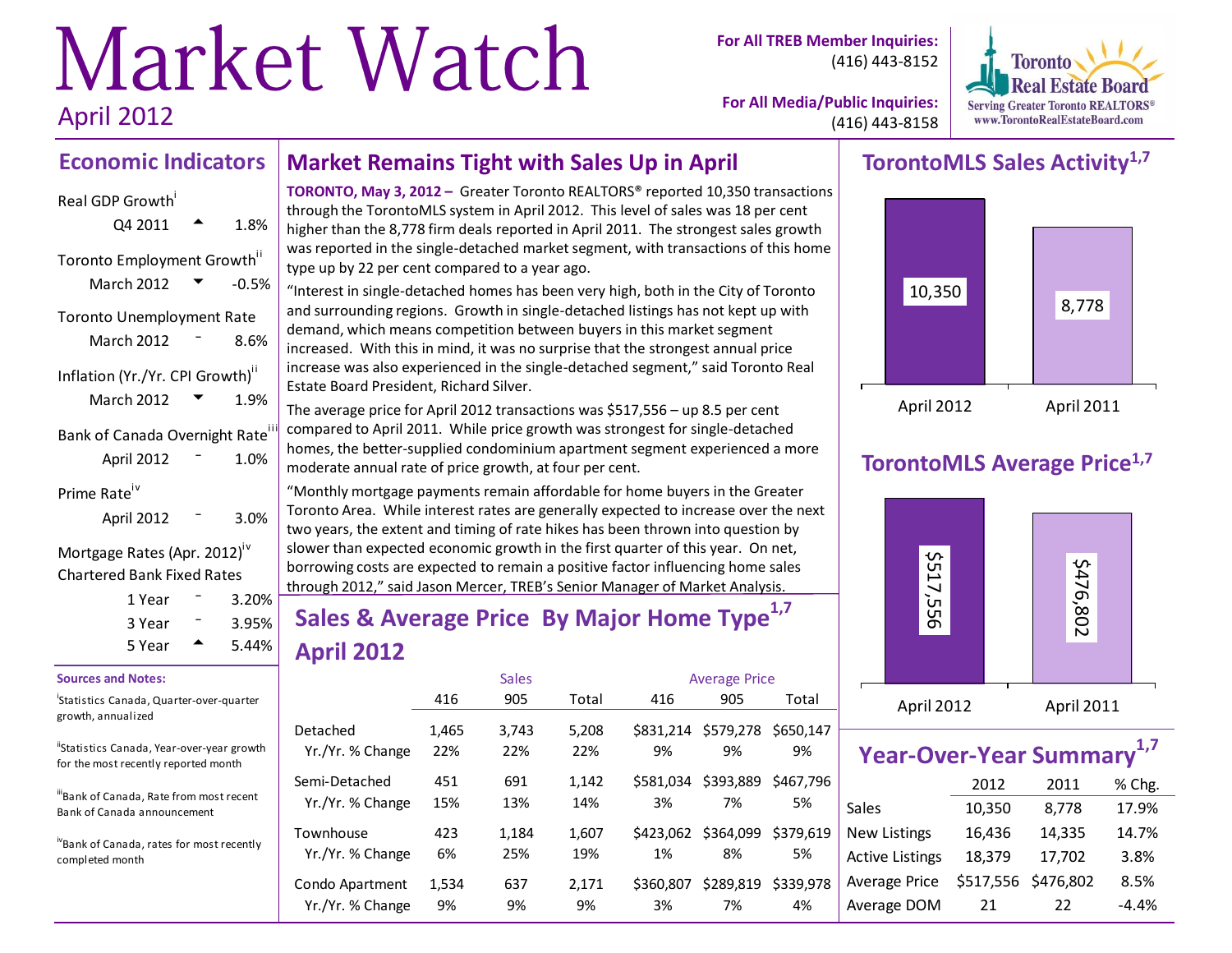# SALES BY PRICE RANGE AND HOUSE TYPE<sup>1,7</sup> APRIL 2012

#### **Price Range Detached Semi-Detached Att/Row/Twnhouse Condo Townhouse Condo Apt Link Co-op Apt Det Condo Co-ownership Apt Total** \$0 to \$99,999 2 0 0 1 22 0 1 0 0 26 \$100,000 to \$199,999 | 73 || 20 || 10 || 73 || 270 || 3 || 8 || 0 || 2 || 459 \$200,000 to \$299,999 | 318 || 82 || 138 || 269 || 728 || 48 || 2 || 6 || 8 || 1,599 \$300,000 to \$399,999 | 771 || 340 || 275 || 271 || 626 || 31 || 3 || 5 || 2 || 2,324 \$400,000 to \$499,999 | 949 || 358 || 236 || 93 || 291 || 34 || 3 || 0 || 1 || 1,965 \$500,000 to \$599,999 | 891 || 151 || 92 || 21 || 116 || 39 || 1 || 2 || 0 || 1,313 \$600,000 to \$699,999 | 677 || 85 || 49 || 19 || 50 || 17 || 0 || 1 || 0 || 898 \$700,000 to \$799,999 | 485 || 49 || 15 || 14 || 17 || 3 || 0 || 1 || 0 || 584 \$800,000 to \$899,999 | 289 || 25 || 14 || 7 || 16 || 0 || 0 || 0 || 0 || 0 || 351 \$900,000 to \$999,999 159 15 2 2 10 0 0 0 0 188 \$1,000,000 to \$1,249,999 239 || 11 || 2 || 2 || 11 || 0 || 1 || 0 || 266 \$1,250,000 to \$1,499,999 152 4 0 0 5 0 0 0 0 161 \$1,500,000 to \$1,749,999 71 1 0 0 7 0 0 0 0 79 |\$1,750,000 to \$1,999,999 42 || 1 || 1 || 0 || 1 || 0 || 0 || 0 || 45 \$2,000,000 + | 90 || 0 || 1 || 0 || 1 || 0 || 0 || 92 **Total Sales 5,208 1,142 835 772 2,171 175 19 15 13 10,350 Share of Total Sales 50.3% 11.0% 8.1% 7.5% 21.0% 1.7% 0.2% 0.1% 0.1% - Average Price \$650,147 \$467,796 \$422,939 \$332,765 \$339,978 \$418,450 \$304,389 \$391,614 \$268,131 \$517,556**

### SALES BY PRICE RANGE AND HOUSE TYPE<sup>1,7</sup> And the same of the set of the set of the set of the set of the set of the set of the set of the set of the set of the set of the set of the set of the set of the set of the set of

| <b>Price Range</b>          | <b>Detached</b> | Semi-Detached | Att/Row/Twnhouse | <b>Condo Townhouse</b> | <b>Condo Apt</b> | Link        | Co-op Apt | <b>Det Condo</b> | Co-ownership Apt | <b>Total</b> |
|-----------------------------|-----------------|---------------|------------------|------------------------|------------------|-------------|-----------|------------------|------------------|--------------|
| \$0 to \$99,999             | 11              |               |                  | 6                      | 104              | $\mathbf 0$ |           | $\mathbf 0$      |                  | 129          |
| \$100,000 to \$199,999      | 236             | 71            | 23               | 265                    | 949              |             | 21        | $\Omega$         |                  | 1,575        |
| \$200,000 to \$299,999      | 1,134           | 259           | 452              | 797                    | 2,351            | 131         | 12        |                  | 18               | 5,161        |
| \$300,000 to \$399,999      | 2,414           | 1,095         | 768              | 780                    | 2,129            | 104         | 11        | 10               |                  | 7,316        |
| \$400,000 to \$499,999      | 2,873           | 1,099         | 672              | 254                    | 909              | 131         |           | $\overline{2}$   |                  | 5,949        |
| \$500,000 to \$599,999      | 2,537           | 401           | 256              | 78                     | 340              | 108         |           |                  |                  | 3,724        |
| \$600,000 to \$699,999      | 1,882           | 202           | 122              | 41                     | 158              | 38          | 0         |                  |                  | 2,446        |
| \$700,000 to \$799,999      | 1,281           | 115           | 46               | 34                     | 72               | 6           |           |                  |                  | 1,556        |
| \$800,000 to \$899,999      | 821             | 65            | 29               | 16                     | 44               | 0           | 0         | $\bf{0}$         |                  | 975          |
| \$900,000 to \$999,999      | 468             | 31            | q                | 3                      | 22               |             | 0         | $\Omega$         |                  | 533          |
| \$1,000,000 to \$1,249,999  | 611             | 32            | 6                | 4                      | 41               |             |           |                  |                  | 698          |
| \$1,250,000 to \$1,499,999  | 395             | 12            |                  | $\mathbf 0$            | 14               |             | 0         | $\mathbf 0$      |                  | 424          |
| \$1,500,000 to \$1,749,999  | 204             | 8             |                  | $\mathbf 0$            | 16               | $\Omega$    | 0         | $\mathbf 0$      |                  | 233          |
| \$1,750,000 to \$1,999,999  | 120             |               |                  | $\mathbf 0$            |                  |             | 0         | $\Omega$         |                  | 127          |
| $$2,000,000 +$              | 252             |               |                  | $\mathbf{0}$           |                  | $\Omega$    | 0         | $\mathbf{0}$     |                  | 263          |
| <b>Total Sales</b>          | 15,239          | 3,394         | 2,396            | 2,278                  | 7,161            | 527         | 54        | 27               | 33               | 31,109       |
| <b>Share of Total Sales</b> | 49.0%           | 10.9%         | 7.7%             | 7.3%                   | 23.0%            | 1.7%        | 0.2%      | 0.1%             | 0.1%             |              |
| <b>Average Price</b>        | \$632,521       | \$455,694     | \$418,364        | \$323,072              | \$336,259        | \$416,136   | \$268,741 | \$434,939        | \$265,388        | \$501,020    |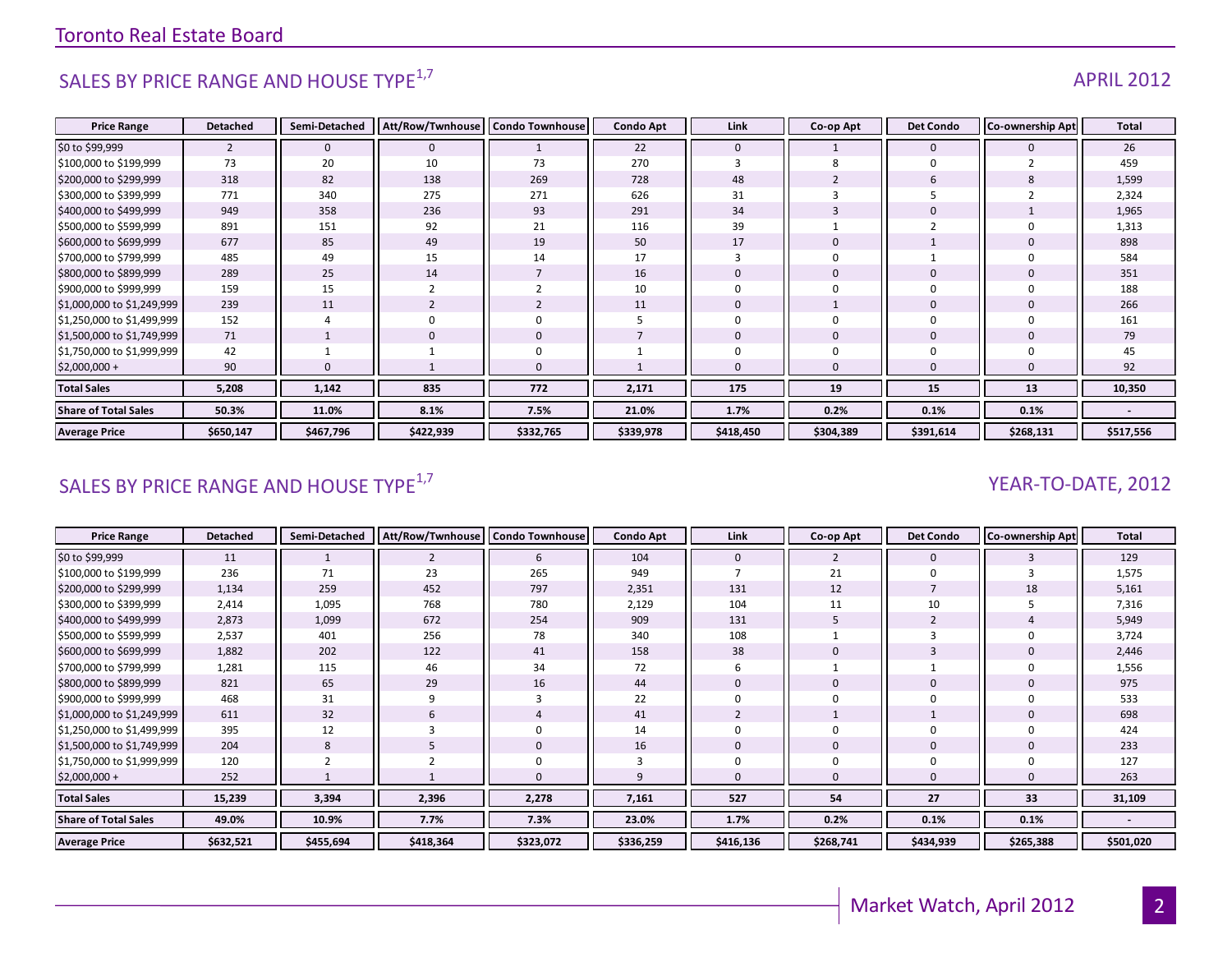#### **ALL HOME TYPES, APRIL 2012** ALL TREB AREAS

|                                  | <b>Number of Sales</b> | Dollar Volume <sup>1</sup> | Average Price <sup>1</sup> | Median Price <sup>1</sup> | New Listings <sup>2</sup> | SNLR (Trend) <sup>8</sup> | Active Listings <sup>3</sup> | Mos. Inv. (Trend) <sup>9</sup> | Avg. SP/LP <sup>4</sup> | Avg. DOM <sup>5</sup> |
|----------------------------------|------------------------|----------------------------|----------------------------|---------------------------|---------------------------|---------------------------|------------------------------|--------------------------------|-------------------------|-----------------------|
| <b>TREB Total</b>                | 10,350                 | \$5,356,701,351            | \$517,556                  | \$434,000                 | 16,436                    | 60.7%                     | 18,379                       | 2.2                            | 100%                    | 21                    |
| <b>Halton Region</b>             | 684                    | \$409,640,240              | \$598,889                  | \$494,500                 | 1,021                     | 62.7%                     | 1,189                        | 2.2                            | 98%                     | 22                    |
| Burlington                       | 83                     | \$37,398,030               | \$450,579                  | \$420,000                 | 131                       | 62.3%                     | 174                          | 2.4                            | 98%                     | 27                    |
| <b>Halton Hills</b>              | 104                    | \$52,665,600               | \$506,400                  | \$462,000                 | 127                       | 68.9%                     | 173                          | 2.4                            | 98%                     | 28                    |
| Milton                           | 206                    | \$95,267,464               | \$462,463                  | \$428,000                 | 317                       | 65.2%                     | 268                          | 1.6                            | 99%                     | 15                    |
| Oakville                         | 291                    | \$224,309,146              | \$770,822                  | \$625,000                 | 446                       | 58.7%                     | 574                          | 2.6                            | 97%                     | 23                    |
| <b>Peel Region</b>               | 2,237                  | \$1,000,134,096            | \$447,087                  | \$405,000                 | 3,587                     | 60.7%                     | 3,658                        | 2.0                            | 99%                     | 20                    |
| Brampton                         | 981                    | \$403,515,878              | \$411,331                  | \$385,000                 | 1,568                     | 58.7%                     | 1,487                        | 1.9                            | 98%                     | 19                    |
| Caledon                          | 90                     | \$52,935,105               | \$588,168                  | \$491,000                 | 171                       | 56.8%                     | 250                          | 3.5                            | 97%                     | 30                    |
| Mississauga                      | 1,166                  | \$543,683,113              | \$466,281                  | \$420,000                 | 1,848                     | 62.5%                     | 1,921                        | 1.9                            | 99%                     | 19                    |
| <b>City of Toronto</b>           | 3,925                  | \$2,231,109,660            | \$568,436                  | \$445,000                 | 6,383                     | 58.9%                     | 7,321                        | 2.2                            | 101%                    | 21                    |
| TURN PAGE FOR CITY OF TORONTO    |                        |                            |                            |                           |                           |                           |                              |                                |                         |                       |
| <b>TABLES OR CLICK HERE:</b>     |                        |                            |                            |                           |                           |                           |                              |                                |                         |                       |
|                                  |                        |                            |                            |                           |                           |                           |                              |                                |                         |                       |
| <b>York Region</b>               | 1,983                  | \$1,195,535,471            | \$602,892                  | \$552,000                 | 3,183                     | 64.0%                     | 3,256                        | 1.9                            | 100%                    | 18                    |
| Aurora                           | 112                    | \$62,905,055               | \$561,652                  | \$501,000                 | 158                       | 71.5%                     | 155                          | 1.8                            | 99%                     | 16                    |
| E. Gwillimbury                   | 37                     | \$17,750,401               | \$479,741                  | \$447,500                 | 56                        | 62.8%                     | 74                           | 3.1                            | 99%                     | 22                    |
| Georgina                         | 101                    | \$31,189,280               | \$308,805                  | \$289,900                 | 160                       | 63.2%                     | 250                          | 3.3                            | 98%                     | 29                    |
| King                             | 50                     | \$42,009,000               | \$840,180                  | \$735,000                 | 60                        | 50.8%                     | 131                          | $6.1\,$                        | 97%                     | 45                    |
| Markham                          | 547                    | \$336,824,871              | \$615,768                  | \$563,000                 | 862                       | 62.3%                     | 825                          | 1.7                            | 100%                    | 18                    |
| Newmarket                        | 183                    | \$84,307,977               | \$460,699                  | \$428,000                 | 210                       | 79.2%                     | 166                          | 1.2                            | 100%                    | 16                    |
| Richmond Hill                    | 411                    | \$283,462,118              | \$689,689                  | \$621,000                 | 715                       | 64.0%                     | 613                          | 1.5                            | 100%                    | 14                    |
| Vaughan                          | 464                    | \$291,601,070              | \$628,451                  | \$590,050                 | 799                       | 62.4%                     | 821                          | 1.9                            | 99%                     | 18                    |
| Whitchurch-Stouffville           | 78                     | \$45,485,699               | \$583,150                  | \$527,000                 | 163                       | 59.6%                     | 221                          | 2.9                            | 98%                     | 27                    |
| <b>Durham Region</b>             | 1,214                  | \$413,755,145              | \$340,820                  | \$318,000                 | 1,759                     | 61.5%                     | 2,056                        | 2.4                            | 99%                     | 23                    |
| Ajax                             | 247                    | \$94,488,684               | \$382,545                  | \$359,000                 | 317                       | 62.4%                     | 284                          | 1.8                            | 99%                     | 19                    |
| <b>Brock</b>                     | 20                     | \$6,063,900                | \$303,195                  | \$240,950                 | 44                        | 41.9%                     | 147                          | 8.5                            | 96%                     | 62                    |
| Clarington                       | 203                    | \$60,147,215               | \$296,292                  | \$265,500                 | 306                       | 59.3%                     | 375                          | 2.6                            | 98%                     | 28                    |
| Oshawa                           | 295                    | \$76,656,858               | \$259,854                  | \$243,000                 | 386                       | 63.4%                     | 409                          | 2.3                            | 99%                     | 26                    |
| Pickering                        | 161                    | \$64,194,719               | \$398,725                  | \$369,000                 | 243                       | 62.0%                     | 267                          | 2.0                            | 99%                     | 19                    |
| Scugog                           | 23                     | \$10,004,500               | \$434,978                  | \$365,000                 | 58                        | 52.3%                     | 139                          | 4.6                            | 97%                     | 38                    |
| Uxbridge                         | 27                     | \$13,944,800               | \$516,474                  | \$475,000                 | 60                        | 54.3%                     | 130                          | 4.7                            | 97%                     | 32                    |
| Whitby                           | 238                    | \$88,254,469               | \$370,817                  | \$347,500                 | 345                       | 65.4%                     | 305                          | 1.7                            | 99%                     | 17                    |
| <b>Dufferin County</b>           | 61                     | \$22,093,200               | \$362,184                  | \$327,000                 | 80                        | 66.0%                     | 134                          | 2.7                            | 98%                     | 36                    |
| Orangeville                      | 61                     | \$22,093,200               | \$362,184                  | \$327,000                 | 80                        | 66.0%                     | 134                          | 2.7                            | 98%                     | 36                    |
| <b>Simcoe County</b>             | 246                    | \$84,433,539               | \$343,226                  | \$320,000                 | 423                       | 58.5%                     | 765                          | 4.0                            | 98%                     | 41                    |
| Adjala-Tosorontio                | 13                     | \$5,219,700                | \$401,515                  | \$349,700                 | 29                        | 45.7%                     | 92                           | 7.1                            | 96%                     | 81                    |
| <b>Bradford West Gwillimbury</b> | 65                     | \$26,223,100               | \$403,432                  | \$400,000                 | 97                        | 72.0%                     | 106                          | 2.2                            | 99%                     | 21                    |
| Essa                             | 44                     | \$13,837,453               | \$314,488                  | \$266,500                 | 82                        | 51.7%                     | 179                          | 5.2                            | 98%                     | 44                    |
| Innisfil                         | 55                     | \$16,714,630               | \$303,902                  | \$302,000                 | 109                       | 49.3%                     | 233                          | $5.3$                          | 98%                     | 46                    |
| New Tecumseth                    | 69                     | \$22,438,656               | \$325,198                  | \$310,000                 | 106                       | 66.2%                     | 155                          | 3.4                            | 98%                     | 46                    |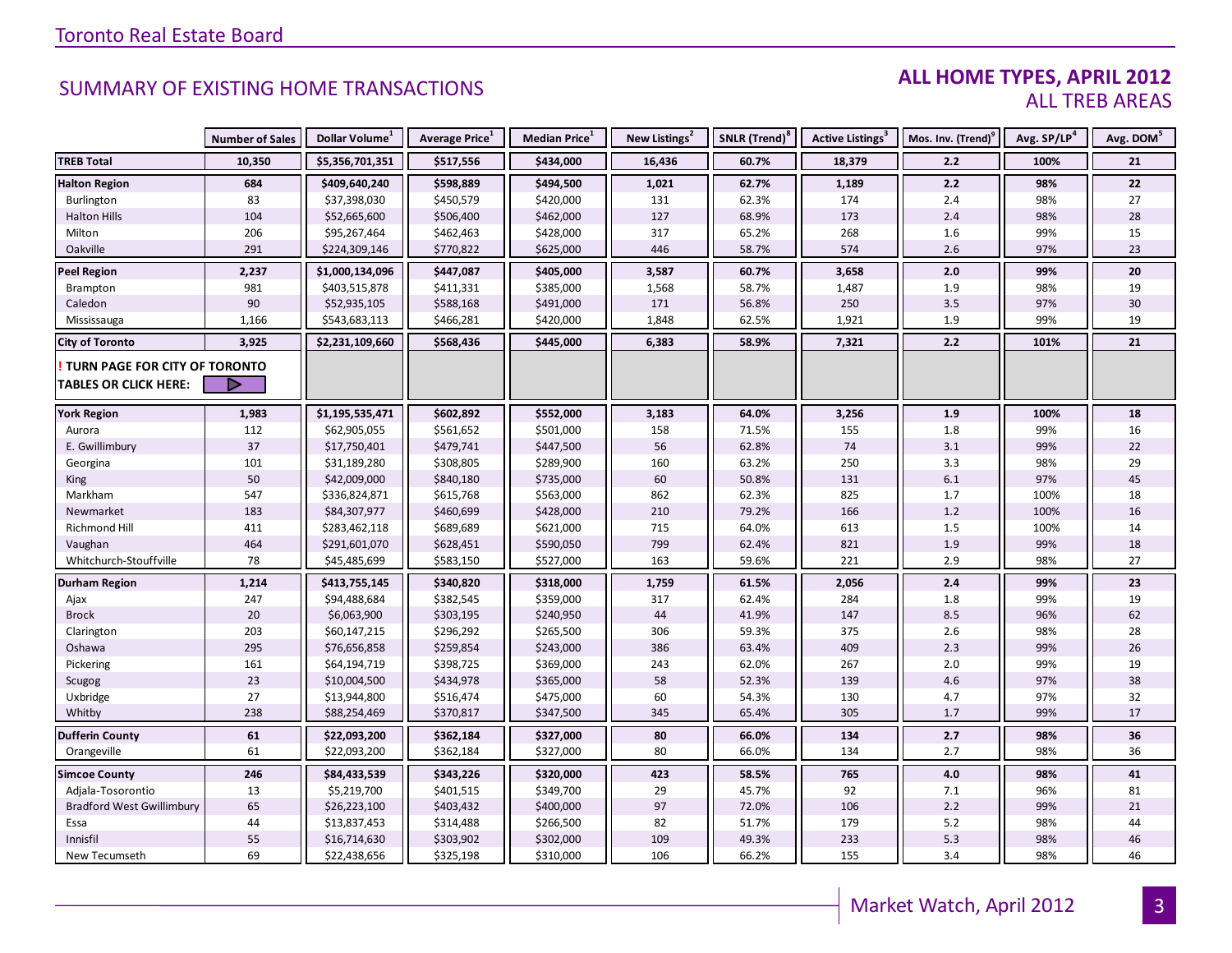#### **ALL HOME TYPES, APRIL 2012** CITY OF TORONTO MUNICIPAL BREAKDOWN

|                              | <b>Number of Sales</b> | Dollar Volume <sup>1</sup> | Average Price <sup>1</sup> | <b>Median Price</b> <sup>1</sup> | New Listings <sup>2</sup> | SNLR (Trend) <sup>8</sup> | Active Listings <sup>3</sup> | Mos. Inv. (Trend) <sup>9</sup> | Avg. SP/LP <sup>4</sup> | Avg. DOM <sup>5</sup> |
|------------------------------|------------------------|----------------------------|----------------------------|----------------------------------|---------------------------|---------------------------|------------------------------|--------------------------------|-------------------------|-----------------------|
| <b>TREB Total</b>            | 10,350                 | \$5,356,701,351            | \$517,556                  | \$434,000                        | 16,436                    | 60.7%                     | 18,379                       | 2.2                            | 100%                    | 21                    |
| <b>City of Toronto Total</b> | 3,925                  | \$2,231,109,660            | \$568,436                  | \$445,000                        | 6,383                     | 58.9%                     | 7,321                        | 2.2                            | 101%                    | 21                    |
| <b>Toronto West</b>          | 986                    | \$506,079,259              | \$513,265                  | \$436,750                        | 1,616                     | 58.3%                     | 2,055                        | 2.5                            | 101%                    | 22                    |
| Toronto W01                  | 74                     | \$45,414,943               | \$613,715                  | \$580,000                        | 117                       | 57.7%                     | 134                          | $2.1\,$                        | 105%                    | 16                    |
| Toronto W02                  | 107                    | \$67,243,240               | \$628,441                  | \$600,000                        | 162                       | 68.1%                     | 129                          | 1.3                            | 105%                    | 14                    |
| Toronto W03                  | 77                     | \$31,648,600               | \$411,021                  | \$393,000                        | 97                        | 63.2%                     | 98                           | $2.0\,$                        | 99%                     | 18                    |
| Toronto W04                  | 82                     | \$30,095,788               | \$367,022                  | \$347,250                        | 146                       | 58.9%                     | 194                          | 2.7                            | 99%                     | 26                    |
| Toronto W05                  | 129                    | \$48,540,320               | \$376,282                  | \$379,900                        | 222                       | 55.7%                     | 297                          | 3.2                            | 98%                     | 28                    |
| Toronto W06                  | 124                    | \$55,646,120               | \$448,759                  | \$416,750                        | 254                       | 48.6%                     | 416                          | $3.2$                          | 101%                    | 30                    |
| Toronto W07                  | 39                     | \$29,340,573               | \$752,322                  | \$710,300                        | 62                        | 69.2%                     | 47                           | 1.4                            | 102%                    | 14                    |
| Toronto W08                  | 200                    | \$139,712,602              | \$698,563                  | \$575,000                        | 309                       | 60.4%                     | 399                          | 2.3                            | 100%                    | 22                    |
| Toronto W09                  | 63                     | \$29,161,485               | \$462,881                  | \$533,000                        | 106                       | 58.8%                     | 122                          | 2.7                            | 99%                     | 26                    |
| Toronto W10                  | 91                     | \$29,275,588               | \$321,710                  | \$360,000                        | 141                       | 57.1%                     | 219                          | 2.9                            | 99%                     | $20\,$                |
| <b>Toronto Central</b>       | 1,762                  | \$1,198,313,233            | \$680,087                  | \$483,600                        | 3,132                     | 57.3%                     | 3,707                        | $2.2$                          | 100%                    | 22                    |
| Toronto C01                  | 445                    | \$210,562,154              | \$473,173                  | \$397,000                        | 886                       | 52.6%                     | 1,152                        | 2.7                            | 100%                    | 24                    |
| Toronto C02                  | 72                     | \$74,132,529               | \$1,029,618                | \$880,000                        | 144                       | 53.1%                     | 243                          | $3.0\,$                        | 99%                     | 26                    |
| Toronto C03                  | 61                     | \$63,562,898               | \$1,042,015                | \$605,000                        | 101                       | 59.9%                     | 115                          | $2.1\,$                        | 100%                    | 19                    |
| Toronto C04                  | 116                    | \$134,704,477              | \$1,161,245                | \$1,093,000                      | 199                       | 59.8%                     | 202                          | 1.9                            | 102%                    | 16                    |
| Toronto C06                  | 48                     | \$32,998,271               | \$687,464                  | \$695,250                        | 54                        | 63.0%                     | 61                           | 2.0                            | 101%                    | 22                    |
| Toronto C07                  | 135                    | \$79,174,148               | \$586,475                  | \$471,000                        | 254                       | 60.0%                     | 261                          | 1.9                            | 100%                    | $20\,$                |
| Toronto C08                  | 165                    | \$72,628,340               | \$440,172                  | \$404,500                        | 282                       | 61.3%                     | 342                          | 2.0                            | 100%                    | 23                    |
| Toronto C09                  | 43                     | \$48,194,800               | \$1,120,809                | \$606,000                        | 63                        | 60.2%                     | 77                           | 2.4                            | 95%                     | 31                    |
| Toronto C10                  | 76                     | \$53,236,160               | \$700,476                  | \$675,000                        | 120                       | 66.9%                     | 93                           | 1.5                            | 104%                    | 12                    |
| Toronto C11                  | 55                     | \$43,400,099               | \$789,093                  | \$670,000                        | 76                        | 65.3%                     | 77                           | 1.8                            | 101%                    | $22\,$                |
| Toronto C12                  | 43                     | \$75,565,700               | \$1,757,342                | \$1,550,000                      | 84                        | 53.2%                     | 144                          | 3.3                            | 99%                     | 23                    |
| Toronto C13                  | 112                    | \$61,851,890               | \$552,249                  | \$452,500                        | 140                       | 65.8%                     | 134                          | 1.7                            | 102%                    | 21                    |
| Toronto C14                  | 196                    | \$136,286,706              | \$695,340                  | \$495,750                        | 409                       | 57.3%                     | 442                          | 1.8                            | 101%                    | 18                    |
| Toronto C15                  | 195                    | \$112,015,061              | \$574,436                  | \$428,000                        | 320                       | 55.1%                     | 364                          | 2.1                            | 101%                    | 25                    |
| <b>Toronto East</b>          | 1,177                  | \$526,717,168              | \$447,508                  | \$423,000                        | 1,635                     | 62.5%                     | 1,559                        | 1.8                            | 102%                    | 20                    |
| Toronto E01                  | 105                    | \$61,777,224               | \$588,355                  | \$572,000                        | 135                       | 63.4%                     | 110                          | 1.5                            | 107%                    | 15                    |
| Toronto E02                  | 96                     | \$69,179,300               | \$720,618                  | \$632,400                        | 148                       | 64.8%                     | 102                          | 1.2                            | 103%                    | 13                    |
| Toronto E03                  | 116                    | \$64,267,015               | \$554,026                  | \$516,740                        | 168                       | 64.7%                     | 124                          | 1.4                            | 105%                    | 16                    |
| Toronto E04                  | 139                    | \$49,887,390               | \$358,902                  | \$380,000                        | 192                       | 61.5%                     | 203                          | 2.0                            | 100%                    | 26                    |
| Toronto E05                  | 131                    | \$54,483,009               | \$415,901                  | \$375,000                        | 152                       | 73.2%                     | 130                          | 1.3                            | 101%                    | 17                    |
| Toronto E06                  | 61                     | \$30,796,230               | \$504,856                  | \$441,000                        | 79                        | 62.3%                     | 49                           | 1.5                            | 102%                    | 14                    |
| Toronto E07                  | 113                    | \$42,013,127               | \$371,798                  | \$318,000                        | 149                       | 60.0%                     | 164                          | $2.2\,$                        | 101%                    | 23                    |
| Toronto E08                  | $70\,$                 | \$26,948,311               | \$384,976                  | \$391,400                        | 123                       | 57.3%                     | 145                          | 2.4                            | 99%                     | 26                    |
| Toronto E09                  | 145                    | \$48,135,657               | \$331,970                  | \$338,800                        | 219                       | 58.9%                     | 253                          | 2.2                            | 100%                    | 24                    |
| Toronto E10                  | 79                     | \$37,127,450               | \$469,968                  | \$455,000                        | 103                       | 62.0%                     | 93                           | 1.9                            | 100%                    | 17                    |
| Toronto E11                  | 122                    | \$42,102,455               | \$345,102                  | \$343,250                        | 167                       | 60.1%                     | 186                          | 2.3                            | 100%                    | 20                    |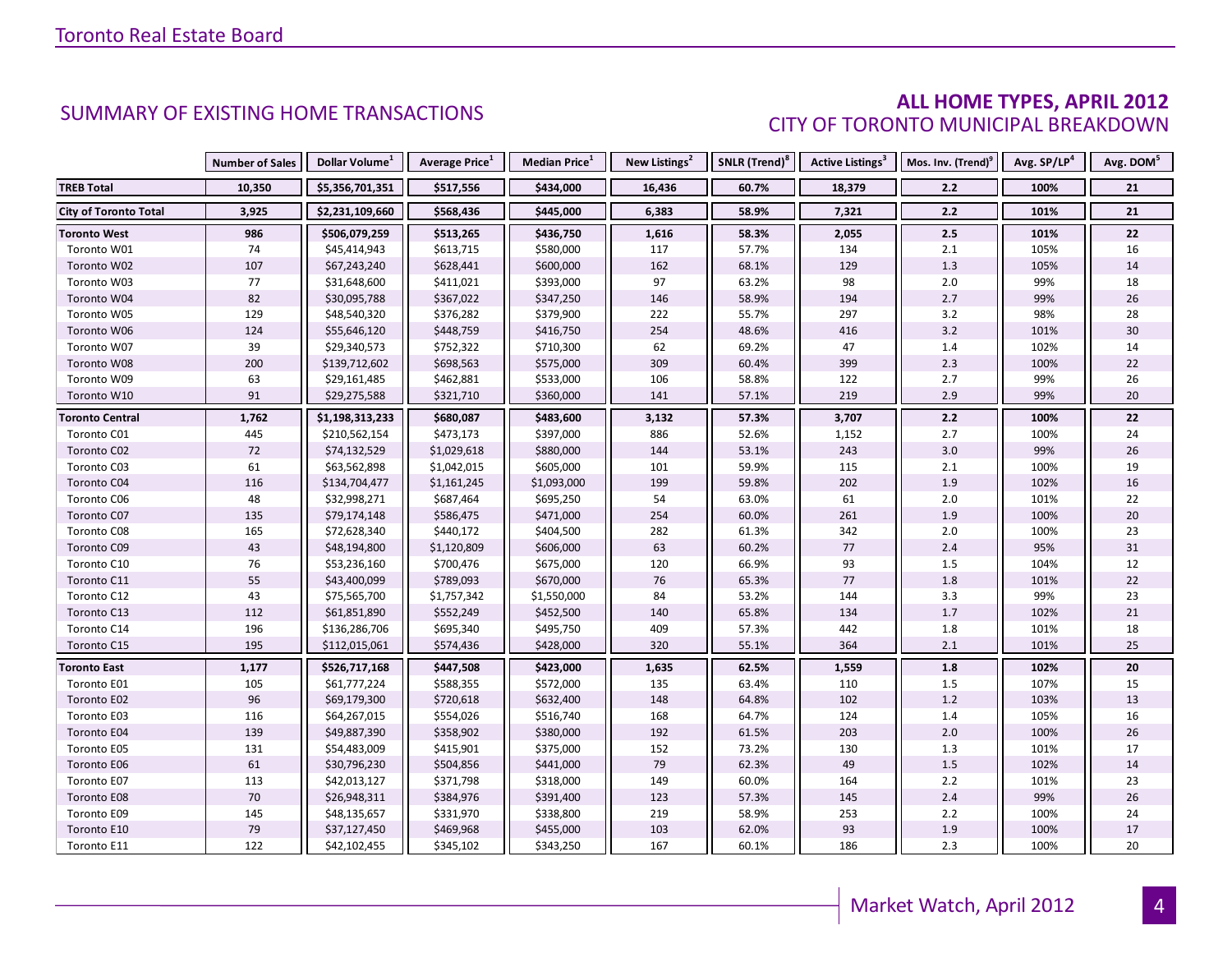#### **ALL HOME TYPES, YEAR-TO-DATE 2012** ALL TREB AREAS

|                                  | <b>Number of Sales</b> | Dollar Volume <sup>1</sup> | <b>Average Price</b> <sup>1</sup> | Median Price <sup>1</sup> | New Listings <sup>2</sup> | Avg. SP/LP <sup>4</sup> | Avg. DOM <sup>5</sup> |
|----------------------------------|------------------------|----------------------------|-----------------------------------|---------------------------|---------------------------|-------------------------|-----------------------|
| <b>TREB Total</b>                | 31,109                 | \$15,586,233,864           | \$501,020                         | \$420,000                 | 54,842                    | 99%                     | 23                    |
| <b>Halton Region</b>             | 1,984                  | \$1,119,424,272            | \$564,226                         | \$469,000                 | 3,380                     | 98%                     | 23                    |
| Burlington                       | 252                    | \$119,877,007              | \$475,702                         | \$411,500                 | 438                       | 97%                     | 29                    |
| <b>Halton Hills</b>              | 326                    | \$152,858,150              | \$468,890                         | \$429,000                 | 478                       | 98%                     | 28                    |
| Milton                           | 617                    | \$283,880,909              | \$460,099                         | \$425,000                 | 987                       | 99%                     | 16                    |
| Oakville                         | 789                    | \$562,808,206              | \$713,318                         | \$600,000                 | 1,477                     | 97%                     | 25                    |
| <b>Peel Region</b>               | 6,680                  | \$2,918,535,435            | \$436,907                         | \$395,000                 | 11,661                    | 98%                     | 22                    |
| Brampton                         | 2,885                  | \$1,157,340,428            | \$401,158                         | \$380,000                 | 5,043                     | 98%                     | 21                    |
| Caledon                          | 272                    | \$153,751,705              | \$565,264                         | \$478,250                 | 524                       | 97%                     | $31\,$                |
| Mississauga                      | 3,523                  | \$1,607,443,302            | \$456,271                         | \$409,000                 | 6,094                     | 98%                     | 22                    |
| <b>City of Toronto</b>           | 11,838                 | \$6,495,313,189            | \$548,683                         | \$427,125                 | 21,850                    | 101%                    | 23                    |
| TURN PAGE FOR CITY OF TORONTO    |                        |                            |                                   |                           |                           |                         |                       |
| <b>TABLES OR CLICK HERE:</b>     |                        |                            |                                   |                           |                           |                         |                       |
| <b>York Region</b>               | 5,920                  | \$3,494,230,604            | \$590,242                         | \$535,150                 | 10,113                    | 99%                     | 21                    |
| Aurora                           | 330                    | \$189,975,526              | \$575,683                         | \$515,000                 | 526                       | 99%                     | 20                    |
| E. Gwillimbury                   | 108                    | \$51,992,781               | \$481,415                         | \$430,000                 | 176                       | 98%                     | 30                    |
| Georgina                         | 313                    | \$96,544,844               | \$308,450                         | \$292,000                 | 539                       | 98%                     | 31                    |
| King                             | 117                    | \$98,011,450               | \$837,705                         | \$723,500                 | 200                       | 95%                     | 63                    |
| Markham                          | 1,586                  | \$935,816,422              | \$590,048                         | \$542,400                 | 2,734                     | 100%                    | 20                    |
| Newmarket                        | 538                    | \$242,050,743              | \$449,908                         | \$425,000                 | 738                       | 100%                    | 16                    |
| Richmond Hill                    | 1,180                  | \$793,384,913              | \$672,360                         | \$606,500                 | 2,064                     | 100%                    | 17                    |
| Vaughan                          | 1,480                  | \$930,529,188              | \$628,736                         | \$580,000                 | 2,640                     | 99%                     | 20                    |
| Whitchurch-Stouffville           | 268                    | \$155,924,737              | \$581,809                         | \$519,000                 | 496                       | 98%                     | 32                    |
| Durham Region                    | 3,755                  | \$1,240,570,719            | \$330,378                         | \$309,000                 | 6,142                     | 98%                     | 28                    |
| Ajax                             | 719                    | \$263,162,074              | \$366,011                         | \$352,000                 | 1,109                     | 99%                     | 22                    |
| <b>Brock</b>                     | 62                     | \$17,153,090               | \$276,663                         | \$239,450                 | 162                       | 96%                     | 99                    |
| Clarington                       | 619                    | \$180,093,193              | \$290,942                         | \$270,000                 | 1,026                     | 98%                     | 31                    |
| Oshawa                           | 924                    | \$235,868,174              | \$255,269                         | \$239,950                 | 1,393                     | 98%                     | 29                    |
| Pickering                        | 474                    | \$184,607,545              | \$389,467                         | \$367,750                 | 825                       | 99%                     | 23                    |
| Scugog                           | 95                     | \$36,554,650               | \$384,786                         | \$335,000                 | 214                       | 97%                     | 44                    |
| Uxbridge                         | 96                     | \$43,902,550               | \$457,318                         | \$426,000                 | 214                       | 97%                     | 51                    |
| Whitby                           | 766                    | \$279,229,443              | \$364,529                         | \$345,500                 | 1,199                     | 99%                     | 21                    |
| <b>Dufferin County</b>           | 211                    | \$69,528,300               | \$329,518                         | \$315,000                 | 336                       | 98%                     | 38                    |
| Orangeville                      | 211                    | \$69,528,300               | \$329,518                         | \$315,000                 | 336                       | 98%                     | 38                    |
| <b>Simcoe County</b>             | 721                    | \$248,631,345              | \$344,842                         | \$316,000                 | 1,360                     | 98%                     | 46                    |
| Adjala-Tosorontio                | 47                     | \$20,153,350               | \$428,795                         | \$391,000                 | 116                       | 97%                     | 81                    |
| <b>Bradford West Gwillimbury</b> | 213                    | \$86,166,058               | \$404,535                         | \$372,000                 | 297                       | 98%                     | 29                    |
| Essa                             | 87                     | \$26,905,896               | \$309,263                         | \$261,000                 | 243                       | 98%                     | 46                    |
| Innisfil                         | 158                    | \$47,879,819               | \$303,037                         | \$292,750                 | 369                       | 98%                     | 54                    |
| New Tecumseth                    | 216                    | \$67,526,222               | \$312,621                         | \$286,600                 | 335                       | 98%                     | 51                    |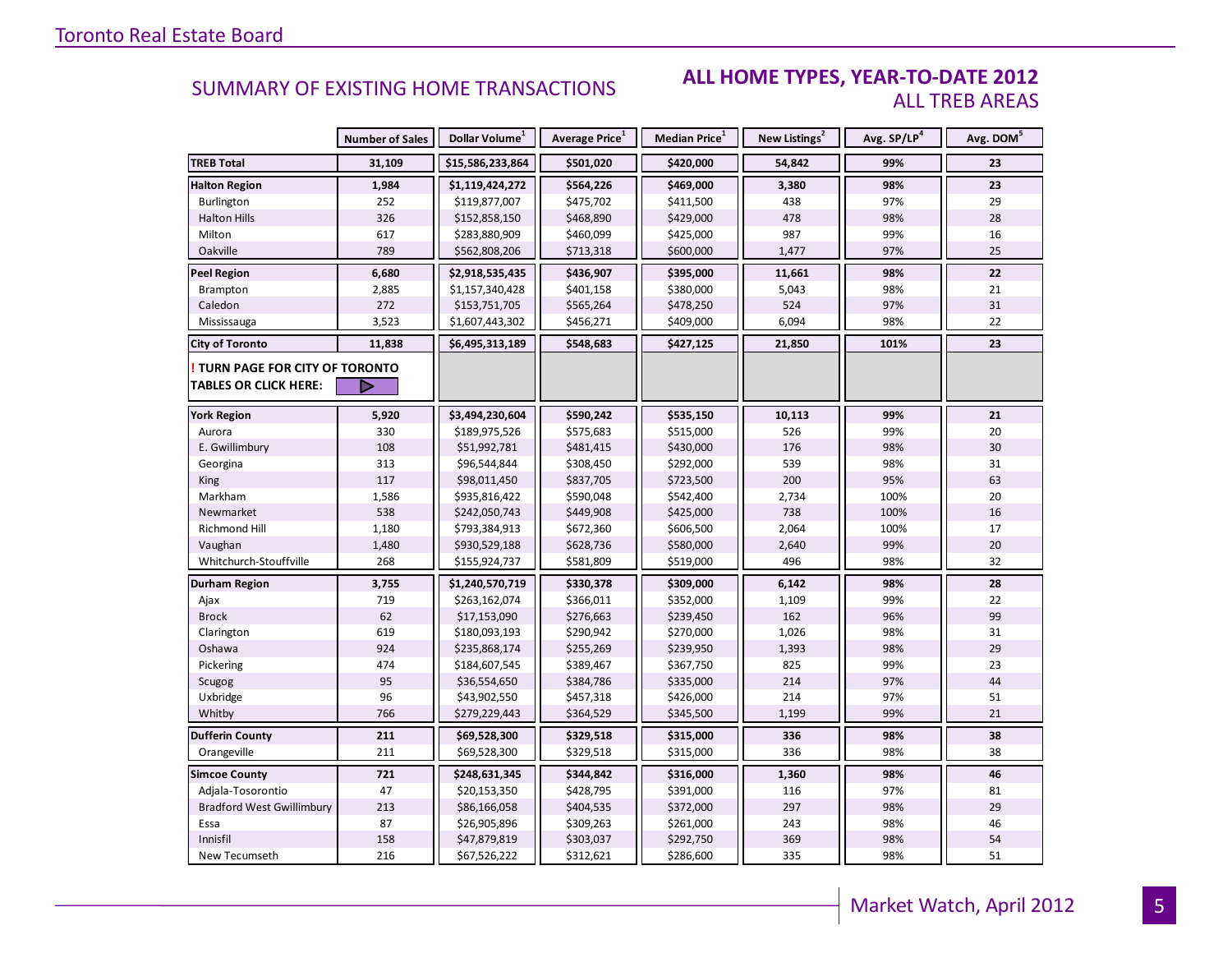#### **ALL HOME TYPES, YEAR-TO-DATE 2012** CITY OF TORONTO MUNICIPAL BREAKDOWN SUMMARY OF EXISTING HOME TRANSACTIONS

|                              | <b>Number of Sales</b> | Dollar Volume <sup>1</sup> | Average Price <sup>1</sup> | Median Price <sup>1</sup> | New Listings <sup>2</sup> | Avg. SP/LP <sup>4</sup> | Avg. DOM <sup>5</sup> |
|------------------------------|------------------------|----------------------------|----------------------------|---------------------------|---------------------------|-------------------------|-----------------------|
| <b>TREB Total</b>            | 31,109                 | \$15,586,233,864           | \$501,020                  | \$420,000                 | 54,842                    | 99%                     | 23                    |
| <b>City of Toronto Total</b> | 11,838                 | \$6,495,313,189            | \$548,683                  | \$427,125                 | 21,850                    | 101%                    | 23                    |
| <b>Toronto West</b>          | 3,028                  | \$1,425,449,273            | \$470,756                  | \$410,000                 | 5,625                     | 100%                    | 25                    |
| Toronto W01                  | 184                    | \$111,965,418              | \$608,508                  | \$542,500                 | 398                       | 104%                    | 17                    |
| Toronto W02                  | 309                    | \$190,314,406              | \$615,904                  | \$571,080                 | 480                       | 105%                    | 14                    |
| Toronto W03                  | 277                    | \$106,991,832              | \$386,252                  | \$380,000                 | 410                       | 100%                    | 22                    |
| Toronto W04                  | 272                    | \$94,966,476               | \$349,141                  | \$338,500                 | 499                       | 98%                     | 30                    |
| Toronto W05                  | 362                    | \$125,198,170              | \$345,851                  | \$360,000                 | 702                       | 98%                     | 32                    |
| Toronto W06                  | 424                    | \$189,704,147              | \$447,415                  | \$412,000                 | 991                       | 100%                    | 30                    |
| Toronto W07                  | 103                    | \$71,796,393               | \$697,052                  | \$645,333                 | 163                       | 101%                    | 21                    |
| Toronto W08                  | 574                    | \$354,563,053              | \$617,706                  | \$522,000                 | 1,056                     | 100%                    | 24                    |
| Toronto W09                  | 201                    | \$82,805,483               | \$411,968                  | \$438,000                 | 342                       | 99%                     | 28                    |
| Toronto W10                  | 322                    | \$97,143,895               | \$301,689                  | \$315,000                 | 584                       | 99%                     | 25                    |
| Toronto Central              | 5,421                  | \$3,596,606,162            | \$663,458                  | \$460,000                 | 10,745                    | 100%                    | 23                    |
| Toronto C01                  | 1,382                  | \$628,691,421              | \$454,914                  | \$392,444                 | 3,093                     | 100%                    | 25                    |
| Toronto C02                  | 235                    | \$243,096,335              | \$1,034,452                | \$782,500                 | 526                       | 99%                     | 27                    |
| Toronto C03                  | 206                    | \$206,688,125              | \$1,003,340                | \$646,365                 | 358                       | 100%                    | 21                    |
| Toronto C04                  | 370                    | \$393,161,951              | \$1,062,600                | \$979,500                 | 651                       | 102%                    | 17                    |
| Toronto C06                  | 137                    | \$84,604,529               | \$617,551                  | \$625,000                 | 219                       | 102%                    | 20                    |
| Toronto C07                  | 431                    | \$252,847,051              | \$586,652                  | \$465,000                 | 825                       | 100%                    | 21                    |
| Toronto C08                  | 538                    | \$231,243,080              | \$429,820                  | \$390,000                 | 1,003                     | 100%                    | 24                    |
| Toronto C09                  | 105                    | \$128,356,956              | \$1,222,447                | \$858,000                 | 208                       | 96%                     | 27                    |
| Toronto C10                  | 242                    | \$170,402,644              | \$704,143                  | \$639,500                 | 391                       | 103%                    | 14                    |
| Toronto C11                  | 167                    | \$107,823,951              | \$645,652                  | \$299,900                 | 256                       | 102%                    | 21                    |
| Toronto C12                  | 162                    | \$279,798,164              | \$1,727,149                | \$1,506,500               | 328                       | 98%                     | 28                    |
| Toronto C13                  | 290                    | \$171,448,715              | \$591,202                  | \$444,250                 | 473                       | 102%                    | 21                    |
| Toronto C14                  | 595                    | \$381,737,958              | \$641,576                  | \$455,500                 | 1,253                     | 101%                    | 22                    |
| Toronto C15                  | 561                    | \$316,705,282              | \$564,537                  | \$420,000                 | 1,161                     | 101%                    | 25                    |
| <b>Toronto East</b>          | 3,389                  | \$1,473,257,754            | \$434,718                  | \$410,000                 | 5,480                     | 102%                    | 21                    |
| Toronto E01                  | 321                    | \$184,654,936              | \$575,249                  | \$550,501                 | 481                       | 105%                    | 14                    |
| Toronto E02                  | 271                    | \$185,415,825              | \$684,191                  | \$615,000                 | 430                       | 102%                    | 13                    |
| Toronto E03                  | 378                    | \$201,060,521              | \$531,906                  | \$501,500                 | 574                       | 104%                    | 15                    |
| Toronto E04                  | 393                    | \$136,612,614              | \$347,615                  | \$364,000                 | 658                       | 100%                    | 25                    |
| Toronto E05                  | 333                    | \$136,102,085              | \$408,715                  | \$365,000                 | 493                       | 102%                    | 19                    |
| Toronto E06                  | 157                    | \$78,182,671               | \$497,979                  | \$421,000                 | 262                       | 102%                    | 14                    |
| Toronto E07                  | 321                    | \$115,768,092              | \$360,648                  | \$312,500                 | 504                       | 101%                    | 27                    |
| Toronto E08                  | 215                    | \$84,403,485               | \$392,574                  | \$368,000                 | 400                       | 99%                     | 26                    |
| Toronto E09                  | 435                    | \$138,260,519              | \$317,840                  | \$297,500                 | 741                       | 99%                     | 26                    |
| Toronto E10                  | 226                    | \$102,621,100              | \$454,076                  | \$433,000                 | 350                       | 100%                    | 20                    |
| Toronto E11                  | 339                    | \$110,175,906              | \$325,003                  | \$313,500                 | 587                       | 99%                     | 23                    |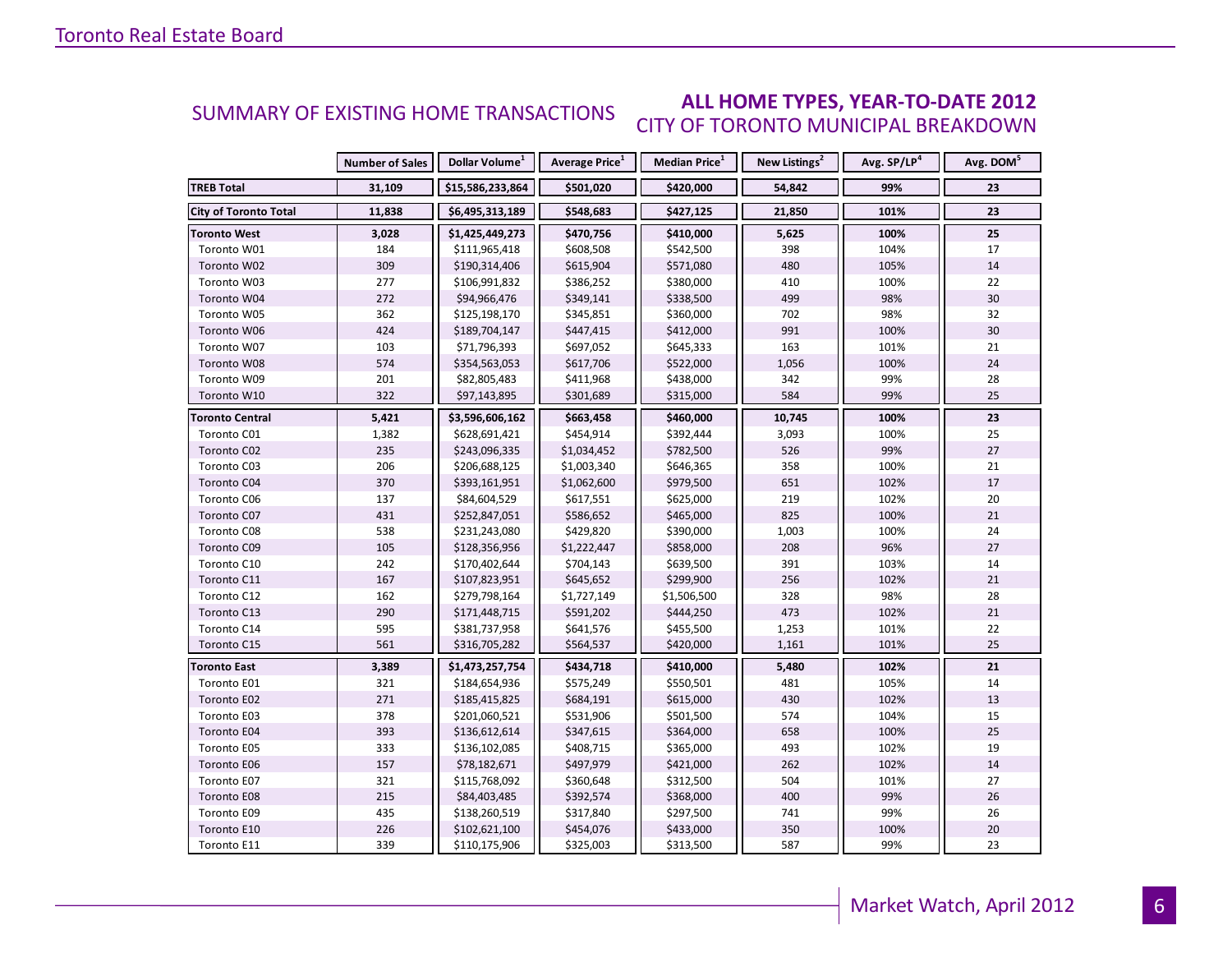#### DETACHED HOUSES, APRIL 2012 ALL TREB AREAS

|                                  | Sales <sup>1</sup> | Dollar Volume <sup>1</sup> | Average Price <sup>1</sup> | Median Price <sup>1</sup> | New Listings <sup>2</sup> | Active Listings <sup>3</sup> | Avg. SP/LP <sup>4</sup> | Avg. DOM <sup>5</sup> |
|----------------------------------|--------------------|----------------------------|----------------------------|---------------------------|---------------------------|------------------------------|-------------------------|-----------------------|
| <b>TREB Total</b>                | 5,208              | \$3,385,965,378            | \$650,147                  | \$555,000                 | 7,484                     | 8,944                        | 100%                    | 20                    |
| <b>Halton Region</b>             | 422                | \$305,838,182              | \$724,735                  | \$587,000                 | 514                       | 873                          | 97%                     | 24                    |
| <b>Burlington</b>                | 43                 | \$24,337,400               | \$565,986                  | \$535,000                 | 53                        | 124                          | 97%                     | 30                    |
| <b>Halton Hills</b>              | 84                 | \$46,826,800               | \$557,462                  | \$515,500                 | 76                        | 146                          | 98%                     | 31                    |
| Milton                           | 105                | \$57,808,131               | \$550,554                  | \$530,000                 | 139                       | 186                          | 99%                     | 17                    |
| Oakville                         | 190                | \$176,865,851              | \$930,873                  | \$725,000                 | 246                       | 417                          | 97%                     | 24                    |
| <b>Peel Region</b>               | 1,050              | \$605,638,255              | \$576,798                  | \$530,000                 | 1,319                     | 1,796                        | 98%                     | 19                    |
| Brampton                         | 543                | \$265,000,553              | \$488,030                  | \$462,000                 | 695                       | 860                          | 98%                     | 20                    |
| Caledon                          | 75                 | \$47,229,405               | \$629,725                  | \$547,045                 | 111                       | 235                          | 96%                     | 34                    |
| Mississauga                      | 432                | \$293,408,297              | \$679,186                  | \$617,950                 | 513                       | 701                          | 99%                     | 16                    |
| <b>City of Toronto</b>           | 1,465              | \$1,217,728,235            | \$831,214                  | \$656,000                 | 2,000                     | 1,851                        | 101%                    | 16                    |
| TURN PAGE FOR CITY OF TORONTO    |                    |                            |                            |                           |                           |                              |                         |                       |
| TABLES OR CLICK HERE:            | D                  |                            |                            |                           |                           |                              |                         |                       |
| <b>York Region</b>               | 1,192              | \$850,878,433              | \$713,824                  | \$657,500                 | 2,019                     | 2,143                        | 99%                     | 19                    |
| Aurora                           | 68                 | \$43,856,539               | \$644,949                  | \$574,000                 | 109                       | 121                          | 99%                     | 17                    |
| E. Gwillimbury                   | 31                 | \$15,988,401               | \$515,755                  | \$465,000                 | 49                        | 73                           | 99%                     | 25                    |
| Georgina                         | 91                 | \$28,640,380               | \$314,729                  | \$295,000                 | 149                       | 242                          | 98%                     | 30                    |
| <b>King</b>                      | 48                 | \$41,388,200               | \$862,254                  | \$740,700                 | 58                        | 122                          | 97%                     | 40                    |
| Markham                          | 267                | \$210,188,801              | \$787,224                  | \$713,000                 | 449                       | 387                          | 100%                    | 18                    |
| Newmarket                        | 103                | \$56,347,233               | \$547,061                  | \$520,000                 | 132                       | 121                          | 99%                     | 16                    |
| Richmond Hill                    | 255                | \$211,816,425              | \$830,653                  | \$739,000                 | 461                       | 392                          | 100%                    | 14                    |
| Vaughan                          | 269                | \$204,203,554              | \$759,121                  | \$680,000                 | 467                       | 481                          | 99%                     | 16                    |
| Whitchurch-Stouffville           | 60                 | \$38,448,900               | \$640,815                  | \$580,000                 | 145                       | 204                          | 98%                     | 31                    |
| Durham Region                    | 837                | \$317,513,380              | \$379,347                  | \$357,900                 | 1,243                     | 1,541                        | 98%                     | 23                    |
| Ajax                             | 161                | \$69,605,184               | \$432,330                  | \$418,000                 | 208                       | 184                          | 99%                     | 18                    |
| <b>Brock</b>                     | 19                 | \$5,847,900                | \$307,784                  | \$242,900                 | 40                        | 138                          | 96%                     | 60                    |
| Clarington                       | 143                | \$45,870,015               | \$320,769                  | \$305,000                 | 206                       | 275                          | 98%                     | 31                    |
| Oshawa                           | 203                | \$58,835,358               | \$289,829                  | \$285,000                 | 275                       | 301                          | 99%                     | 26                    |
| Pickering                        | 101                | \$47,252,154               | \$467,843                  | \$450,000                 | 153                       | 166                          | 99%                     | 16                    |
| Scugog                           | 22                 | \$9,731,500                | \$442,341                  | \$392,000                 | 57                        | 137                          | 97%                     | 39                    |
| Uxbridge                         | 23                 | \$12,567,900               | \$546,430                  | \$492,000                 | 56                        | 121                          | 97%                     | 31                    |
| Whitby                           | 165                | \$67,803,369               | \$410,930                  | \$382,000                 | 248                       | 219                          | 99%                     | 17                    |
| <b>Dufferin County</b>           | 51                 | \$19,649,800               | \$385,290                  | \$350,000                 | 53                        | 97                           | 98%                     | 38                    |
| Orangeville                      | 51                 | \$19,649,800               | \$385,290                  | \$350,000                 | 53                        | 97                           | 98%                     | 38                    |
| <b>Simcoe County</b>             | 191                | \$68,719,093               | \$359,786                  | \$340,000                 | 336                       | 643                          | 98%                     | 42                    |
| Adjala-Tosorontio                | 13                 | \$5,219,700                | \$401,515                  | \$349,700                 | 28                        | 91                           | 96%                     | 81                    |
| <b>Bradford West Gwillimbury</b> | 47                 | \$20,631,800               | \$438,974                  | \$426,000                 | 76                        | 87                           | 99%                     | 25                    |
| Essa                             | 33                 | \$11,149,200               | \$337,855                  | \$291,500                 | 56                        | 136                          | 98%                     | 47                    |
| Innisfil                         | 52                 | \$15,981,630               | \$307,339                  | \$307,500                 | 103                       | 220                          | 98%                     | 48                    |
| New Tecumseth                    | 46                 | \$15,736,763               | \$342,104                  | \$322,500                 | 73                        | 109                          | 98%                     | 41                    |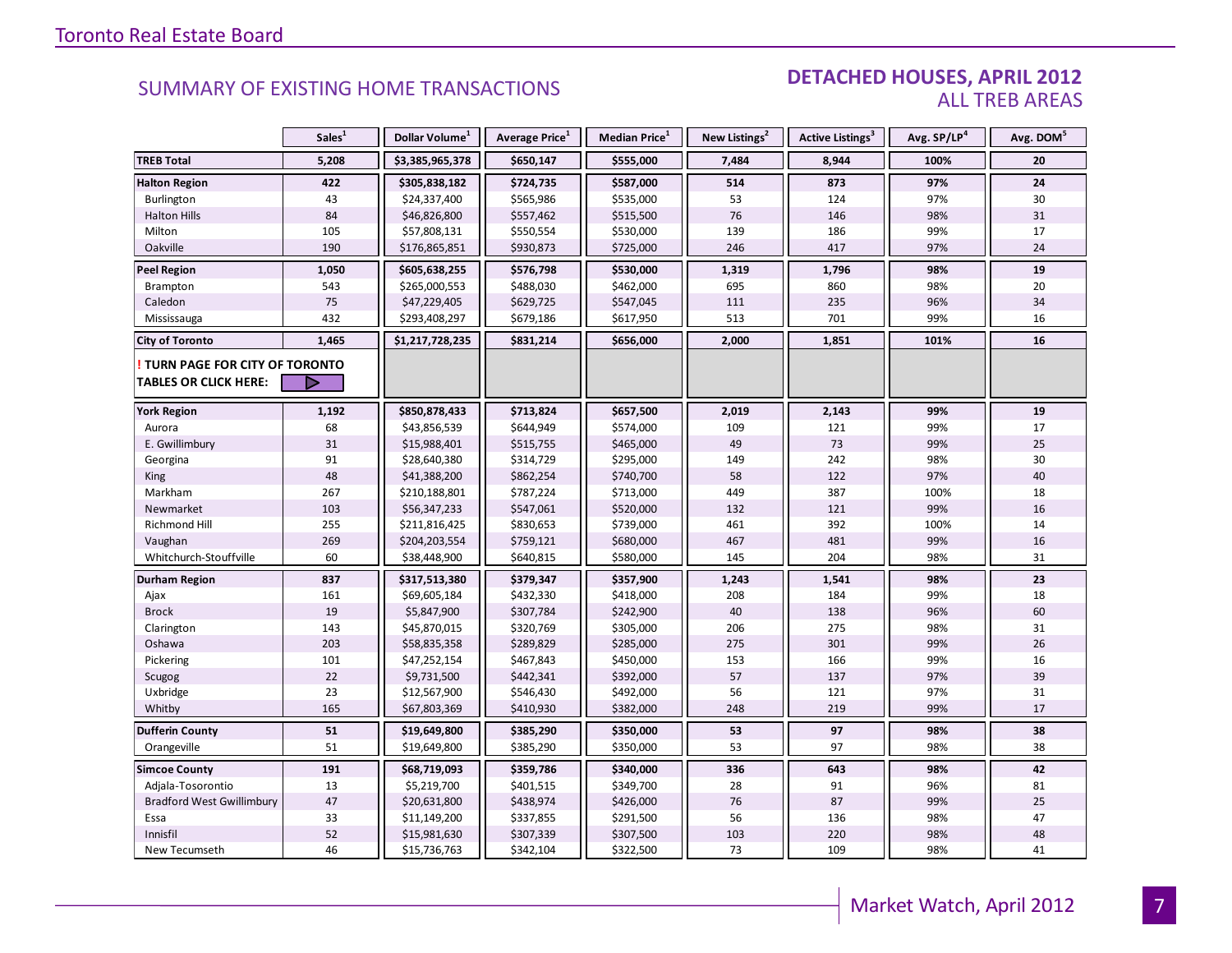### DETACHED HOUSES, APRIL 2012 CITY OF TORONTO MUNICIPAL BREAKDOWN

<span id="page-7-0"></span>

|                        | Sales <sup>1</sup> | Dollar Volume <sup>1</sup> | Average Price <sup>1</sup> | Median Price <sup>1</sup> | New Listings <sup>2</sup> | Active Listings <sup>3</sup> | Avg. SP/LP <sup>4</sup> | Avg. DOM <sup>5</sup> |
|------------------------|--------------------|----------------------------|----------------------------|---------------------------|---------------------------|------------------------------|-------------------------|-----------------------|
| <b>TREB Total</b>      | 5,208              | \$3,385,965,378            | \$650,147                  | \$555,000                 | 7,484                     | 8,944                        | 100%                    | 20                    |
| City of Toronto Total  | 1,465              | \$1,217,728,235            | \$831,214                  | \$656,000                 | 2,000                     | 1,851                        | 101%                    | 16                    |
| <b>Toronto West</b>    | 454                | \$315,491,819              | \$694,916                  | \$594,250                 | 475                       | 588                          | 101%                    | 19                    |
| Toronto W01            | 18                 | \$17,599,000               | \$977,722                  | \$856,000                 | 15                        | 16                           | 106%                    | 13                    |
| Toronto W02            | 44                 | \$33,259,071               | \$755,888                  | \$765,500                 | 54                        | 50                           | 104%                    | 16                    |
| Toronto W03            | 38                 | \$16,879,900               | \$444,208                  | \$418,000                 | 40                        | 58                           | 98%                     | 19                    |
| Toronto W04            | 34                 | \$17,081,688               | \$502,403                  | \$456,000                 | 62                        | 100                          | 98%                     | 28                    |
| Toronto W05            | 45                 | \$24,357,300               | \$541,273                  | \$517,500                 | 38                        | 39                           | 98%                     | 27                    |
| Toronto W06            | 47                 | \$25,850,350               | \$550,007                  | \$515,000                 | 43                        | 46                           | 103%                    | 17                    |
| Toronto W07            | 33                 | \$25,897,373               | \$784,769                  | \$775,300                 | 35                        | 34                           | 102%                    | 15                    |
| Toronto W08            | 112                | \$110,845,652              | \$989,693                  | \$876,000                 | 108                       | 153                          | 100%                    | 19                    |
| Toronto W09            | 37                 | \$23,530,585               | \$635,962                  | \$615,000                 | 39                        | 39                           | 100%                    | 20                    |
| Toronto W10            | 46                 | \$20,190,900               | \$438,933                  | \$420,500                 | 41                        | 53                           | 101%                    | 12                    |
| <b>Toronto Central</b> | 487                | \$608,561,312              | \$1,249,613                | \$1,080,000               | 788                       | 736                          | 101%                    | 16                    |
| Toronto C01            | 12                 | \$9,048,500                | \$754,042                  | \$753,000                 | 15                        | 10                           | 107%                    | 16                    |
| Toronto C02            | 19                 | \$29,380,018               | \$1,546,317                | \$1,449,000               | 31                        | 37                           | 100%                    | 18                    |
| Toronto C03            | 41                 | \$52,527,748               | \$1,281,165                | \$1,070,057               | 67                        | 71                           | 99%                     | 16                    |
| Toronto C04            | 81                 | \$113,396,200              | \$1,399,953                | \$1,326,000               | 155                       | 134                          | 102%                    | 14                    |
| Toronto C06            | 33                 | \$27,741,901               | \$840,664                  | \$738,000                 | 35                        | 29                           | 101%                    | 17                    |
| Toronto C07            | 49                 | \$46,237,930               | \$943,631                  | \$818,000                 | 96                        | 78                           | 100%                    | 17                    |
| Toronto C08            |                    |                            |                            |                           | $\overline{3}$            | $\overline{7}$               |                         |                       |
| Toronto C09            | 14                 | \$32,313,300               | \$2,308,093                | \$2,340,000               | 26                        | 36                           | 92%                     | 32                    |
| Toronto C10            | 22                 | \$23,023,660               | \$1,046,530                | \$1,012,500               | 33                        | 15                           | 106%                    | 8                     |
| Toronto C11            | 20                 | \$30,377,099               | \$1,518,855                | \$1,418,500               | 31                        | 26                           | 102%                    | 19                    |
| Toronto C12            | 32                 | \$68,588,700               | \$2,143,397                | \$2,041,250               | 61                        | 112                          | 99%                     | 18                    |
| Toronto C13            | 36                 | \$34,072,490               | \$946,458                  | \$786,500                 | 43                        | 37                           | 104%                    | 19                    |
| Toronto C14            | 75                 | \$86,768,360               | \$1,156,911                | \$1,040,000               | 116                       | 95                           | 103%                    | 13                    |
| Toronto C15            | 53                 | \$55,085,406               | \$1,039,347                | \$936,000                 | 76                        | 49                           | 103%                    | 14                    |
| <b>Toronto East</b>    | 524                | \$293,675,104              | \$560,449                  | \$491,101                 | 737                       | 527                          | 102%                    | 14                    |
| Toronto E01            | 14                 | \$9,652,000                | \$689,429                  | \$618,250                 | 25                        | 23                           | 107%                    | 8                     |
| Toronto E02            | 39                 | \$36,221,860               | \$928,766                  | \$835,000                 | 61                        | 39                           | 102%                    | 13                    |
| Toronto E03            | 72                 | \$44,245,118               | \$614,516                  | \$554,000                 | 117                       | 75                           | 105%                    | 14                    |
| Toronto E04            | 63                 | \$28,892,790               | \$458,616                  | \$443,900                 | 80                        | 54                           | 101%                    | 21                    |
| Toronto E05            | 37                 | \$24,211,669               | \$654,369                  | \$652,200                 | 47                        | 30                           | 102%                    | 11                    |
| Toronto E06            | 50                 | \$26,739,599               | \$534,792                  | \$473,000                 | 71                        | 42                           | 102%                    | 11                    |
| Toronto E07            | 36                 | \$20,099,777               | \$558,327                  | \$551,900                 | 44                        | 22                           | 105%                    | 12                    |
| Toronto E08            | 42                 | \$21,886,511               | \$521,107                  | \$444,000                 | 61                        | 60                           | 100%                    | 13                    |
| Toronto E09            | 67                 | \$28,612,092               | \$427,046                  | \$419,000                 | 93                        | 66                           | 100%                    | 15                    |
| Toronto E10            | 65                 | \$33,914,200               | \$521,757                  | \$488,300                 | 76                        | 64                           | 101%                    | 14                    |
| Toronto E11            | 39                 | \$19,199,488               | \$492,295                  | \$499,500                 | 62                        | 52                           | 100%                    | 13                    |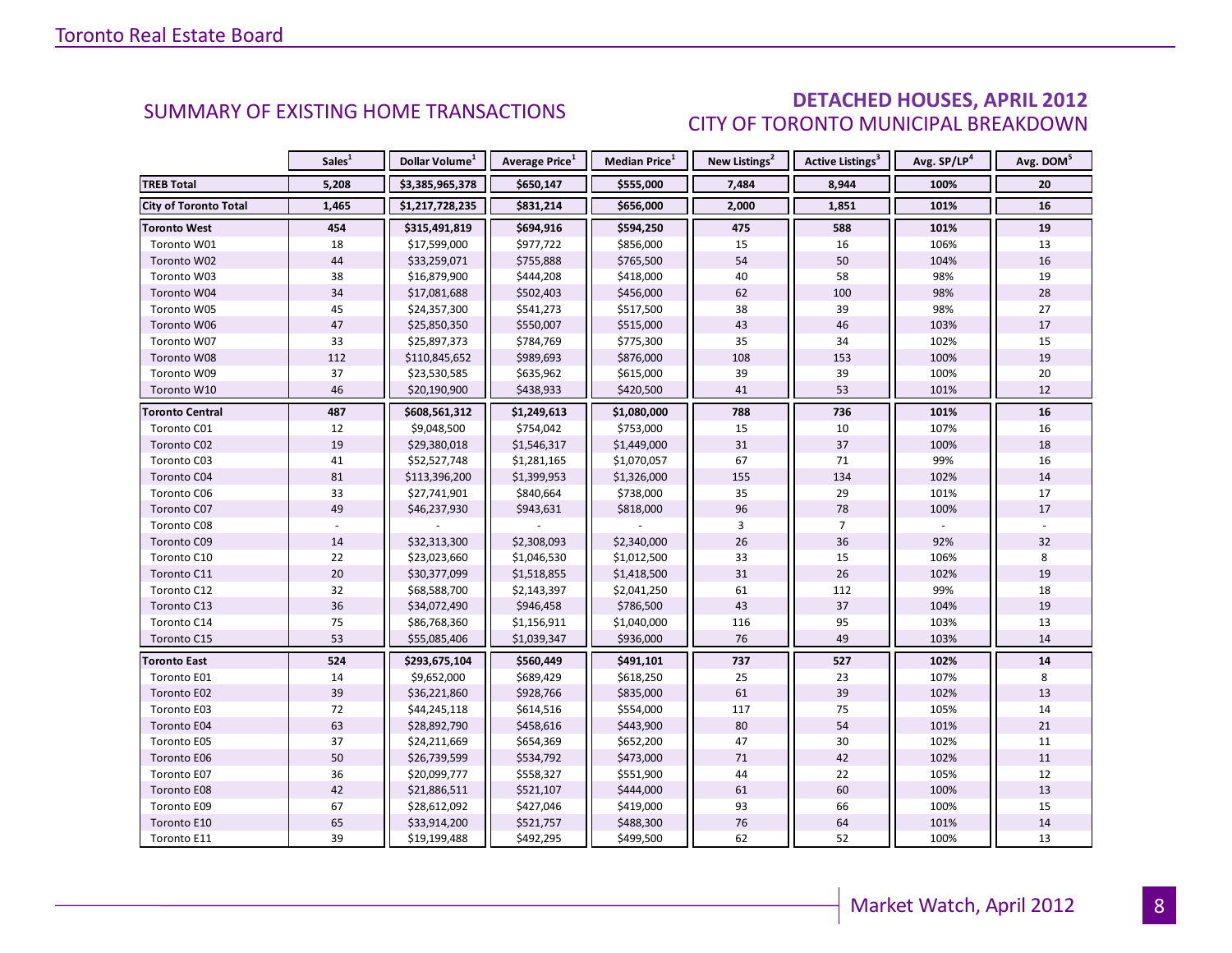#### SEMI-DETACHED HOUSES, APRIL 2012 ALL TREB AREAS

|                                                                        | Sales <sup>1</sup>       | Dollar Volume <sup>1</sup> | Average Price <sup>1</sup> | Median Price <sup>1</sup> | New Listings <sup>2</sup> | <b>Active Listings<sup>3</sup></b> | Avg. SP/LP <sup>4</sup> | Avg. DOM <sup>5</sup> |
|------------------------------------------------------------------------|--------------------------|----------------------------|----------------------------|---------------------------|---------------------------|------------------------------------|-------------------------|-----------------------|
| <b>TREB Total</b>                                                      | 1,142                    | \$534,223,573              | \$467,796                  | \$428,750                 | 1,374                     | 1,072                              | 102%                    | 13                    |
| <b>Halton Region</b>                                                   | 56                       | \$22,298,238               | \$398,183                  | \$404,000                 | 62                        | 61                                 | 99%                     | 13                    |
| <b>Burlington</b>                                                      | 10                       | \$3,726,550                | \$372,655                  | \$341,500                 | 8                         | 5                                  | 99%                     | 13                    |
| <b>Halton Hills</b>                                                    | $\overline{3}$           | \$1,088,800                | \$362,933                  | \$360,000                 | $\overline{3}$            | 5                                  | 100%                    | 8                     |
| Milton                                                                 | 32                       | \$12,729,800               | \$397,806                  | \$405,000                 | 41                        | 35                                 | 100%                    | 15                    |
| Oakville                                                               | 11                       | \$4,753,088                | \$432,099                  | \$437,500                 | 10                        | 16                                 | 99%                     | 10                    |
| <b>Peel Region</b>                                                     | 364                      | \$143,864,988              | \$395,233                  | \$392,000                 | 425                       | 399                                | 100%                    | 14                    |
| <b>Brampton</b>                                                        | 190                      | \$68,701,219               | \$361,585                  | \$360,000                 | 243                       | 244                                | 99%                     | 15                    |
| Caledon                                                                | 5                        | \$1,877,300                | \$375,460                  | \$380,000                 | 5                         | 6                                  | 100%                    | 8                     |
| Mississauga                                                            | 169                      | \$73,286,469               | \$433,648                  | \$432,000                 | 177                       | 149                                | 100%                    | 13                    |
| <b>City of Toronto</b>                                                 | 451                      | \$262,046,522              | \$581,034                  | \$550,000                 | 553                       | 401                                | 105%                    | 11                    |
| <b>! TURN PAGE FOR CITY OF TORONTO</b><br><b>TABLES OR CLICK HERE:</b> | ▷                        |                            |                            |                           |                           |                                    |                         |                       |
| <b>York Region</b>                                                     | 172                      | \$80,093,575               | \$465,660                  | \$475,000                 | 215                       | 120                                | 102%                    | 12                    |
| Aurora                                                                 | 10                       | \$4,164,400                | \$416,440                  | \$423,000                 | 12                        | 4                                  | 102%                    | 15                    |
| E. Gwillimbury                                                         |                          |                            |                            |                           |                           |                                    |                         |                       |
| Georgina                                                               | $\overline{4}$           | \$1,082,900                | \$270,725                  | \$283,950                 | 3                         | $\overline{2}$                     | 98%                     | 39                    |
| King                                                                   |                          |                            |                            |                           |                           |                                    |                         |                       |
| Markham                                                                | 44                       | \$22,191,652               | \$504,356                  | \$490,500                 | 53                        | 29                                 | 103%                    | 9                     |
| Newmarket                                                              | 31                       | \$11,585,544               | \$373,727                  | \$387,000                 | 33                        | 17                                 | 101%                    | 13                    |
| <b>Richmond Hill</b>                                                   | 29                       | \$14,985,480               | \$516,741                  | \$510,000                 | 35                        | 15                                 | 103%                    | 12                    |
| Vaughan                                                                | $47\,$                   | \$23,245,300               | \$494,581                  | \$493,000                 | 73                        | 46                                 | 100%                    | 12                    |
| Whitchurch-Stouffville                                                 | $\overline{7}$           | \$2,838,299                | \$405,471                  | \$408,000                 | 6                         | $\overline{7}$                     | 99%                     | 13                    |
| Durham Region                                                          | 83                       | \$21,565,750               | \$259,828                  | \$232,900                 | 104                       | 74                                 | 99%                     | 21                    |
| Ajax                                                                   | 16                       | \$5,353,000                | \$334,563                  | \$338,450                 | 26                        | 14                                 | 99%                     | 26                    |
| <b>Brock</b>                                                           | $\mathbf{1}$             | \$216,000                  | \$216,000                  | \$216,000                 | $\mathbf{1}$              | $\mathbf{1}$                       | 96%                     | 104                   |
| Clarington                                                             | $\overline{4}$           | \$847,000                  | \$211,750                  | \$206,500                 | 10                        | 11                                 | 97%                     | 12                    |
| Oshawa                                                                 | 39                       | \$7,910,450                | \$202,832                  | \$205,000                 | 44                        | 28                                 | 99%                     | 20                    |
| Pickering                                                              | 15                       | \$4,975,100                | \$331,673                  | \$337,500                 | 16                        | 14                                 | 99%                     | 20                    |
| Scugog                                                                 |                          |                            |                            |                           | $\mathbf{1}$              | $\mathbf{1}$                       |                         |                       |
| Uxbridge                                                               |                          |                            |                            |                           |                           |                                    |                         |                       |
| Whitby                                                                 | 8                        | \$2,264,200                | \$283,025                  | \$280,800                 | 6                         | 5                                  | 102%                    | 8                     |
| <b>Dufferin County</b>                                                 | $\overline{\phantom{a}}$ | \$1,700,500                | \$242,929                  | \$238,000                 | $\mathbf{3}$              | 4                                  | 98%                     | 18                    |
| Orangeville                                                            | $\overline{7}$           | \$1,700,500                | \$242,929                  | \$238,000                 | 3                         | $\overline{4}$                     | 98%                     | 18                    |
| <b>Simcoe County</b>                                                   | 9                        | \$2,654,000                | \$294,889                  | \$300,000                 | 12                        | 13                                 | 100%                    | 15                    |
| Adjala-Tosorontio                                                      |                          |                            |                            |                           | $\mathbf{1}$              | $\mathbf{1}$                       |                         |                       |
| <b>Bradford West Gwillimbury</b>                                       | $\overline{7}$           | \$2,126,000                | \$303,714                  | \$317,000                 | $\overline{7}$            | $6\overline{6}$                    | 100%                    | 13                    |
| Essa                                                                   | $\overline{2}$           | \$528,000                  | \$264,000                  | \$264,000                 | $\overline{2}$            | 4                                  | 98%                     | 23                    |
| Innisfil                                                               |                          |                            |                            |                           |                           |                                    |                         |                       |
| New Tecumseth                                                          |                          |                            |                            |                           | $\overline{2}$            | $\overline{2}$                     |                         |                       |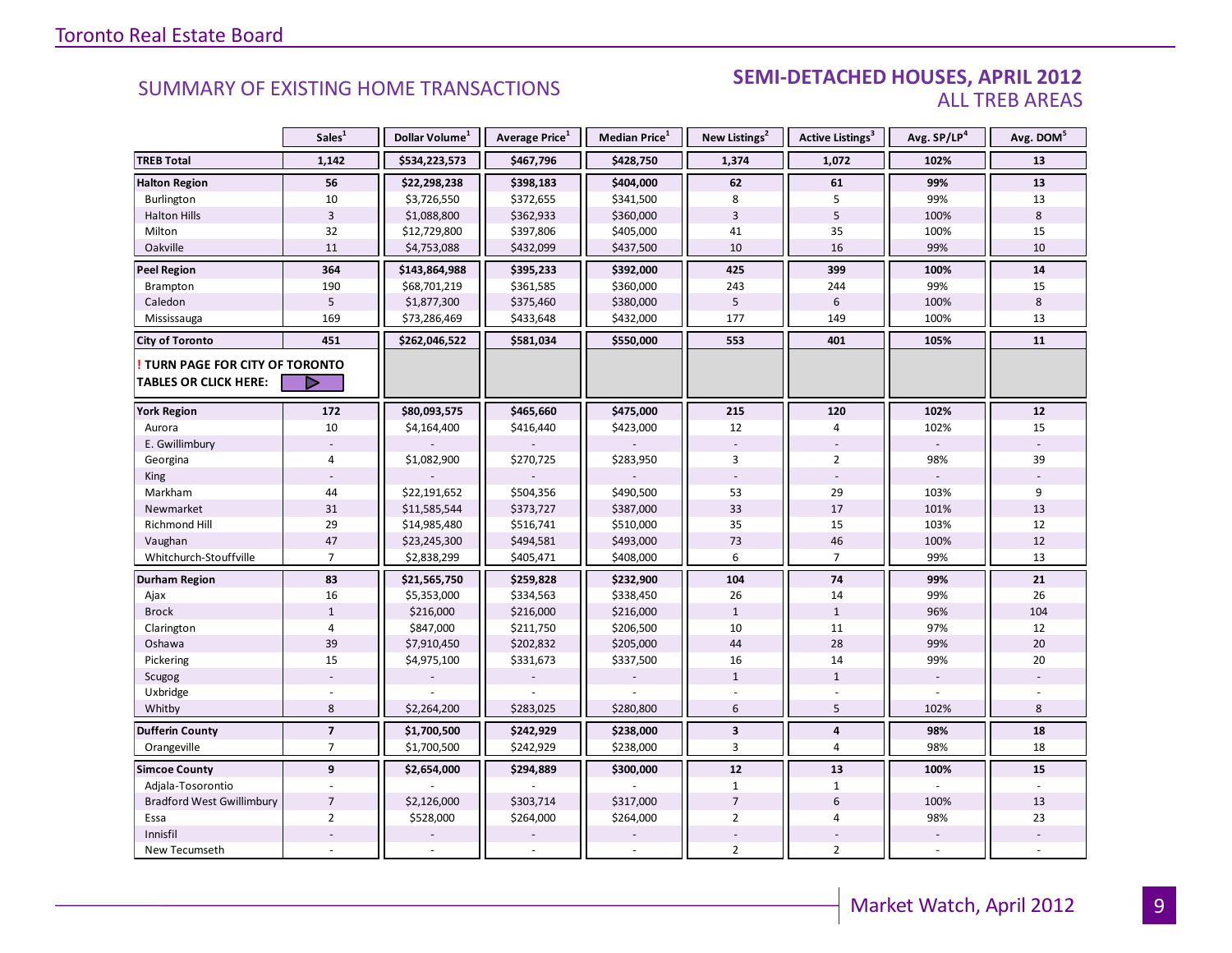### SEMI-DETACHED HOUSES, APRIL 2012 CITY OF TORONTO MUNICIPAL BREAKDOWN

<span id="page-9-0"></span>

|                        | Sales <sup>1</sup> | Dollar Volume <sup>1</sup> | Average Price <sup>1</sup> | Median Price <sup>1</sup> | New Listings <sup>2</sup> | Active Listings <sup>3</sup> | Avg. SP/LP <sup>4</sup> | Avg. DOM <sup>5</sup> |
|------------------------|--------------------|----------------------------|----------------------------|---------------------------|---------------------------|------------------------------|-------------------------|-----------------------|
| <b>TREB Total</b>      | 1,142              | \$534,223,573              | \$467,796                  | \$428,750                 | 1,374                     | 1,072                        | 102%                    | 13                    |
| City of Toronto Total  | 451                | \$262,046,522              | \$581,034                  | \$550,000                 | 553                       | 401                          | 105%                    | 11                    |
| <b>Toronto West</b>    | 132                | \$64,405,388               | \$487,920                  | \$433,850                 | 146                       | 152                          | 104%                    | 13                    |
| Toronto W01            | 19                 | \$13,129,400               | \$691,021                  | \$672,500                 | 16                        | 8                            | 108%                    | 10                    |
| Toronto W02            | 32                 | \$18,885,588               | \$590,175                  | \$595,000                 | 36                        | 28                           | 108%                    | 10                    |
| Toronto W03            | 30                 | \$12,065,400               | \$402,180                  | \$403,500                 | 22                        | 25                           | 100%                    | 16                    |
| Toronto W04            | $\overline{9}$     | \$3,120,000                | \$346,667                  | \$352,500                 | $\overline{7}$            | 9                            | 101%                    | 8                     |
| Toronto W05            | 30                 | \$12,036,300               | \$401,210                  | \$381,500                 | 44                        | 63                           | 98%                     | 13                    |
| Toronto W06            | $\overline{3}$     | \$1,365,000                | \$455,000                  | \$480,000                 | 11                        | 11                           | 107%                    | 21                    |
| Toronto W07            |                    |                            |                            |                           | $\mathbf{1}$              | $\mathbf{1}$                 |                         |                       |
| Toronto W08            | $\overline{4}$     | \$1,886,200                | \$471,550                  | \$461,250                 | $\overline{3}$            | $\mathbf{1}$                 | 100%                    | $16\,$                |
| Toronto W09            | $\overline{3}$     | \$1,213,500                | \$404,500                  | \$400,000                 | $\overline{2}$            | 4                            | 96%                     | 35                    |
| Toronto W10            | $\overline{2}$     | \$704,000                  | \$352,000                  | \$352,000                 | $\overline{4}$            | $\overline{2}$               | 97%                     | 8                     |
| <b>Toronto Central</b> | 136                | \$98,799,595               | \$726,468                  | \$672,750                 | 186                       | 119                          | 105%                    | 11                    |
| Toronto C01            | 33                 | \$26,466,300               | \$802,009                  | \$710,000                 | 29                        | 19                           | 106%                    | 13                    |
| Toronto C02            | 12                 | \$12,232,600               | \$1,019,383                | \$977,500                 | 34                        | 31                           | 98%                     | 10                    |
| Toronto C03            | 11                 | \$5,770,500                | \$524,591                  | \$520,000                 | 18                        | 18                           | 105%                    | 11                    |
| Toronto C04            | 9                  | \$6,765,777                | \$751,753                  | \$720,500                 | 9                         | $\overline{3}$               | 111%                    | 6                     |
| Toronto C06            |                    |                            |                            |                           |                           | $\mathbf{1}$                 |                         |                       |
| Toronto C07            | 6                  | \$3,172,018                | \$528,670                  | \$514,500                 | 12                        | $\overline{7}$               | 106%                    | $\overline{7}$        |
| Toronto C08            | 5                  | \$4,736,000                | \$947,200                  | \$950,000                 | $\overline{7}$            | 5                            | 104%                    | 6                     |
| Toronto C09            | $\overline{5}$     | \$4,688,800                | \$937,760                  | \$810,000                 | $\overline{7}$            | $\overline{9}$               | 103%                    | 22                    |
| Toronto C10            | 14                 | \$11,385,400               | \$813,243                  | \$798,200                 | 14                        | 5                            | 107%                    | 11                    |
| Toronto C11            | 8                  | \$5,835,500                | \$729,438                  | \$731,500                 | 9                         | $\mathbf{1}$                 | 106%                    | 9                     |
| Toronto C12            | $\mathbf{1}$       | \$653,000                  | \$653,000                  | \$653,000                 | $\mathbf{1}$              |                              | 111%                    | 9                     |
| Toronto C13            | 13                 | \$6,216,000                | \$478,154                  | \$473,000                 | 14                        | 6                            | 104%                    | $\overline{7}$        |
| Toronto C14            | $\overline{a}$     |                            |                            |                           | $\mathbf{1}$              | $\mathbf{1}$                 |                         |                       |
| Toronto C15            | 19                 | \$10,877,700               | \$572,511                  | \$579,500                 | 31                        | 13                           | 105%                    | 11                    |
| <b>Toronto East</b>    | 183                | \$98,841,539               | \$540,118                  | \$508,000                 | 221                       | 130                          | 106%                    | 9                     |
| Toronto E01            | 58                 | \$36,926,393               | \$636,662                  | \$639,500                 | 64                        | 38                           | 110%                    | 8                     |
| Toronto E02            | 38                 | \$23,104,840               | \$608,022                  | \$585,000                 | 53                        | 31                           | 104%                    | 9                     |
| Toronto E03            | 29                 | \$15,276,937               | \$526,791                  | \$515,000                 | 33                        | 15                           | 107%                    | $\overline{7}$        |
| Toronto E04            | 10                 | \$4,103,400                | \$410,340                  | \$379,500                 | 14                        | 11                           | 100%                    | 12                    |
| Toronto E05            | 13                 | \$5,885,600                | \$452,738                  | \$450,000                 | 13                        | 7                            | 102%                    | $\overline{7}$        |
| Toronto E06            | $\overline{4}$     | \$1,537,031                | \$384,258                  | \$371,016                 | 5                         | $\overline{2}$               | 106%                    | $\overline{7}$        |
| Toronto E07            | $\overline{7}$     | \$3,099,900                | \$442,843                  | \$431,000                 | 6                         | 4                            | 101%                    | 9                     |
| Toronto E08            |                    |                            |                            |                           | $\mathbf{1}$              | $\mathbf{1}$                 |                         |                       |
| Toronto E09            | $\overline{2}$     | \$808,000                  | \$404,000                  | \$404,000                 | 5                         | 4                            | 106%                    | 22                    |
| Toronto E10            | $\mathbf 1$        | \$251,750                  | \$251,750                  | \$251,750                 | $\overline{3}$            | $\overline{\mathbf{4}}$      | 93%                     | 12                    |
| Toronto E11            | 21                 | \$7,847,688                | \$373,699                  | \$390,000                 | 24                        | 13                           | 102%                    | 11                    |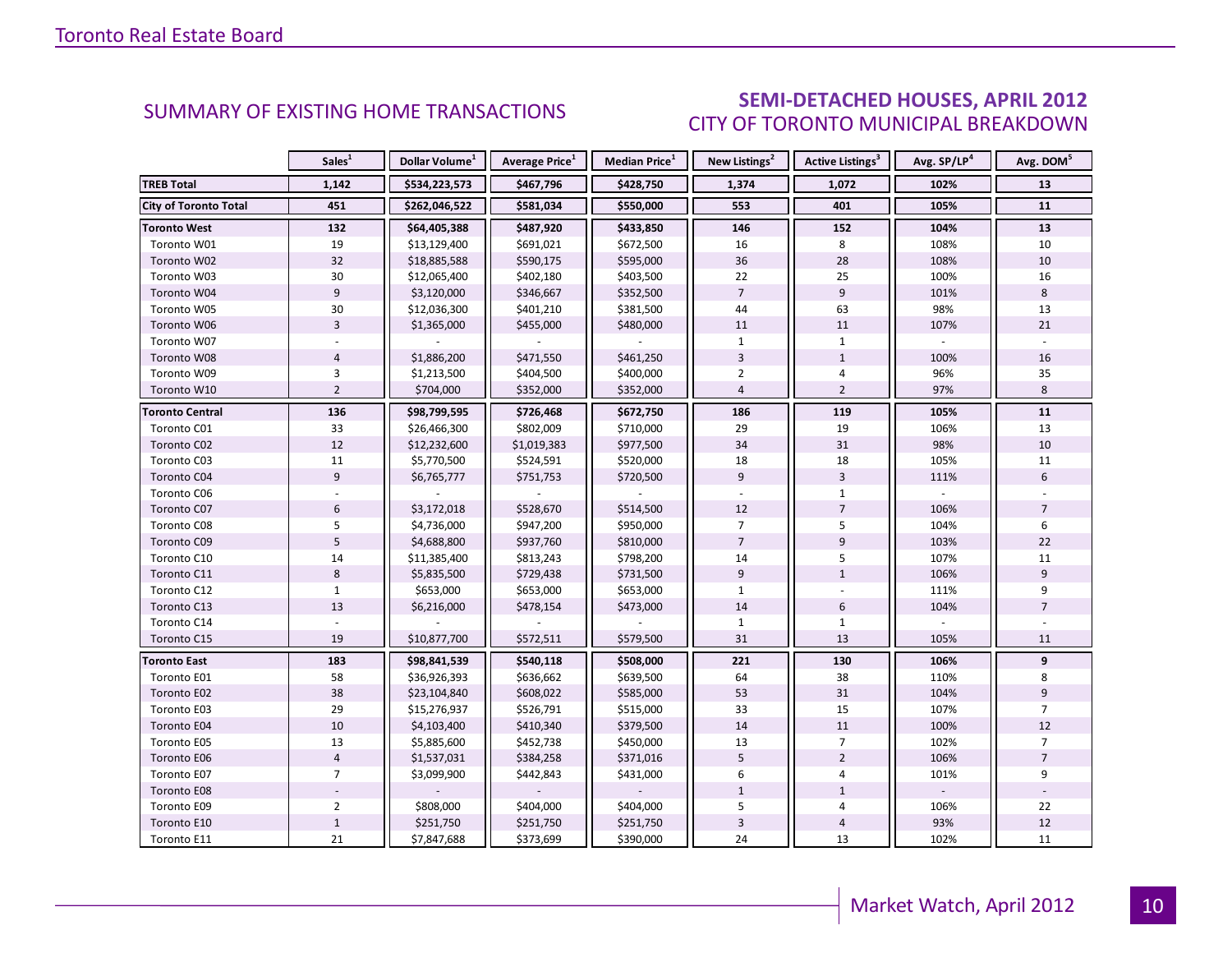#### SUMMARY OF EXISTING HOME TRANSACTIONS **CONDOMINIUM TOWNHOUSES, APRIL 2012** ALL TREB AREAS

|                                                               | Sales <sup>1</sup>      | Dollar Volume <sup>1</sup> | Average Price <sup>1</sup> | Median Price <sup>1</sup> | New Listings <sup>2</sup> | Active Listings <sup>3</sup> | Avg. SP/LP <sup>4</sup> | Avg. DOM <sup>5</sup> |
|---------------------------------------------------------------|-------------------------|----------------------------|----------------------------|---------------------------|---------------------------|------------------------------|-------------------------|-----------------------|
| <b>TREB Total</b>                                             | 772                     | \$256,894,279              | \$332,765                  | \$312,000                 | 981                       | 1,199                        | 99%                     | 21                    |
| <b>Halton Region</b>                                          | 44                      | \$14,251,387               | \$323,895                  | \$296,500                 | 42                        | 54                           | 98%                     | 25                    |
| <b>Burlington</b>                                             | 13                      | \$3,914,080                | \$301,083                  | \$288,280                 | 15                        | 16                           | 98%                     | 28                    |
| <b>Halton Hills</b>                                           | 10                      | \$2,374,500                | \$237,450                  | \$215,400                 | $6\phantom{.}6$           | 5                            | 99%                     | 21                    |
| Milton                                                        | $\overline{4}$          | \$1,086,500                | \$271,625                  | \$250,750                 | 6                         | $\overline{4}$               | 98%                     | 17                    |
| Oakville                                                      | 17                      | \$6,876,307                | \$404,489                  | \$418,500                 | 15                        | 29                           | 99%                     | 27                    |
| <b>Peel Region</b>                                            | 294                     | \$91,293,645               | \$310,523                  | \$297,500                 | 308                       | 400                          | 99%                     | 19                    |
| <b>Brampton</b>                                               | 76                      | \$18,843,500               | \$247,941                  | \$232,250                 | 74                        | 101                          | 98%                     | 21                    |
| Caledon                                                       |                         |                            |                            |                           | $\overline{2}$            | $\overline{2}$               |                         |                       |
| Mississauga                                                   | 218                     | \$72,450,145               | \$332,340                  | \$322,000                 | 232                       | 297                          | 99%                     | 19                    |
| <b>City of Toronto</b>                                        | 283                     | \$101,466,031              | \$358,537                  | \$329,000                 | 379                       | 427                          | 100%                    | 22                    |
| TURN PAGE FOR CITY OF TORONTO<br><b>TABLES OR CLICK HERE:</b> | ▷                       |                            |                            |                           |                           |                              |                         |                       |
| <b>York Region</b>                                            | 89                      | \$37,101,666               | \$416,873                  | \$360,000                 | 129                       | 151                          | 99%                     | 20                    |
| Aurora                                                        | 6                       | \$3,683,566                | \$613,928                  | \$717,500                 | 8                         | 12                           | 98%                     | 15                    |
| E. Gwillimbury                                                |                         |                            |                            |                           |                           |                              |                         |                       |
| Georgina                                                      | $\mathbf{1}$            | \$182,000                  | \$182,000                  | \$182,000                 | $\mathbf{1}$              | $\overline{2}$               | 98%                     | 18                    |
| King                                                          |                         |                            |                            |                           |                           |                              |                         |                       |
| Markham                                                       | 48                      | \$20,385,200               | \$424,692                  | \$361,150                 | 61                        | 74                           | 99%                     | 22                    |
| Newmarket                                                     | 12                      | \$3,782,000                | \$315,167                  | \$302,500                 | 16                        | 15                           | 100%                    | 16                    |
| Richmond Hill                                                 | 11                      | \$4,225,500                | \$384,136                  | \$420,000                 | 22                        | 22                           | 101%                    | 10                    |
| Vaughan                                                       | 10                      | \$4,595,400                | \$459,540                  | \$439,500                 | 21                        | 25                           | 99%                     | 23                    |
| Whitchurch-Stouffville                                        | $\mathbf{1}$            | \$248,000                  | \$248,000                  | \$248,000                 |                           | $\mathbf{1}$                 | 96%                     | 69                    |
| Durham Region                                                 | 59                      | \$12,182,550               | \$206,484                  | \$210,000                 | 117                       | 155                          | 98%                     | 28                    |
| Ajax                                                          | 8                       | \$1,966,700                | \$245,838                  | \$237,500                 | 14                        | 26                           | 98%                     | 23                    |
| <b>Brock</b>                                                  |                         |                            |                            |                           | $\overline{2}$            | $6\,$                        |                         |                       |
| Clarington                                                    | $\mathbf{1}$            | \$232,000                  | \$232,000                  | \$232,000                 | 11                        | 16                           | 99%                     | 82                    |
| Oshawa                                                        | 24                      | \$3,732,050                | \$155,502                  | \$141,450                 | 37                        | 47                           | 98%                     | 33                    |
| Pickering                                                     | 15                      | \$3,581,000                | \$238,733                  | \$227,000                 | 29                        | 36                           | 98%                     | 23                    |
| Scugog                                                        |                         |                            |                            |                           |                           |                              |                         |                       |
| Uxbridge                                                      | $\overline{2}$          | \$596,900                  | \$298,450                  | \$298,450                 | $\overline{2}$            | $\overline{4}$               | 98%                     | 40                    |
| Whitby                                                        | $\overline{9}$          | \$2,073,900                | \$230,433                  | \$227,900                 | 22                        | 20                           | 98%                     | 15                    |
| <b>Dufferin County</b>                                        | $\overline{a}$          |                            |                            |                           | $\overline{a}$            | 6                            |                         |                       |
| Orangeville                                                   |                         |                            |                            |                           |                           | 6                            |                         |                       |
| <b>Simcoe County</b>                                          | $\overline{\mathbf{3}}$ | \$599,000                  | \$199,667                  | \$190,000                 | 6                         | 6                            | 98%                     | 25                    |
| Adjala-Tosorontio                                             |                         |                            |                            |                           |                           |                              |                         |                       |
| <b>Bradford West Gwillimbury</b>                              | $\mathbf{1}$            | \$224,000                  | \$224,000                  | \$224,000                 | $\overline{3}$            | $\overline{3}$               | 99%                     | 14                    |
| Essa                                                          |                         |                            |                            |                           |                           |                              |                         |                       |
| Innisfil                                                      |                         |                            |                            |                           |                           |                              |                         |                       |
| New Tecumseth                                                 | $\overline{2}$          | \$375,000                  | \$187,500                  | \$187,500                 | 3                         | 3                            | 97%                     | 31                    |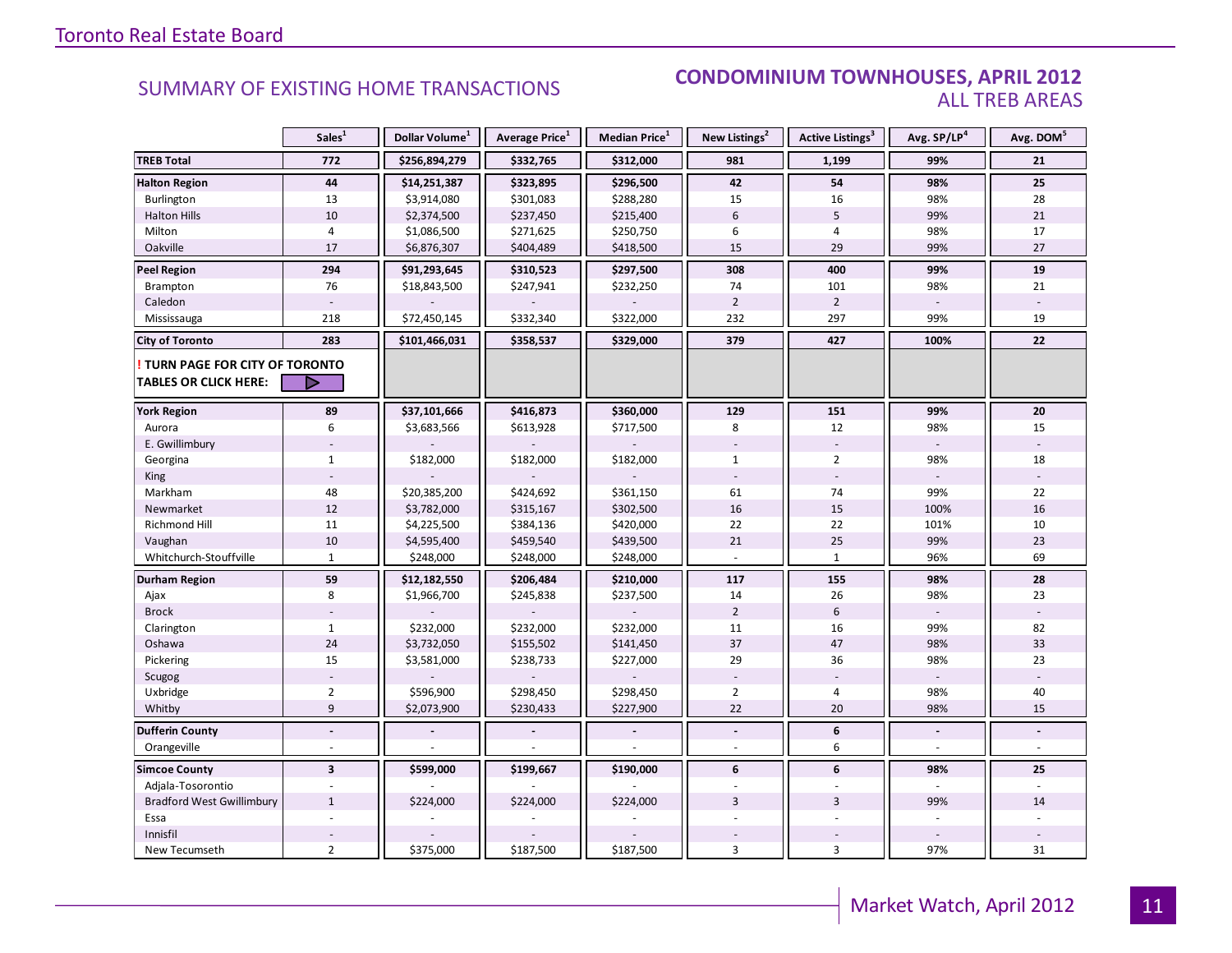#### CONDOMINIUM TOWNHOUSES, APRIL 2012 CITY OF TORONTO MUNICIPAL BREAKDOWN

<span id="page-11-0"></span>

|                              | Sales <sup>1</sup> | Dollar Volume <sup>1</sup> | <b>Average Price</b> <sup>1</sup> | Median Price <sup>1</sup> | New Listings <sup>2</sup> | <b>Active Listings<sup>3</sup></b> | Avg. SP/LP <sup>4</sup> | Avg. DOM <sup>5</sup> |
|------------------------------|--------------------|----------------------------|-----------------------------------|---------------------------|---------------------------|------------------------------------|-------------------------|-----------------------|
| <b>TREB Total</b>            | 772                | \$256,894,279              | \$332,765                         | \$312,000                 | 981                       | 1,199                              | 99%                     | 21                    |
| <b>City of Toronto Total</b> | 283                | \$101,466,031              | \$358,537                         | \$329,000                 | 379                       | 427                                | 100%                    | 22                    |
| <b>Toronto West</b>          | 79                 | \$25,143,220               | \$318,269                         | \$285,500                 | 89                        | 139                                | 100%                    | 25                    |
| Toronto W01                  | 13                 | \$5,368,900                | \$412,992                         | \$366,500                 | $\overline{7}$            | 9                                  | 99%                     | 21                    |
| Toronto W02                  | $\overline{9}$     | \$3,718,500                | \$413,167                         | \$399,000                 | $6\,$                     | 5                                  | 104%                    | 16                    |
| Toronto W03                  | $\mathbf{1}$       | \$333,000                  | \$333,000                         | \$333,000                 | $\mathbf{1}$              | 3                                  | 98%                     | 22                    |
| Toronto W04                  | 9                  | \$2,496,500                | \$277,389                         | \$280,000                 | $\overline{7}$            | 10                                 | 98%                     | 28                    |
| Toronto W05                  | 18                 | \$4,421,170                | \$245,621                         | \$241,100                 | 38                        | 57                                 | 98%                     | 29                    |
| Toronto W06                  | $6\,$              | \$2,402,500                | \$400,417                         | \$414,250                 | $6\,$                     | 11                                 | 99%                     | 22                    |
| Toronto W07                  | $\mathbf{1}$       | \$708,000                  | \$708,000                         | \$708,000                 | $\mathbf{1}$              | $\mathbf{1}$                       | 118%                    | 6                     |
| Toronto W08                  | $11\,$             | \$3,427,750                | \$311,614                         | \$273,000                 | 11                        | 14                                 | 98%                     | 22                    |
| Toronto W09                  | $\mathbf{1}$       | \$298,000                  | \$298,000                         | \$298,000                 | 5                         | $\overline{7}$                     | 99%                     | 4                     |
| Toronto W10                  | 10                 | \$1,968,900                | \$196,890                         | \$198,750                 | $\overline{7}$            | 22                                 | 97%                     | 36                    |
| <b>Toronto Central</b>       | 94                 | \$43,510,067               | \$462,873                         | \$402,600                 | 148                       | 138                                | 100%                    | 16                    |
| Toronto C01                  | 24                 | \$11,087,099               | \$461,962                         | \$425,500                 | 38                        | 32                                 | 101%                    | 13                    |
| Toronto C02                  |                    |                            |                                   |                           | $\mathbf{1}$              | 11                                 |                         |                       |
| Toronto C03                  |                    |                            |                                   |                           |                           | $\mathbf{1}$                       |                         |                       |
| Toronto C04                  |                    |                            |                                   |                           |                           |                                    |                         |                       |
| Toronto C06                  | $\mathbf{1}$       | \$433,500                  | \$433,500                         | \$433,500                 | $\mathbf{1}$              |                                    | 109%                    | 13                    |
| Toronto C07                  | $\overline{7}$     | \$2,912,500                | \$416,071                         | \$355,000                 | 17                        | 15                                 | 98%                     | 19                    |
| Toronto C08                  | 9                  | \$5,132,400                | \$570,267                         | \$570,000                 | 13                        | 16                                 | 98%                     | 13                    |
| Toronto C09                  |                    |                            |                                   |                           |                           |                                    |                         |                       |
| Toronto C10                  | $\mathbf{1}$       | \$402,700                  | \$402,700                         | \$402,700                 | 4                         | $\overline{3}$                     | 98%                     | 11                    |
| Toronto C11                  |                    |                            |                                   |                           | $\overline{2}$            | $\overline{4}$                     |                         |                       |
| Toronto C12                  | $\overline{7}$     | \$4,401,000                | \$628,714                         | \$665,000                 | 3                         | $\mathbf{1}$                       | 98%                     | 27                    |
| Toronto C13                  | $\boldsymbol{6}$   | \$2,478,000                | \$413,000                         | \$356,000                 | 5                         | $\overline{\mathbf{3}}$            | 105%                    | 19                    |
| Toronto C14                  | 15                 | \$7,241,100                | \$482,740                         | \$440,000                 | 24                        | 21                                 | 99%                     | 14                    |
| Toronto C15                  | 24                 | \$9,421,768                | \$392,574                         | \$351,250                 | 40                        | 31                                 | 99%                     | 16                    |
| <b>Toronto East</b>          | 110                | \$32,812,744               | \$298,298                         | \$300,250                 | 142                       | 150                                | 99%                     | 25                    |
| Toronto E01                  | 4                  | \$1,618,700                | \$404,675                         | \$415,750                 | 6                         | 4                                  | 99%                     | 12                    |
| Toronto E02                  | $\overline{3}$     | \$1,465,000                | \$488,333                         | \$425,000                 | 11                        | 9                                  | 103%                    | $\overline{3}$        |
| Toronto E03                  |                    |                            |                                   |                           |                           | $\overline{2}$                     |                         |                       |
| Toronto E04                  | 20                 | \$6,518,900                | \$325,945                         | \$325,750                 | 35                        | 34                                 | 99%                     | 16                    |
| Toronto E05                  | 27                 | \$8,697,500                | \$322,130                         | \$319,900                 | 24                        | 22                                 | 101%                    | 17                    |
| Toronto E06                  |                    |                            |                                   |                           |                           |                                    |                         |                       |
| Toronto E07                  | 12                 | \$4,057,100                | \$338,092                         | \$317,000                 | 12                        | 10                                 | 99%                     | 17                    |
| Toronto E08                  | $\,8\,$            | \$1,892,600                | \$236,575                         | \$231,750                 | 13                        | 17                                 | 98%                     | 47                    |
| Toronto E09                  | 8                  | \$1,800,565                | \$225,071                         | \$230,000                 | 11                        | 17                                 | 97%                     | 51                    |
| Toronto E10                  | $\overline{9}$     | \$1,991,000                | \$221,222                         | \$230,000                 | 12                        | 11                                 | 99%                     | 32                    |
| Toronto E11                  | 19                 | \$4,771,379                | \$251,125                         | \$236,000                 | 18                        | 24                                 | 98%                     | 33                    |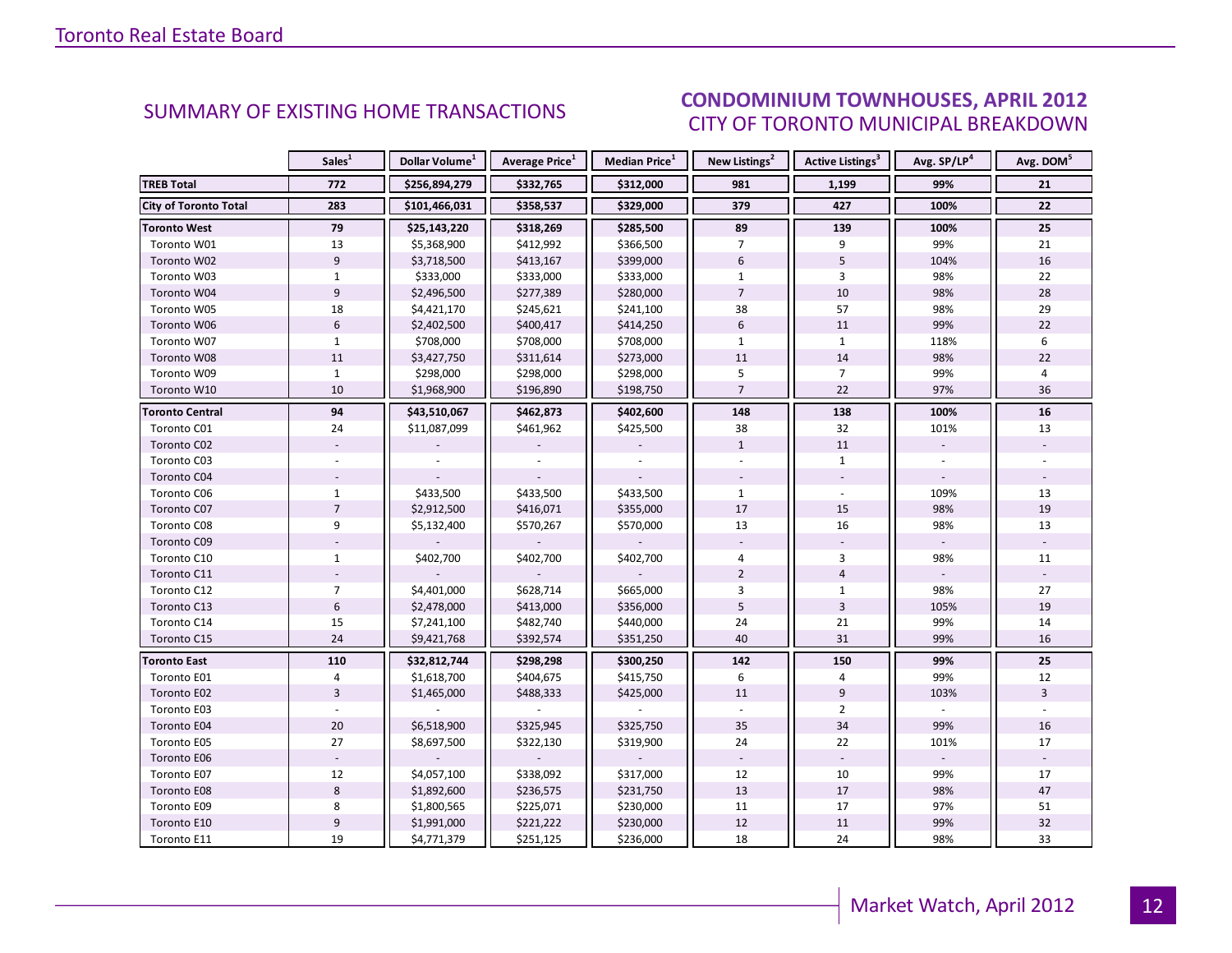#### **Industrial Leasing SUMMARY OF EXISTING HOME TRANSACTIONS CONDOMINIUM APARTMENT, APRIL 2012** ALL TREB AREAS

|                                  | Sales <sup>1</sup> | Dollar Volume <sup>1</sup> | Average Price <sup>1</sup> | Median Price <sup>1</sup> | New Listings <sup>2</sup> | Active Listings <sup>3</sup> | Avg. SP/LP <sup>4</sup>  | Avg. DOM <sup>5</sup> |
|----------------------------------|--------------------|----------------------------|----------------------------|---------------------------|---------------------------|------------------------------|--------------------------|-----------------------|
| <b>TREB Total</b>                | 2,171              | \$738,092,403              | \$339,978                  | \$308,000                 | 3,886                     | 6,118                        | 98%                      | 30                    |
| <b>Halton Region</b>             | 29                 | \$10,867,750               | \$374,750                  | \$267,000                 | 39                        | 89                           | 96%                      | 31                    |
| Burlington                       | 5                  | \$1,157,500                | \$231,500                  | \$246,000                 | 8                         | 14                           | 96%                      | 33                    |
| <b>Halton Hills</b>              | $\overline{2}$     | \$514,000                  | \$257,000                  | \$257,000                 | 3                         | 12                           | 98%                      | 18                    |
| Milton                           | $\overline{2}$     | \$561,500                  | \$280,750                  | \$280,750                 | $\overline{2}$            | 5                            | 99%                      | 12                    |
| Oakville                         | 20                 | \$8,634,750                | \$431,738                  | \$348,850                 | 26                        | 58                           | 96%                      | 33                    |
| <b>Peel Region</b>               | 349                | \$91,227,065               | \$261,396                  | \$243,000                 | 497                       | 862                          | 97%                      | 30                    |
| Brampton                         | 62                 | \$13,333,440               | \$215,055                  | \$217,500                 | 82                        | 138                          | 97%                      | 31                    |
| Caledon                          |                    |                            |                            |                           |                           | $\mathbf{1}$                 |                          |                       |
| Mississauga                      | 287                | \$77,893,625               | \$271,406                  | \$250,000                 | 415                       | 723                          | 97%                      | 30                    |
| <b>City of Toronto</b>           | 1,534              | \$553,477,809              | \$360,807                  | \$330,750                 | 2,835                     | 4,390                        | 98%                      | 30                    |
| TURN PAGE FOR CITY OF TORONTO    |                    |                            |                            |                           |                           |                              |                          |                       |
| TABLES OR CLICK HERE:            | D                  |                            |                            |                           |                           |                              |                          |                       |
| <b>York Region</b>               | 205                | \$70,368,279               | \$343,260                  | \$312,800                 | 420                       | 608                          | 98%                      | 30                    |
| Aurora                           | 4                  | \$1,401,500                | \$350,375                  | \$321,250                 | 5                         | 10                           | 98%                      | 13                    |
| E. Gwillimbury                   |                    |                            |                            |                           |                           |                              | $\overline{\phantom{a}}$ |                       |
| Georgina                         |                    |                            |                            |                           |                           |                              |                          |                       |
| King                             | $\mathbf{1}$       | \$260,900                  | \$260,900                  | \$260,900                 | $\mathbf{1}$              | 9                            | 102%                     | 289                   |
| Markham                          | 78                 | \$28,106,430               | \$360,339                  | \$309,250                 | 154                       | 235                          | 98%                      | 29                    |
| Newmarket                        | 11                 | \$2,769,500                | \$251,773                  | \$227,000                 | 8                         | $6\phantom{a}$               | 99%                      | 40                    |
| Richmond Hill                    | 44                 | \$14,637,349               | \$332,667                  | \$309,250                 | 101                       | 129                          | 98%                      | 23                    |
| Vaughan                          | 67                 | \$23,192,600               | \$346,158                  | \$325,000                 | 151                       | 219                          | 98%                      | 31                    |
| Whitchurch-Stouffville           |                    |                            |                            |                           | $\overline{a}$            | $\sim$                       |                          |                       |
| Durham Region                    | 51                 | \$11,487,700               | \$225,249                  | \$203,000                 | 91                        | 143                          | 98%                      | 41                    |
| Ajax                             | 11                 | \$2,199,000                | \$199,909                  | \$187,000                 | 18                        | 25                           | 98%                      | 43                    |
| <b>Brock</b>                     |                    |                            |                            |                           |                           |                              |                          |                       |
| Clarington                       | 11                 | \$2,390,900                | \$217,355                  | \$192,500                 | 24                        | 37                           | 96%                      | 44                    |
| Oshawa                           | $\overline{7}$     | \$1,224,000                | \$174,857                  | \$170,000                 | 10                        | 21                           | 96%                      | 57                    |
| Pickering                        | 15                 | \$3,641,900                | \$242,793                  | \$225,000                 | 24                        | 32                           | 101%                     | 40                    |
| Scugog                           |                    |                            |                            |                           |                           | $\mathbf{1}$                 |                          |                       |
| Uxbridge                         |                    |                            |                            |                           |                           | $\overline{4}$               |                          |                       |
| Whitby                           | $\overline{7}$     | \$2,031,900                | \$290,271                  | \$277,000                 | 15                        | 23                           | 97%                      | 22                    |
| <b>Dufferin County</b>           | $\mathbf{1}$       | \$195,000                  | \$195,000                  | \$195,000                 | $\mathbf{1}$              | 17                           | 98%                      | 28                    |
| Orangeville                      | $\mathbf{1}$       | \$195,000                  | \$195,000                  | \$195,000                 | $\mathbf{1}$              | 17                           | 98%                      | 28                    |
| <b>Simcoe County</b>             | $\overline{2}$     | \$468,800                  | \$234,400                  | \$234,400                 | $\overline{\mathbf{3}}$   | 9                            | 100%                     | 64                    |
| Adjala-Tosorontio                |                    |                            |                            |                           |                           |                              |                          |                       |
| <b>Bradford West Gwillimbury</b> |                    |                            |                            |                           |                           |                              |                          |                       |
| Essa                             |                    |                            |                            |                           |                           |                              |                          |                       |
| Innisfil                         |                    |                            |                            |                           |                           |                              |                          |                       |
| New Tecumseth                    | $\overline{2}$     | \$468,800                  | \$234,400                  | \$234,400                 | 3                         | 9                            | 100%                     | 64                    |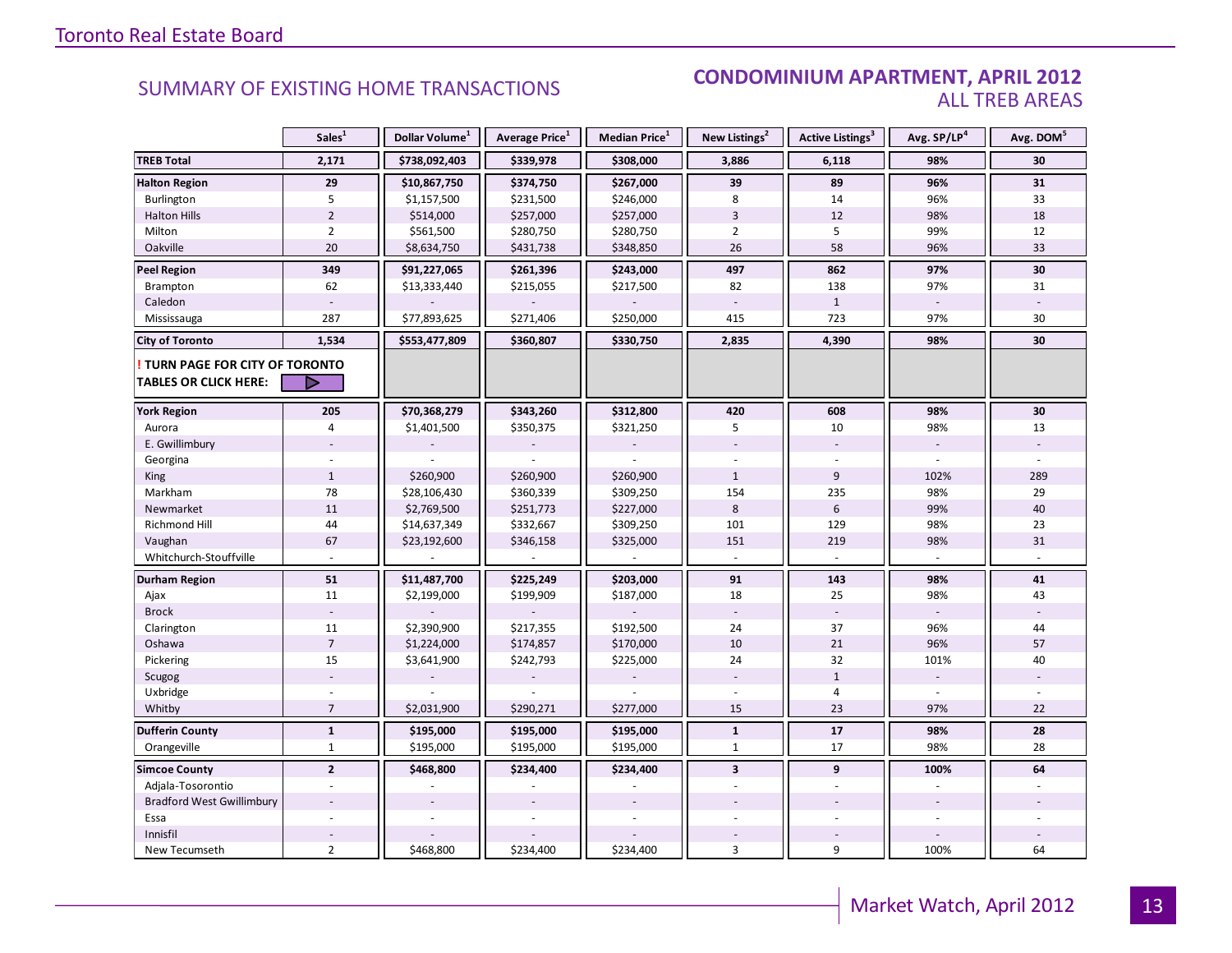#### CONDOMINIUM APARTMENT, APRIL 2012 CITY OF TORONTO MUNICIPAL BREAKDOWN

<span id="page-13-0"></span>

|                        | Sales <sup>1</sup> | Dollar Volume <sup>1</sup> | Average Price <sup>1</sup> | Median Price <sup>1</sup> | New Listings <sup>2</sup> | Active Listings <sup>3</sup> | Avg. SP/LP <sup>4</sup> | Avg. DOM <sup>5</sup> |
|------------------------|--------------------|----------------------------|----------------------------|---------------------------|---------------------------|------------------------------|-------------------------|-----------------------|
| <b>TREB Total</b>      | 2,171              | \$738,092,403              | \$339,978                  | \$308,000                 | 3,886                     | 6,118                        | 98%                     | 30                    |
| City of Toronto Total  | 1,534              | \$553,477,809              | \$360,807                  | \$330,750                 | 2,835                     | 4,390                        | 98%                     | 30                    |
| <b>Toronto West</b>    | 272                | \$77,302,351               | \$284,200                  | \$276,750                 | 492                       | 1,104                        | 98%                     | 33                    |
| Toronto W01            | 21                 | \$7,134,643                | \$339,745                  | \$321,000                 | 49                        | 96                           | 101%                    | 20                    |
| Toronto W02            | 11                 | \$4,920,400                | \$447,309                  | \$434,000                 | 20                        | 41                           | 98%                     | 22                    |
| Toronto W03            | 4                  | \$1,049,500                | \$262,375                  | \$275,250                 | 6                         | 10                           | 98%                     | 24                    |
| Toronto W04            | 25                 | \$5,333,600                | \$213,344                  | \$190,000                 | 36                        | 72                           | 97%                     | 30                    |
| Toronto W05            | 31                 | \$5,757,050                | \$185,711                  | \$175,000                 | 38                        | 127                          | 97%                     | 44                    |
| Toronto W06            | 61                 | \$22,467,270               | \$368,316                  | \$329,000                 | 127                       | 331                          | 98%                     | 41                    |
| Toronto W07            | $\overline{2}$     | \$865,100                  | \$432,550                  | \$432,550                 | 3                         | 6                            | 103%                    | 8                     |
| Toronto W08            | 66                 | \$20,553,500               | \$311,417                  | \$289,000                 | 123                       | 210                          | 98%                     | 28                    |
| Toronto W09            | 22                 | \$4,119,400                | \$187,245                  | \$155,000                 | 43                        | 72                           | 97%                     | 36                    |
| Toronto W10            | 29                 | \$5,101,888                | \$175,927                  | \$169,000                 | 47                        | 139                          | 96%                     | 31                    |
| <b>Toronto Central</b> | 972                | \$404,709,218              | \$416,368                  | \$373,000                 | 1,894                     | 2,600                        | 98%                     | 27                    |
| Toronto C01            | 363                | \$154,494,413              | \$425,604                  | \$380,000                 | 775                       | 1,065                        | 98%                     | 26                    |
| Toronto C02            | 34                 | \$27,121,911               | \$797,703                  | \$667,450                 | 65                        | 150                          | 97%                     | 38                    |
| Toronto C03            | 5                  | \$4,077,250                | \$815,450                  | \$656,750                 | 12                        | 22                           | 97%                     | 45                    |
| Toronto C04            | 23                 | \$13,710,000               | \$596,087                  | \$472,000                 | 31                        | 54                           | 97%                     | 26                    |
| Toronto C06            | 14                 | \$4,822,870                | \$344,491                  | \$326,750                 | 18                        | 31                           | 99%                     | 35                    |
| Toronto C07            | 68                 | \$23,737,200               | \$349,076                  | \$336,750                 | 117                       | 150                          | 99%                     | 24                    |
| Toronto C08            | 142                | \$56,611,440               | \$398,672                  | \$383,000                 | 245                       | 302                          | 99%                     | 25                    |
| Toronto C09            | 15                 | \$6,825,700                | \$455,047                  | \$450,000                 | 22                        | 21                           | 100%                    | 22                    |
| Toronto C10            | 36                 | \$16,045,900               | \$445,719                  | \$433,900                 | 65                        | 67                           | 99%                     | 15                    |
| Toronto C11            | 24                 | \$5,410,500                | \$225,438                  | \$196,000                 | 31                        | 46                           | 97%                     | 31                    |
| Toronto C12            | $\overline{3}$     | \$1,923,000                | \$641,000                  | \$414,000                 | 19                        | 30                           | 90%                     | 76                    |
| Toronto C13            | 50                 | \$15,265,400               | \$305,308                  | \$287,500                 | 71                        | 83                           | 98%                     | 29                    |
| Toronto C14            | 101                | \$40,557,746               | \$401,562                  | \$374,900                 | 256                       | 311                          | 99%                     | 21                    |
| Toronto C15            | 94                 | \$34,105,888               | \$362,829                  | \$322,000                 | 167                       | 268                          | 98%                     | 37                    |
| <b>Toronto East</b>    | 290                | \$71,466,240               | \$246,435                  | \$228,250                 | 449                       | 686                          | 98%                     | 35                    |
| Toronto E01            | 15                 | \$6,446,850                | \$429,790                  | \$427,000                 | 21                        | 30                           | 101%                    | 49                    |
| Toronto E02            | 11                 | \$5,806,300                | \$527,845                  | \$455,000                 | 19                        | 19                           | 100%                    | 27                    |
| Toronto E03            | 11                 | \$2,943,800                | \$267,618                  | \$232,900                 | 13                        | 29                           | 99%                     | 50                    |
| Toronto E04            | 38                 | \$7,478,900                | \$196,813                  | \$207,250                 | 58                        | 100                          | 97%                     | 43                    |
| Toronto E05            | 44                 | \$10,828,140               | \$246,094                  | \$238,000                 | 58                        | 66                           | 98%                     | 27                    |
| Toronto E06            | $6\,$              | \$2,182,600                | \$363,767                  | \$375,800                 | $\overline{2}$            | $\overline{3}$               | 102%                    | 41                    |
| Toronto E07            | 51                 | \$11,835,750               | \$232,074                  | \$233,000                 | 74                        | 117                          | 97%                     | 35                    |
| Toronto E08            | 20                 | \$3,169,200                | \$158,460                  | \$152,500                 | 47                        | 63                           | 96%                     | 44                    |
| Toronto E09            | 67                 | \$16,513,000               | \$246,463                  | \$245,000                 | 110                       | 165                          | 98%                     | 29                    |
| Toronto E10            | $\overline{2}$     | \$168,500                  | \$84,250                   | \$84,250                  | $\sqrt{4}$                | $\overline{7}$               | 84%                     | 65                    |
| Toronto E11            | 25                 | \$4,093,200                | \$163,728                  | \$165,000                 | 43                        | 87                           | 97%                     | 32                    |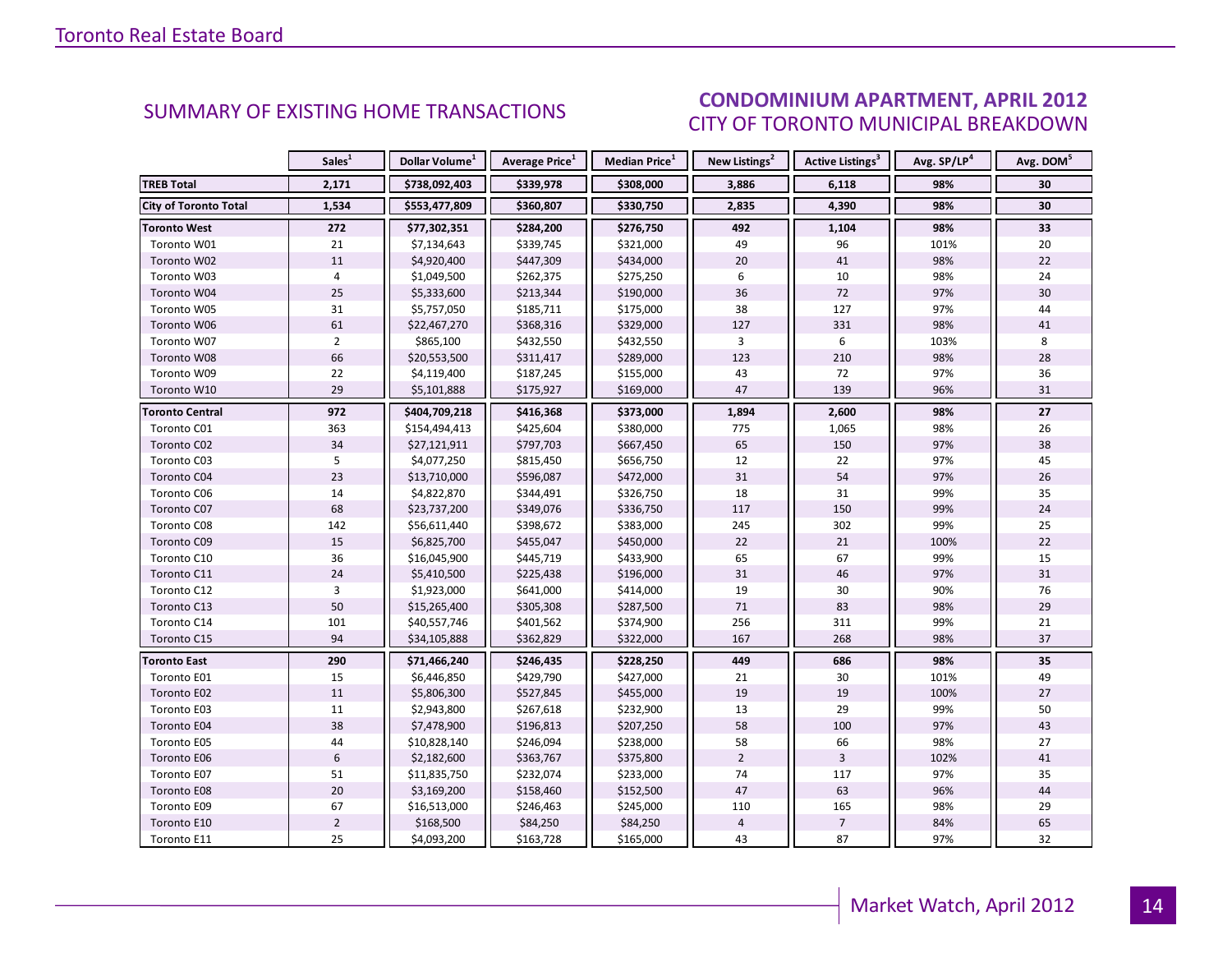#### LINK, APRIL 2012 ALL TREB AREAS

|                                                               | Sales <sup>1</sup> | Dollar Volume <sup>1</sup> | Average Price <sup>1</sup> | <b>Median Price</b> $1$ | New Listings <sup>2</sup> | <b>Active Listings</b> <sup>3</sup> | Avg. SP/LP <sup>4</sup>  | Avg. DOM <sup>5</sup> |
|---------------------------------------------------------------|--------------------|----------------------------|----------------------------|-------------------------|---------------------------|-------------------------------------|--------------------------|-----------------------|
| <b>TREB Total</b>                                             | 175                | \$73,228,749               | \$418,450                  | \$420,000               | 217                       | 166                                 | 101%                     | 14                    |
| <b>Halton Region</b>                                          | $\overline{7}$     | \$2,884,750                | \$412,107                  | \$410,000               | 5                         | 6                                   | 99%                      | 16                    |
| Burlington                                                    | $\mathbf{1}$       | \$387,500                  | \$387,500                  | \$387,500               | $\overline{2}$            | 3                                   | 99%                      | 15                    |
| <b>Halton Hills</b>                                           |                    |                            |                            |                         |                           |                                     | $\sim$                   |                       |
| Milton                                                        | $1\,$              | \$425,000                  | \$425,000                  | \$425,000               |                           | $\overline{2}$                      | 99%                      | 24                    |
| Oakville                                                      | 5                  | \$2,072,250                | \$414,450                  | \$410,000               | $\overline{3}$            | $\mathbf{1}$                        | 99%                      | 15                    |
| <b>Peel Region</b>                                            | 8                  | \$3,462,500                | \$432,813                  | \$476,500               | 9                         | 9                                   | 102%                     | 12                    |
| Brampton                                                      | 3                  | \$1,056,000                | \$352,000                  | \$345,000               | $\overline{2}$            | 3                                   | 103%                     | 16                    |
| Caledon                                                       |                    |                            |                            |                         | $\mathbf{1}$              | $\mathbf{1}$                        |                          |                       |
| Mississauga                                                   | 5                  | \$2,406,500                | \$481,300                  | \$481,500               | 6                         | 5                                   | 102%                     | 9                     |
| <b>City of Toronto</b>                                        | 20                 | \$9,420,900                | \$471,045                  | \$480,850               | 23                        | 20                                  | 101%                     | 10                    |
| TURN PAGE FOR CITY OF TORONTO<br><b>TABLES OR CLICK HERE:</b> | D                  |                            |                            |                         |                           |                                     |                          |                       |
| <b>York Region</b>                                            | 69                 | \$37,771,049               | \$547,407                  | \$541,200               | 90                        | 56                                  | 102%                     | 13                    |
|                                                               | 3                  |                            |                            | \$442,250               | 5                         | $\overline{2}$                      | 101%                     | 8                     |
| Aurora<br>E. Gwillimbury                                      |                    | \$1,408,250                | \$469,417                  |                         |                           |                                     | $\overline{\phantom{a}}$ |                       |
|                                                               |                    |                            |                            |                         |                           |                                     |                          |                       |
| Georgina                                                      |                    |                            |                            |                         | $\overline{\phantom{a}}$  |                                     |                          |                       |
| King                                                          |                    |                            |                            |                         |                           |                                     |                          |                       |
| Markham                                                       | 53                 | \$29,197,999               | \$550,906                  | \$549,500               | 66                        | 39                                  | 102%                     | 13                    |
| Newmarket                                                     | 8                  |                            |                            |                         | $\overline{2}$            | $\overline{2}$                      |                          |                       |
| Richmond Hill                                                 | 5                  | \$4,249,800                | \$531,225                  | \$516,750               | 10<br>$\overline{7}$      | 9                                   | 100%                     | 16<br>8               |
| Vaughan                                                       |                    | \$2,915,000                | \$583,000                  | \$620,000               |                           | $\overline{4}$                      | 101%                     |                       |
| Whitchurch-Stouffville                                        |                    |                            |                            |                         |                           |                                     |                          |                       |
| <b>Durham Region</b>                                          | 53                 | \$14,377,150               | \$271,267                  | \$273,000               | 58                        | 39                                  | 99%                      | 16                    |
| Ajax                                                          | 5                  | \$1,356,500                | \$271,300                  | \$273,000               | $\overline{2}$            | $\overline{2}$                      | 102%                     | 12                    |
| <b>Brock</b>                                                  |                    |                            |                            |                         |                           |                                     |                          |                       |
| Clarington                                                    | 21                 | \$5,442,150                | \$259,150                  | \$258,800               | 31                        | 22                                  | 99%                      | 14                    |
| Oshawa                                                        | $\overline{7}$     | \$1,466,500                | \$209,500                  | \$216,000               | 6                         | $\overline{4}$                      | 97%                      | 27                    |
| Pickering                                                     | $\overline{2}$     | \$629,500                  | \$314,750                  | \$314,750               | 3                         | $\mathbf{1}$                        | 99%                      | 9                     |
| Scugog                                                        | $\mathbf{1}$       | \$273,000                  | \$273,000                  | \$273,000               |                           |                                     | 98%                      | 18                    |
| Uxbridge                                                      | $\mathbf{1}$       | \$320,000                  | \$320,000                  | \$320,000               | $\overline{2}$            | $\mathbf{1}$                        | 98%                      | $\overline{2}$        |
| Whitby                                                        | 16                 | \$4,889,500                | \$305,594                  | \$314,500               | 14                        | 9                                   | 99%                      | 18                    |
| <b>Dufferin County</b>                                        | $\blacksquare$     |                            |                            |                         | $\blacksquare$            | $\mathbf{1}$                        | $\blacksquare$           |                       |
| Orangeville                                                   |                    |                            |                            |                         |                           | $\mathbf{1}$                        | $\overline{a}$           |                       |
| <b>Simcoe County</b>                                          | 18                 | \$5,312,400                | \$295,133                  | \$268,500               | 32                        | 35                                  | 98%                      | 18                    |
| Adjala-Tosorontio                                             |                    |                            |                            |                         |                           |                                     |                          |                       |
| <b>Bradford West Gwillimbury</b>                              | 8                  | \$2,746,400                | \$343,300                  | \$348,000               | 9                         | 9                                   | 98%                      | 12                    |
| Essa                                                          | 6                  | \$1,528,500                | \$254,750                  | \$257,500               | 17                        | 20                                  | 98%                      | 27                    |
| Innisfil                                                      |                    |                            |                            |                         | $\overline{2}$            | $\overline{2}$                      |                          |                       |
| New Tecumseth                                                 | 4                  | \$1,037,500                | \$259,375                  | \$258,500               | 4                         | 4                                   | 99%                      | 15                    |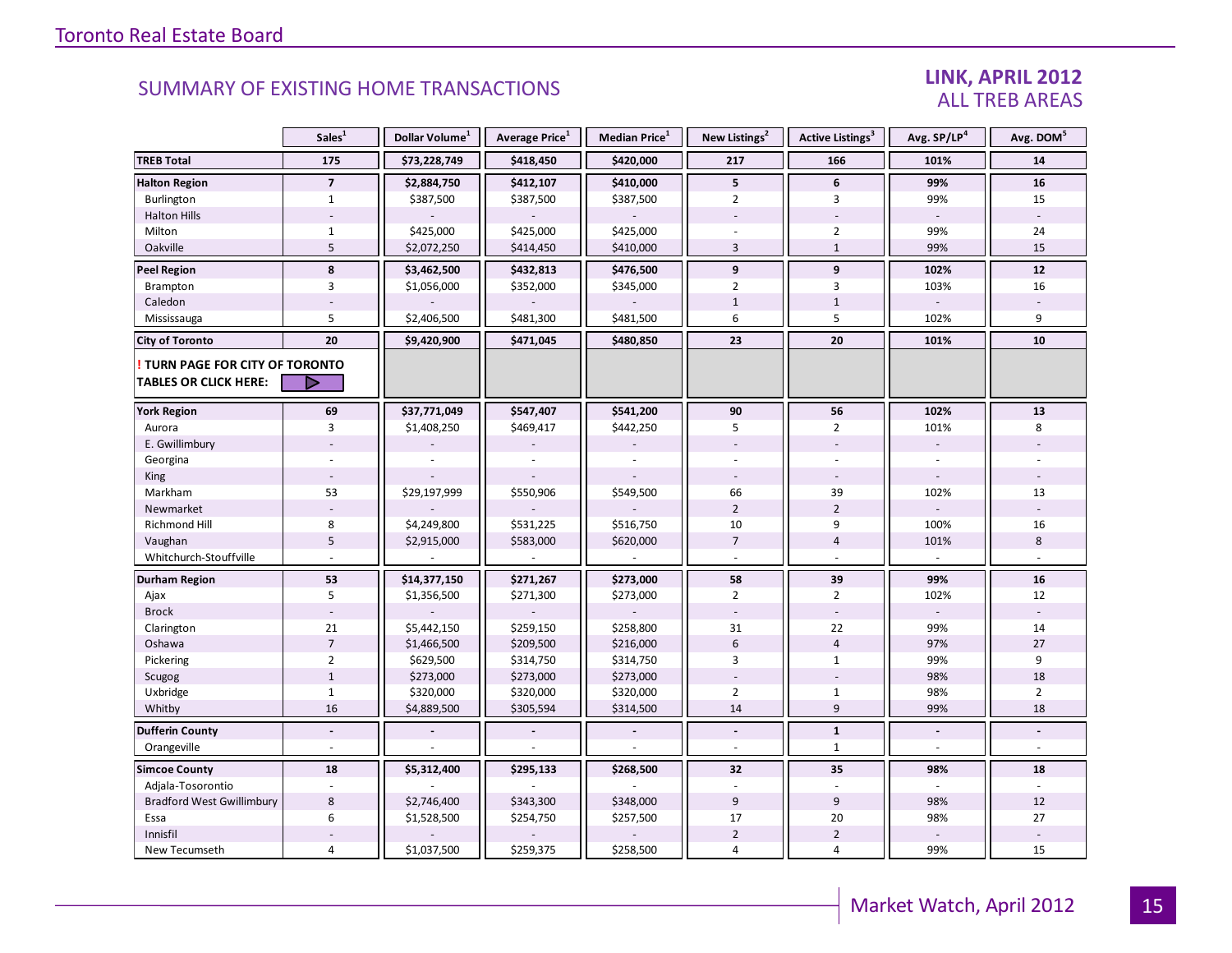#### LINK, APRIL 2012 CITY OF TORONTO MUNICIPAL BREAKDOWN

<span id="page-15-0"></span>

|                              | Sales <sup>1</sup>       | Dollar Volume <sup>1</sup> | <b>Average Price</b> <sup>1</sup> | <b>Median Price</b> <sup>1</sup> | New Listings <sup>2</sup> | <b>Active Listings<sup>3</sup></b> | Avg. SP/LP <sup>4</sup> | Avg. DOM <sup>5</sup> |
|------------------------------|--------------------------|----------------------------|-----------------------------------|----------------------------------|---------------------------|------------------------------------|-------------------------|-----------------------|
| <b>TREB Total</b>            | 175                      | \$73,228,749               | \$418,450                         | \$420,000                        | 217                       | 166                                | 101%                    | 14                    |
| <b>City of Toronto Total</b> | 20                       | \$9,420,900                | \$471,045                         | \$480,850                        | 23                        | 20                                 | 101%                    | 10                    |
| <b>Toronto West</b>          | $\mathbf{2}$             | \$644,900                  | \$322,450                         | \$322,450                        | $\mathbf{1}$              | $\mathbf{2}$                       | 97%                     | 10                    |
| Toronto W01                  |                          |                            |                                   |                                  |                           |                                    |                         |                       |
| Toronto W02                  |                          |                            |                                   |                                  |                           |                                    |                         |                       |
| Toronto W03                  | $\overline{\phantom{a}}$ | ÷                          |                                   | $\sim$                           |                           | ÷.                                 |                         |                       |
| Toronto W04                  |                          |                            |                                   |                                  |                           |                                    |                         |                       |
| Toronto W05                  |                          |                            |                                   |                                  |                           |                                    |                         |                       |
| Toronto W06                  |                          |                            |                                   |                                  |                           |                                    |                         |                       |
| Toronto W07                  |                          |                            |                                   |                                  |                           |                                    |                         |                       |
| Toronto W08                  |                          |                            |                                   |                                  |                           |                                    |                         |                       |
| Toronto W09                  |                          |                            |                                   |                                  |                           |                                    |                         |                       |
| Toronto W10                  | $\overline{2}$           | \$644,900                  | \$322,450                         | \$322,450                        | $\mathbf{1}$              | $\overline{2}$                     | 97%                     | 10                    |
| <b>Toronto Central</b>       | 6                        | \$3,131,000                | \$521,833                         | \$531,000                        | 5                         | 4                                  | 103%                    | $\overline{7}$        |
| Toronto C01                  |                          |                            |                                   |                                  |                           |                                    |                         |                       |
| Toronto C02                  |                          |                            |                                   |                                  |                           |                                    |                         |                       |
| Toronto C03                  |                          |                            |                                   |                                  |                           |                                    |                         |                       |
| Toronto C04                  |                          |                            |                                   |                                  |                           |                                    |                         |                       |
| Toronto C06                  |                          |                            |                                   |                                  |                           |                                    |                         |                       |
| Toronto C07                  | $\overline{2}$           | \$1,066,500                | \$533,250                         | \$533,250                        | $\mathbf{1}$              | $\overline{2}$                     | 103%                    | 11                    |
| Toronto C08                  |                          |                            |                                   |                                  |                           |                                    |                         |                       |
| Toronto C09                  |                          |                            |                                   |                                  |                           |                                    |                         |                       |
| Toronto C10                  |                          |                            |                                   |                                  |                           |                                    |                         |                       |
| Toronto C11                  |                          |                            |                                   |                                  |                           |                                    |                         |                       |
| Toronto C12                  |                          |                            |                                   |                                  |                           |                                    |                         |                       |
| Toronto C13                  | $\mathbf{1}$             | \$536,000                  | \$536,000                         | \$536,000                        | $\mathbf{1}$              |                                    | 107%                    | $\overline{3}$        |
| Toronto C14                  |                          |                            |                                   |                                  |                           |                                    |                         |                       |
| Toronto C15                  | $\overline{3}$           | \$1,528,500                | \$509,500                         | \$500,000                        | $\overline{3}$            | $\overline{2}$                     | 102%                    | 5                     |
| <b>Toronto East</b>          | 12                       | \$5,645,000                | \$470,417                         | \$469,350                        | 17                        | 14                                 | 101%                    | 11                    |
| Toronto E01                  |                          |                            |                                   |                                  |                           |                                    |                         |                       |
| Toronto E02                  |                          |                            |                                   |                                  |                           |                                    |                         |                       |
| Toronto E03                  |                          |                            |                                   |                                  |                           |                                    |                         |                       |
| Toronto E04                  |                          |                            |                                   |                                  |                           |                                    |                         |                       |
| Toronto E05                  | 6                        | \$3,096,300                | \$516,050                         | \$516,500                        | $\overline{7}$            | $\overline{4}$                     | 104%                    | 10                    |
| Toronto E06                  |                          |                            |                                   |                                  |                           |                                    |                         |                       |
| Toronto E07                  | 5                        | \$2,158,800                | \$431,760                         | \$433,800                        | 8                         | 8                                  | 97%                     | 11                    |
| Toronto E08                  |                          |                            |                                   |                                  |                           |                                    | $\overline{a}$          |                       |
| Toronto E09                  |                          |                            |                                   |                                  |                           |                                    | $\sim$                  |                       |
| Toronto E10                  |                          |                            |                                   |                                  | $\mathbf{1}$              | $\mathbf{1}$                       |                         |                       |
| Toronto E11                  | $\mathbf{1}$             | \$389,900                  | \$389,900                         | \$389,900                        | $\mathbf{1}$              | $\mathbf{1}$                       | 100%                    | 16                    |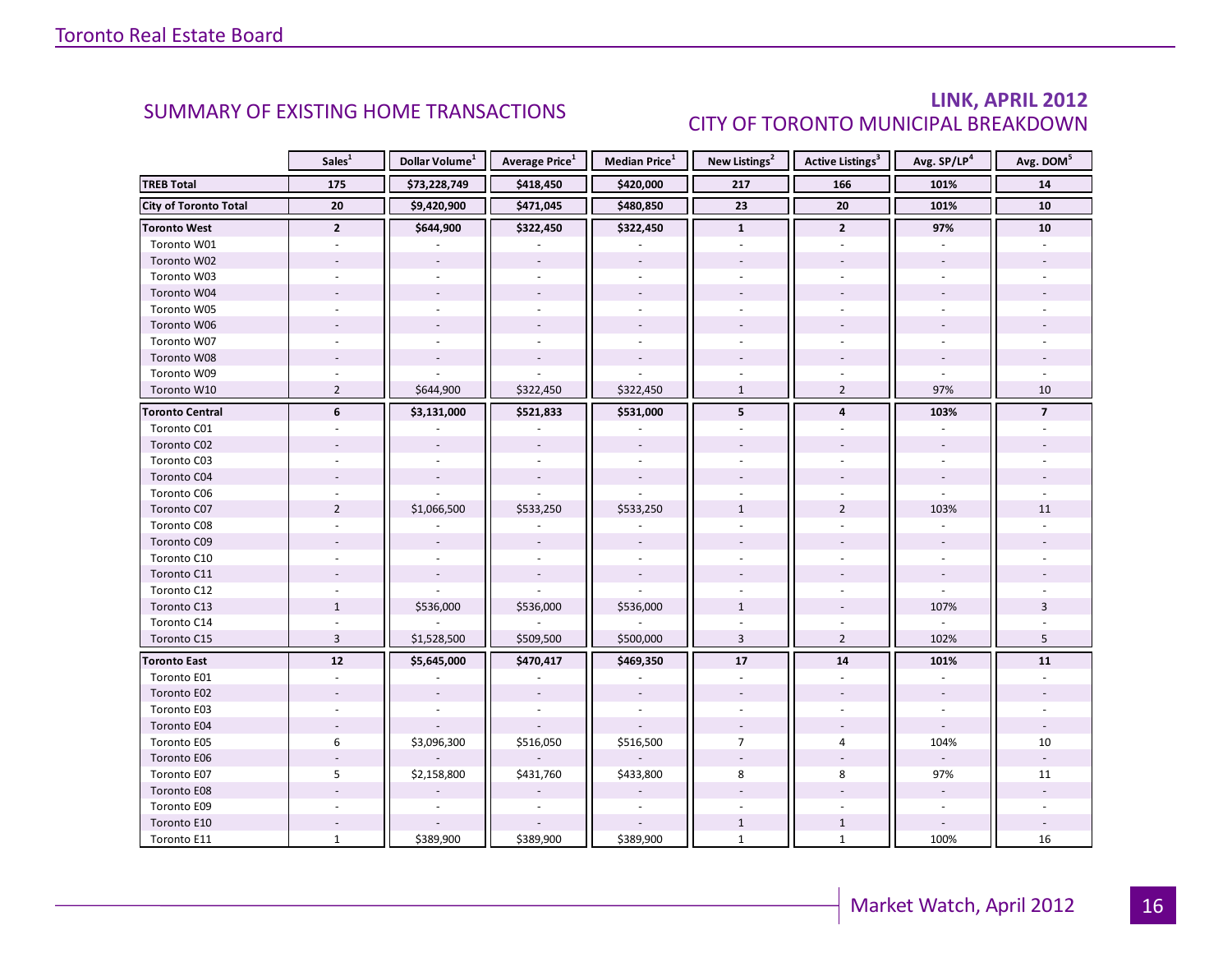#### SUMMARY OF EXISTING HOME TRANSACTIONS **ATTACHED/ROW/TOWNHOUSE, APRIL 2012** ALL TREB AREAS

|                                                               | Sales <sup>1</sup>        | Dollar Volume <sup>1</sup> | Average Price <sup>1</sup> | Median Price <sup>1</sup> | New Listings <sup>2</sup> | Active Listings <sup>3</sup> | Avg. SP/LP <sup>4</sup> | Avg. DOM <sup>5</sup> |
|---------------------------------------------------------------|---------------------------|----------------------------|----------------------------|---------------------------|---------------------------|------------------------------|-------------------------|-----------------------|
| <b>TREB Total</b>                                             | 835                       | \$353,153,664              | \$422,939                  | \$397,000                 | 1,006                     | 801                          | 101%                    | 14                    |
| <b>Halton Region</b>                                          | 124                       | \$52,627,933               | \$424,419                  | \$387,000                 | 123                       | 105                          | 99%                     | 14                    |
| Burlington                                                    | 10                        | \$3,753,000                | \$375,300                  | \$370,500                 | 12                        | 11                           | 98%                     | 22                    |
| <b>Halton Hills</b>                                           | $\overline{5}$            | \$1,861,500                | \$372,300                  | \$387,000                 | 5                         | 5                            | 101%                    | 13                    |
| Milton                                                        | 62                        | \$22,656,533               | \$365,428                  | \$371,000                 | 55                        | 36                           | 100%                    | 10                    |
| Oakville                                                      | 47                        | \$24,356,900               | \$518,232                  | \$435,500                 | 51                        | 53                           | 98%                     | 17                    |
| <b>Peel Region</b>                                            | 169                       | \$63,522,643               | \$375,874                  | \$366,000                 | 204                       | 185                          | 99%                     | 14                    |
| <b>Brampton</b>                                               | 106                       | \$36,031,166               | \$339,917                  | \$335,500                 | 143                       | 140                          | 99%                     | 15                    |
| Caledon                                                       | 10                        | \$3,828,400                | \$382,840                  | \$382,500                 | 8                         | 5                            | 99%                     | 16                    |
| Mississauga                                                   | 53                        | \$23,663,077               | \$446,473                  | \$443,000                 | 53                        | 40                           | 100%                    | 12                    |
| <b>City of Toronto</b>                                        | 140                       | \$77,489,063               | \$553,493                  | \$487,500                 | 197                       | 184                          | 103%                    | 14                    |
| TURN PAGE FOR CITY OF TORONTO<br><b>TABLES OR CLICK HERE:</b> |                           |                            |                            |                           |                           |                              |                         |                       |
| <b>York Region</b>                                            | 256                       | \$119,322,469              | \$466,103                  | \$462,500                 | 310                       | 178                          | 101%                    | 12                    |
| Aurora                                                        | 21                        | \$8,390,800                | \$399,562                  | \$385,000                 | 19                        | 6                            | 102%                    | 14                    |
| E. Gwillimbury                                                | $6\,$                     | \$1,762,000                | \$293,667                  | \$293,500                 | $\overline{7}$            | $\mathbf{1}$                 | 100%                    | 9                     |
| Georgina                                                      | 5                         | \$1,284,000                | \$256,800                  | \$241,500                 | 7                         | 4                            | 99%                     | 9                     |
| King                                                          | $\mathbf{1}$              | \$359,900                  | \$359,900                  | \$359,900                 | $\mathbf{1}$              |                              | 100%                    | $\mathbf{1}$          |
| Markham                                                       | 57                        | \$26,754,789               | \$469,382                  | \$464,000                 | 79                        | 61                           | 102%                    | 12                    |
| Newmarket                                                     | 26                        | \$9,823,700                | \$377,835                  | \$379,900                 | 19                        | 5                            | 102%                    | 11                    |
| Richmond Hill                                                 | 64                        | \$33,547,564               | \$524,181                  | \$509,400                 | 86                        | 46                           | 102%                    | 11                    |
| Vaughan                                                       | 66                        | \$33,449,216               | \$506,806                  | \$491,000                 | 80                        | 46                           | 100%                    | 12                    |
| Whitchurch-Stouffville                                        | 10                        | \$3,950,500                | \$395,050                  | \$401,200                 | 12                        | 9                            | 102%                    | 9                     |
| Durham Region                                                 | 129                       | \$36,165,615               | \$280,354                  | \$280,000                 | 144                       | 104                          | 99%                     | 16                    |
| Ajax                                                          | 45                        | \$13,773,300               | \$306,073                  | \$300,000                 | 48                        | 33                           | 99%                     | 17                    |
| <b>Brock</b>                                                  |                           |                            |                            |                           | $\mathbf{1}$              | $\overline{2}$               |                         |                       |
| Clarington                                                    | 23                        | \$5,365,150                | \$233,267                  | \$234,000                 | 24                        | 14                           | 100%                    | 12                    |
| Oshawa                                                        | 15                        | \$3,488,500                | \$232,567                  | \$239,900                 | 13                        | 8                            | 99%                     | 13                    |
| Pickering                                                     | 13                        | \$4,115,065                | \$316,543                  | \$311,000                 | 18                        | 18                           | 100%                    | 13                    |
| Scugog                                                        |                           |                            |                            |                           |                           |                              |                         |                       |
| Uxbridge                                                      | $\mathbf{1}$              | \$460,000                  | \$460,000                  | \$460,000                 |                           |                              | 98%                     | 71                    |
| Whitby                                                        | 32                        | \$8,963,600                | \$280,113                  | \$282,500                 | 40                        | 29                           | 99%                     | 18                    |
| <b>Dufferin County</b>                                        | $\overline{2}$            | \$547,900                  | \$273,950                  | \$273,950                 | 6                         | 6                            | 99%                     | 56                    |
| Orangeville                                                   | $\overline{2}$            | \$547,900                  | \$273,950                  | \$273,950                 | 6                         | 6                            | 99%                     | 56                    |
| <b>Simcoe County</b>                                          | 15                        | \$3,478,041                | \$231,869                  | \$230,000                 | 22                        | 39                           | 98%                     | 32                    |
| Adjala-Tosorontio                                             |                           |                            |                            |                           |                           |                              |                         |                       |
| <b>Bradford West Gwillimbury</b>                              | $\overline{2}$            | \$494,900                  | \$247,450                  | \$247,450                 | $\overline{2}$            | $\mathbf{1}$                 | 98%                     | 10                    |
| Essa                                                          | 3                         | \$631,753                  | \$210,584                  | \$220,000                 | 6                         | 19                           | 99%                     | 64                    |
| Innisfil                                                      | $\ensuremath{\mathsf{3}}$ | \$733,000                  | \$244,333                  | \$248,000                 | $\sqrt{4}$                | 11                           | 97%                     | 23                    |
| New Tecumseth                                                 | $\overline{7}$            | \$1,618,388                | \$231,198                  | \$242,500                 | 10                        | 8                            | 98%                     | 28                    |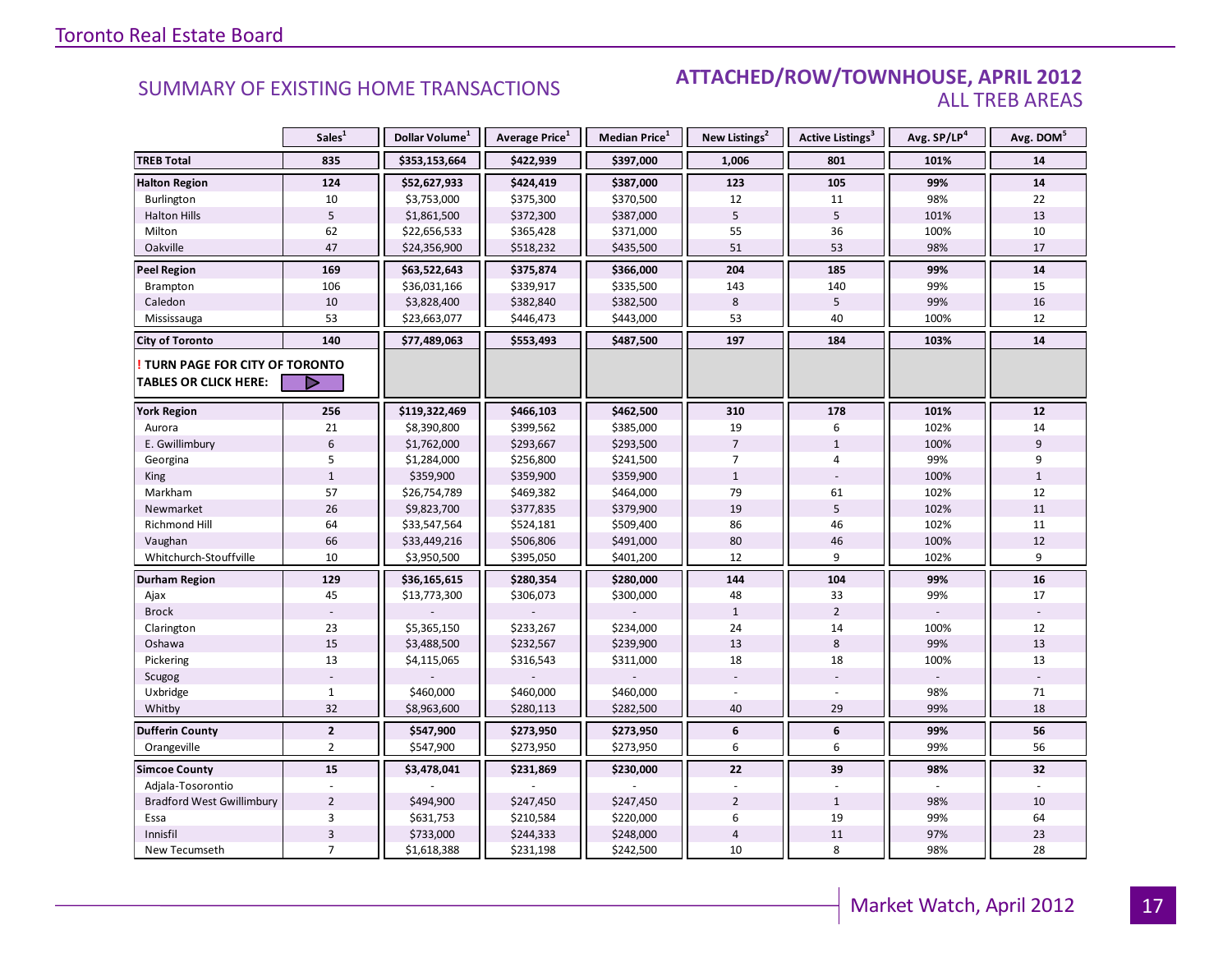#### ICE ADDII 2012 CITY OF TORONTO MUNICIPAL BREAKDOWN SUMMARY OF EXISTING HOME TRANSACTIONS **ATTACHED/ROW/TOWNHOUSE, APRIL 2012**

<span id="page-17-0"></span>

|                              | Sales <sup>1</sup> | Dollar Volume <sup>1</sup> | <b>Average Price</b> <sup>1</sup> | Median Price <sup>1</sup> | New Listings <sup>2</sup> | <b>Active Listings<sup>3</sup></b> | Avg. SP/LP <sup>4</sup> | Avg. DOM <sup>5</sup> |
|------------------------------|--------------------|----------------------------|-----------------------------------|---------------------------|---------------------------|------------------------------------|-------------------------|-----------------------|
| <b>TREB Total</b>            | 835                | \$353,153,664              | \$422,939                         | \$397,000                 | 1,006                     | 801                                | 101%                    | 14                    |
| <b>City of Toronto Total</b> | 140                | \$77,489,063               | \$553,493                         | \$487,500                 | 197                       | 184                                | 103%                    | 14                    |
| <b>Toronto West</b>          | 43                 | \$22,205,081               | \$516,397                         | \$520,000                 | 44                        | 57                                 | 103%                    | 14                    |
| Toronto W01                  | 3                  | \$2,183,000                | \$727,667                         | \$785,000                 | 4                         | 5                                  | 103%                    | 10                    |
| Toronto W02                  | 11                 | \$6,459,681                | \$587,244                         | \$585,000                 | 9                         | 5                                  | 110%                    | 9                     |
| Toronto W03                  | 4                  | \$1,320,800                | \$330,200                         | \$313,400                 | $\overline{4}$            | $\overline{2}$                     | 100%                    | 21                    |
| Toronto W04                  | 5                  | \$2,064,000                | \$412,800                         | \$400,000                 | 5                         | $\overline{3}$                     | 104%                    | 23                    |
| Toronto W05                  | 5                  | \$1,968,500                | \$393,700                         | \$420,000                 | 5                         | 6                                  | 98%                     | 21                    |
| Toronto W06                  | $6\overline{6}$    | \$3,240,000                | \$540,000                         | \$556,500                 | 10                        | 13                                 | 102%                    | 15                    |
| Toronto W07                  | 3                  | \$1,870,100                | \$623,367                         | \$576,100                 | 4                         | 3                                  | 102%                    | 15                    |
| Toronto W08                  | $\overline{4}$     | \$2,434,000                | \$608,500                         | \$649,500                 | $\mathbf{1}$              | 19                                 | 98%                     | 10                    |
| Toronto W09                  |                    |                            |                                   |                           |                           |                                    |                         |                       |
| Toronto W10                  | $\overline{2}$     | \$665,000                  | \$332,500                         | \$332,500                 | $\overline{2}$            | $\mathbf{1}$                       | 99%                     | 10                    |
| <b>Toronto Central</b>       | 42                 | \$31,554,341               | \$751,294                         | \$695,000                 | 87                        | 80                                 | 102%                    | 11                    |
| Toronto C01                  | 12                 | \$9,250,842                | \$770,904                         | \$697,546                 | 27                        | 23                                 | 104%                    | 13                    |
| Toronto C02                  | $\overline{4}$     | \$4,920,000                | \$1,230,000                       | \$757,500                 | 10                        | 13                                 | 100%                    | 22                    |
| Toronto C03                  |                    |                            |                                   |                           |                           | $\mathbf{1}$                       |                         |                       |
| Toronto C04                  | $\mathbf{1}$       | \$312,500                  | \$312,500                         | \$312,500                 | $\overline{2}$            | 5                                  | 105%                    | 13                    |
| Toronto C06                  |                    |                            |                                   |                           |                           |                                    |                         |                       |
| Toronto C07                  | $\overline{3}$     | \$2,048,000                | \$682,667                         | \$685,000                 | 11                        | 9                                  | 104%                    | $\overline{7}$        |
| Toronto C08                  | 8                  | \$5,993,500                | \$749,188                         | \$798,000                 | 10                        | 8                                  | 103%                    | 13                    |
| Toronto C09                  |                    |                            |                                   |                           | $\mathbf{1}$              | $\overline{2}$                     |                         |                       |
| Toronto C10                  | 3                  | \$2,378,500                | \$792,833                         | \$838,500                 | 4                         | 3                                  | 103%                    | 6                     |
| Toronto C11                  | $\overline{3}$     | \$1,777,000                | \$592,333                         | \$482,000                 | $\overline{3}$            |                                    | 98%                     | 6                     |
| Toronto C12                  |                    |                            |                                   |                           |                           |                                    |                         |                       |
| Toronto C13                  | $6\,$              | \$3,284,000                | \$547,333                         | \$532,000                 | 6                         | $\overline{3}$                     | 102%                    | $\overline{7}$        |
| Toronto C14                  | $\mathbf{1}$       | \$880,000                  | \$880,000                         | \$880,000                 | 10                        | 12                                 | 99%                     | 16                    |
| Toronto C15                  | $\mathbf{1}$       | \$709,999                  | \$709,999                         | \$709,999                 | $\overline{3}$            | $\mathbf{1}$                       | 104%                    | $\overline{2}$        |
| <b>Toronto East</b>          | 55                 | \$23,729,641               | \$431,448                         | \$410,000                 | 66                        | 47                                 | 102%                    | 16                    |
| Toronto E01                  | 14                 | \$7,133,281                | \$509,520                         | \$509,950                 | 19                        | 15                                 | 104%                    | 14                    |
| Toronto E02                  | 5                  | \$2,581,300                | \$516,260                         | \$549,900                 | $\overline{4}$            | $\overline{3}$                     | 102%                    | 24                    |
| Toronto E03                  | $\overline{4}$     | \$1,801,160                | \$450,290                         | \$408,580                 | 5                         | 3                                  | 109%                    | 23                    |
| Toronto E04                  | $6\overline{6}$    | \$2,680,500                | \$446,750                         | \$432,000                 | 5                         | $\overline{4}$                     | 96%                     | 27                    |
| Toronto E05                  | $\overline{4}$     | \$1,763,800                | \$440,950                         | \$445,400                 | $\overline{2}$            |                                    | 106%                    | 8                     |
| Toronto E06                  | $1\,$              | \$337,000                  | \$337,000                         | \$337,000                 | $\mathbf 1$               | $\overline{2}$                     | 106%                    | 31                    |
| Toronto E07                  | $\overline{2}$     | \$761,800                  | \$380,900                         | \$380,900                 | $\overline{4}$            | $\overline{2}$                     | 106%                    | 9                     |
| Toronto E08                  |                    |                            |                                   |                           | $\mathbf{1}$              | $\overline{4}$                     | ÷.                      |                       |
| Toronto E09                  | $\mathbf{1}$       | \$402,000                  | \$402,000                         | \$402,000                 |                           |                                    | 99%                     | 35                    |
| Toronto E10                  | $\mathbf 2$        | \$802,000                  | \$401,000                         | \$401,000                 | $\overline{7}$            | 5                                  | 101%                    | $\overline{7}$        |
| Toronto E11                  | 16                 | \$5,466,800                | \$341,675                         | \$346,500                 | 18                        | 9                                  | 100%                    | 13                    |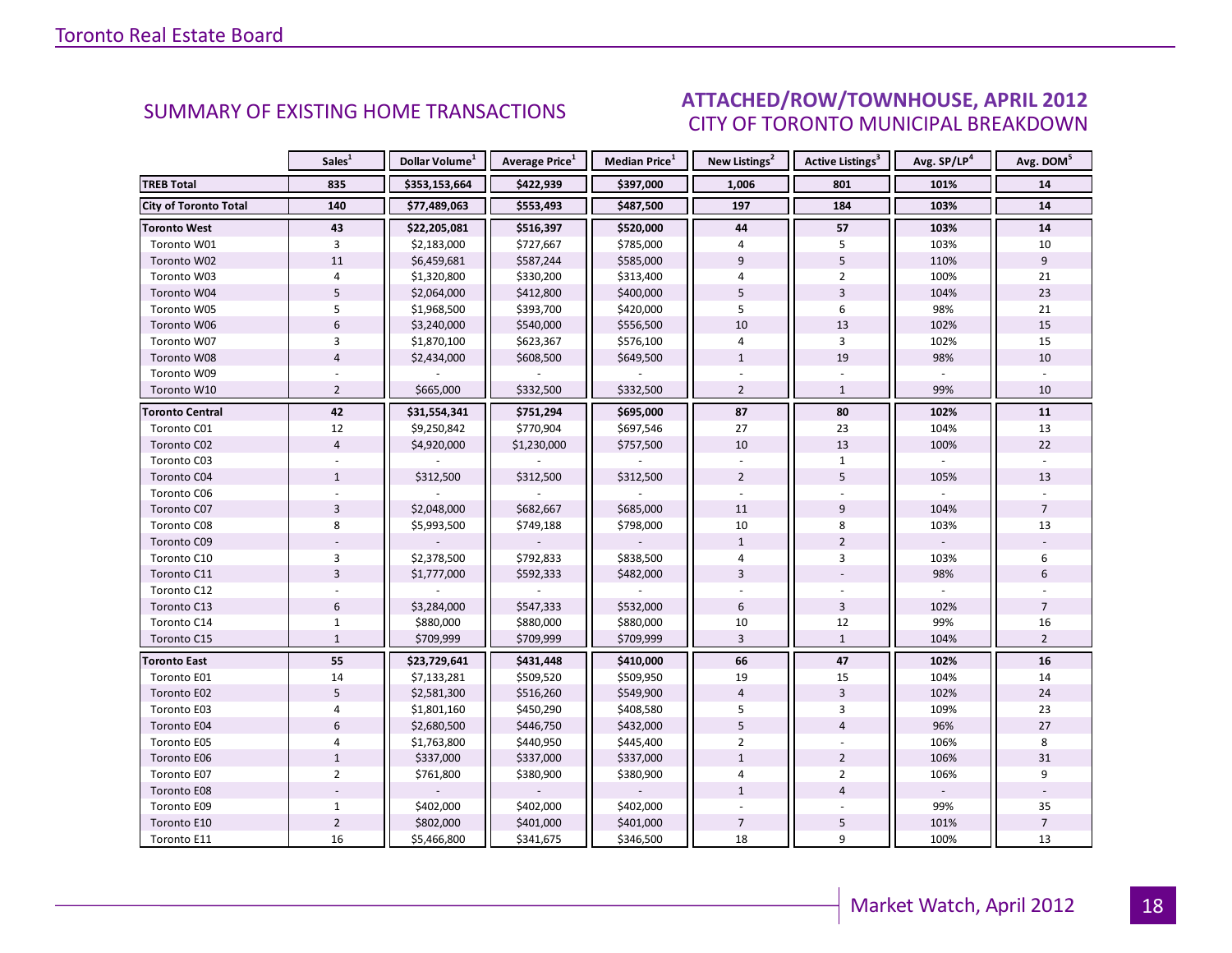#### CO-OP APARTMENT, APRIL 2012 ALL TREB AREAS

|                                  | Sales <sup>1</sup>       | Dollar Volume <sup>1</sup> | Average Price <sup>1</sup> | Median Price <sup>1</sup> | New Listings <sup>2</sup> | <b>Active Listings<sup>3</sup></b> | Avg. SP/LP <sup>4</sup>  | Avg. DOM <sup>5</sup> |
|----------------------------------|--------------------------|----------------------------|----------------------------|---------------------------|---------------------------|------------------------------------|--------------------------|-----------------------|
| <b>TREB Total</b>                | 19                       | \$5,783,400                | \$304,389                  | \$215,000                 | 25                        | 34                                 | 97%                      | 34                    |
| <b>Halton Region</b>             | $\mathbf{1}$             | \$122,000                  | \$122,000                  | \$122,000                 | $\blacksquare$            | $\overline{\phantom{a}}$           | 98%                      | 31                    |
| Burlington                       | $\mathbf{1}$             | \$122,000                  | \$122,000                  | \$122,000                 | $\overline{a}$            |                                    | 98%                      | 31                    |
| <b>Halton Hills</b>              | $\overline{a}$           |                            |                            |                           | $\overline{a}$            | $\overline{a}$                     | $\overline{\phantom{a}}$ |                       |
| Milton                           | ÷,                       | $\sim$                     | $\bar{a}$                  | ÷,                        | $\sim$                    | $\sim$                             | $\bar{a}$                |                       |
| Oakville                         | $\sim$                   | $\sim$                     | $\sim$                     | $\sim$                    | $\sim$                    | $\sim$                             | $\sim$                   |                       |
| <b>Peel Region</b>               | $\overline{\phantom{a}}$ | $\overline{\phantom{a}}$   | $\blacksquare$             | $\centerdot$              | $\overline{\mathbf{3}}$   | $\overline{4}$                     | $\blacksquare$           |                       |
| Brampton                         | $\overline{a}$           | $\sim$                     | $\overline{a}$             | $\overline{a}$            | $\overline{a}$            | $\sim$                             | ÷.                       |                       |
| Caledon                          |                          |                            |                            |                           |                           |                                    |                          |                       |
| Mississauga                      | ÷.                       |                            |                            |                           | 3                         | $\overline{4}$                     | $\sim$                   |                       |
| <b>City of Toronto</b>           | 18                       | \$5,661,400                | \$314,522                  | \$230,000                 | 22                        | 30                                 | 97%                      | 34                    |
| ! TURN PAGE FOR CITY OF TORONTO  |                          |                            |                            |                           |                           |                                    |                          |                       |
| <b>TABLES OR CLICK HERE:</b>     | ▷                        |                            |                            |                           |                           |                                    |                          |                       |
|                                  |                          |                            |                            |                           |                           |                                    |                          |                       |
| <b>York Region</b>               | $\blacksquare$           | $\overline{\phantom{a}}$   | $\overline{\phantom{a}}$   | $\blacksquare$            | $\blacksquare$            | $\blacksquare$                     | $\overline{\phantom{a}}$ |                       |
| Aurora                           |                          |                            |                            |                           | ÷                         |                                    |                          |                       |
| E. Gwillimbury                   |                          |                            |                            |                           |                           |                                    |                          |                       |
| Georgina                         |                          |                            |                            |                           |                           |                                    |                          |                       |
| King                             |                          |                            |                            |                           |                           |                                    |                          |                       |
| Markham                          | ÷,                       | $\overline{a}$             | $\overline{a}$             | L.                        | $\overline{a}$            | $\sim$                             | ÷,                       |                       |
| Newmarket                        |                          |                            |                            |                           |                           |                                    |                          |                       |
| Richmond Hill                    | ÷,                       |                            |                            |                           |                           |                                    |                          |                       |
| Vaughan                          | $\overline{\phantom{a}}$ | $\sim$                     | $\overline{\phantom{a}}$   | $\overline{a}$            | $\overline{\phantom{a}}$  | $\overline{\phantom{a}}$           | $\overline{\phantom{a}}$ |                       |
| Whitchurch-Stouffville           | $\omega$                 | $\sim$                     | $\sim$                     | $\overline{a}$            | $\sim$                    | $\sim$                             | $\sim$                   |                       |
| <b>Durham Region</b>             | $\blacksquare$           | $\overline{\phantom{a}}$   | $\blacksquare$             | $\overline{\phantom{a}}$  | $\overline{\phantom{a}}$  | $\overline{\phantom{a}}$           | $\blacksquare$           |                       |
| Ajax                             | ä,                       |                            | $\overline{a}$             | ä,                        | $\sim$                    | ÷.                                 | $\overline{a}$           |                       |
| <b>Brock</b>                     |                          |                            |                            |                           |                           |                                    |                          |                       |
| Clarington                       | $\ddot{\phantom{1}}$     |                            |                            | ÷.                        | $\sim$                    | $\overline{a}$                     |                          |                       |
| Oshawa                           |                          |                            |                            |                           |                           |                                    |                          |                       |
| Pickering                        | $\overline{a}$           |                            |                            |                           |                           |                                    |                          |                       |
| Scugog                           |                          |                            | $\overline{a}$             | ÷.                        |                           |                                    |                          |                       |
| Uxbridge                         | $\overline{\phantom{a}}$ | $\sim$                     | ÷,                         | ä,                        | $\bar{\phantom{a}}$       | $\overline{\phantom{a}}$           | $\overline{\phantom{a}}$ |                       |
| Whitby                           | $\overline{\phantom{a}}$ | $\overline{a}$             | $\sim$                     | $\overline{\phantom{a}}$  | $\sim$                    | $\sim$                             | $\sim$                   |                       |
| <b>Dufferin County</b>           | $\overline{\phantom{a}}$ | $\overline{\phantom{a}}$   | $\overline{\phantom{a}}$   | $\Box$                    | $\overline{\phantom{a}}$  | $\overline{\phantom{a}}$           | $\blacksquare$           | $\blacksquare$        |
| Orangeville                      | ä,                       | $\omega$                   | $\sim$                     | ä,                        | $\omega$                  | $\sim$                             | $\sim$                   | $\overline{a}$        |
| <b>Simcoe County</b>             | $\blacksquare$           | $\blacksquare$             | $\blacksquare$             | $\overline{\phantom{a}}$  | $\blacksquare$            | $\blacksquare$                     | $\overline{a}$           |                       |
| Adjala-Tosorontio                | $\blacksquare$           | $\sim$                     | $\sim$                     | $\overline{\phantom{a}}$  | $\sim$                    | ÷.                                 | ÷.                       |                       |
| <b>Bradford West Gwillimbury</b> | $\overline{a}$           |                            |                            |                           |                           |                                    |                          |                       |
| Essa                             |                          |                            |                            |                           |                           |                                    |                          |                       |
| Innisfil                         | $\overline{\phantom{a}}$ | $\sim$                     | $\overline{\phantom{a}}$   | $\overline{\phantom{a}}$  | $\overline{\phantom{a}}$  | $\overline{\phantom{a}}$           | $\overline{\phantom{a}}$ |                       |
| New Tecumseth                    | $\overline{\phantom{a}}$ | $\overline{\phantom{a}}$   | $\bar{a}$                  | ÷,                        | $\omega$                  | $\sim$                             | $\sim$                   |                       |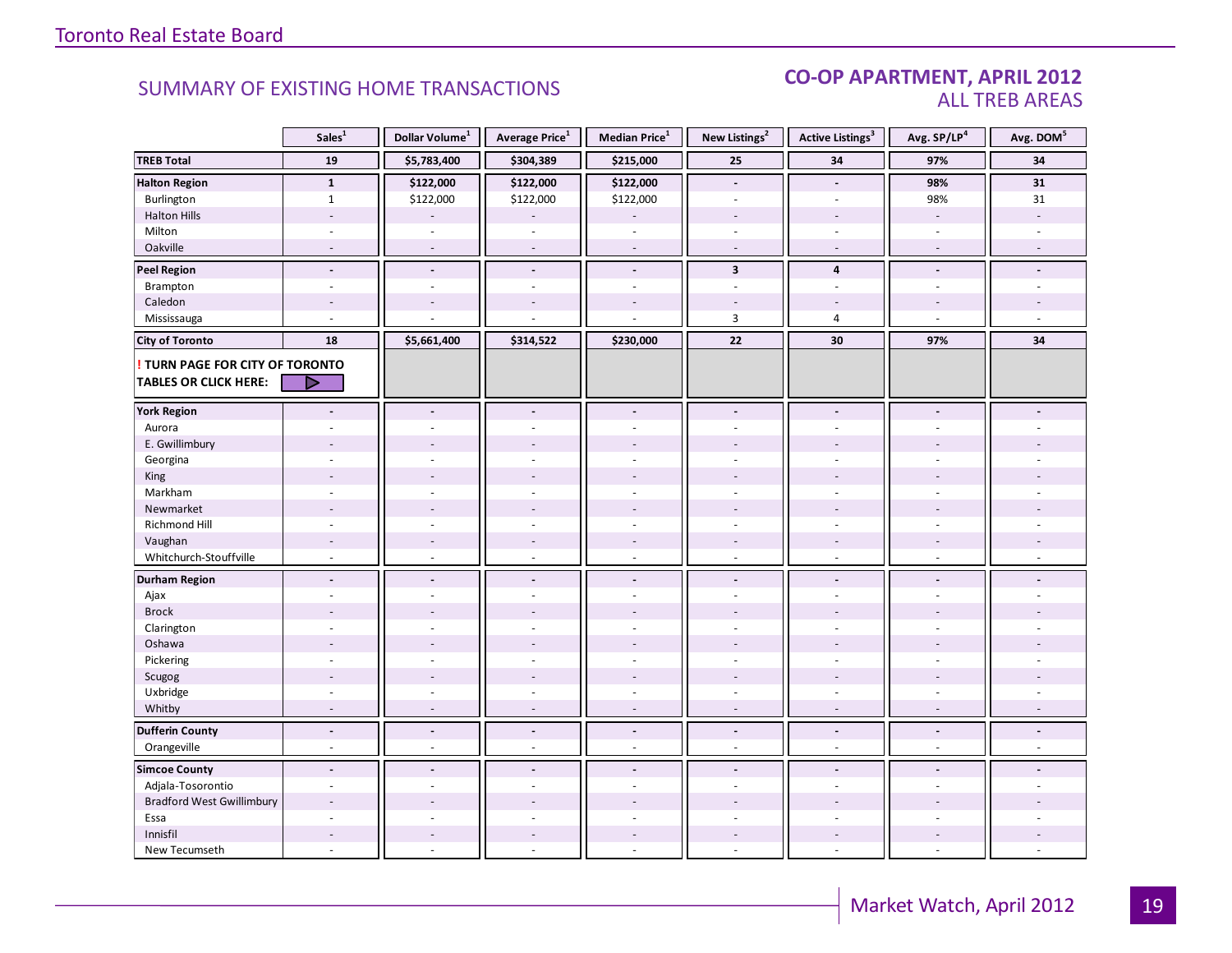### CO-OP APARTMENT, APRIL 2012 CITY OF TORONTO MUNICIPAL BREAKDOWN

<span id="page-19-0"></span>

|                              | Sales <sup>1</sup>       | Dollar Volume <sup>1</sup> | <b>Average Price</b> <sup>1</sup> | Median Price <sup>1</sup> | New Listings <sup>2</sup> | Active Listings <sup>3</sup> | Avg. SP/LP <sup>4</sup>  | Avg. DOM <sup>5</sup> |
|------------------------------|--------------------------|----------------------------|-----------------------------------|---------------------------|---------------------------|------------------------------|--------------------------|-----------------------|
| <b>TREB Total</b>            | 19                       | \$5,783,400                | \$304,389                         | \$215,000                 | 25                        | 34                           | 97%                      | 34                    |
| <b>City of Toronto Total</b> | 18                       | \$5,661,400                | \$314,522                         | \$230,000                 | $\overline{22}$           | 30                           | 97%                      | 34                    |
| Toronto West                 | 4                        | \$886,500                  | \$221,625                         | \$193,750                 | $\overline{7}$            | 10                           | 99%                      | 29                    |
| Toronto W01                  |                          |                            |                                   |                           |                           |                              |                          |                       |
| Toronto W02                  |                          |                            |                                   |                           |                           |                              |                          |                       |
| Toronto W03                  | $\sim$                   | $\sim$                     | $\omega$                          | $\mathcal{L}$             |                           | $\overline{a}$               | $\mathbf{r}$             |                       |
| Toronto W04                  |                          |                            | $\overline{\phantom{a}}$          | $\sim$                    |                           |                              | $\overline{\phantom{a}}$ |                       |
| Toronto W05                  |                          |                            | ÷.                                |                           | $\mathbf{1}$              | $\overline{2}$               |                          |                       |
| Toronto W06                  | $\mathbf{1}$             | \$321,000                  | \$321,000                         | \$321,000                 | $\overline{4}$            | $\overline{4}$               | 97%                      | 50                    |
| Toronto W07                  | $\sim$                   |                            | $\overline{\phantom{a}}$          | $\omega$                  | $\mathbf{1}$              | $\overline{2}$               | $\overline{\phantom{a}}$ |                       |
| Toronto W08                  | $\overline{3}$           | \$565,500                  | \$188,500                         | \$192,500                 | $\mathbf{1}$              | $\overline{2}$               | 99%                      | 22                    |
| Toronto W09                  |                          |                            |                                   |                           |                           |                              |                          |                       |
| Toronto W10                  | $\sim$                   | $\mathcal{L}$              | $\mathcal{L}$                     | $\mathcal{L}$             | $\omega$                  | $\omega$                     | $\omega$                 |                       |
| <b>Toronto Central</b>       | $\overline{12}$          | \$4,562,000                | \$380,167                         | \$363,500                 | 13                        | ${\bf 16}$                   | 97%                      | 34                    |
| Toronto C01                  | $\mathbf{1}$             | \$215,000                  | \$215,000                         | \$215,000                 | $\overline{2}$            | $\overline{2}$               | 98%                      | 22                    |
| Toronto C02                  | $\overline{3}$           | \$478,000                  | \$159,333                         | \$158,000                 | $\overline{2}$            | $\overline{\phantom{a}}$     | 99%                      | 16                    |
| Toronto C03                  | $\overline{a}$           |                            | $\blacksquare$                    | $\overline{\phantom{a}}$  | $\mathbf{1}$              | $\overline{2}$               | $\overline{\phantom{a}}$ |                       |
| Toronto C04                  |                          |                            |                                   |                           |                           | $\overline{2}$               |                          |                       |
| Toronto C06                  |                          |                            |                                   |                           |                           |                              |                          |                       |
| Toronto C07                  |                          |                            | $\overline{\phantom{a}}$          |                           |                           |                              | $\blacksquare$           |                       |
| Toronto C08                  |                          |                            |                                   |                           | $\mathbf{1}$              | $\mathbf{1}$                 |                          |                       |
| Toronto C09                  | 8                        | \$3,869,000                | \$483,625                         | \$415,500                 | $\overline{7}$            | 9                            | 96%                      | 43                    |
| Toronto C10                  |                          |                            |                                   |                           |                           |                              |                          |                       |
| Toronto C11                  |                          |                            |                                   |                           |                           |                              |                          |                       |
| Toronto C12                  |                          |                            |                                   |                           |                           |                              |                          |                       |
| Toronto C13                  |                          |                            |                                   |                           |                           |                              |                          |                       |
| Toronto C14                  |                          |                            |                                   |                           |                           |                              |                          |                       |
| Toronto C15                  | $\overline{\phantom{a}}$ | $\overline{\phantom{a}}$   | $\sim$                            | $\overline{\phantom{a}}$  | $\sim$                    | $\sim$                       | $\sim$                   |                       |
| <b>Toronto East</b>          | $\overline{2}$           | \$212,900                  | \$106,450                         | \$106,450                 | $\overline{2}$            | $\overline{\mathbf{4}}$      | 96%                      | 41                    |
| Toronto E01                  |                          |                            |                                   |                           |                           |                              |                          |                       |
| Toronto E02                  |                          |                            |                                   |                           |                           |                              |                          |                       |
| Toronto E03                  |                          |                            |                                   |                           |                           |                              |                          |                       |
| Toronto E04                  | $\overline{2}$           | \$212,900                  | \$106,450                         | \$106,450                 |                           |                              | 96%                      | 41                    |
| Toronto E05                  |                          |                            |                                   |                           | $\mathbf{1}$              | $\mathbf{1}$                 |                          |                       |
| Toronto E06                  |                          |                            |                                   |                           |                           |                              |                          |                       |
| Toronto E07                  |                          |                            |                                   |                           | $\mathbf{1}$              | $\mathbf{1}$                 |                          |                       |
| Toronto E08                  |                          |                            |                                   |                           |                           |                              |                          |                       |
| Toronto E09                  |                          |                            |                                   |                           |                           | $\mathbf{1}$                 |                          |                       |
| Toronto E10                  |                          |                            |                                   |                           |                           | $\mathbf{1}$                 |                          |                       |
| Toronto E11                  |                          |                            |                                   |                           |                           |                              |                          |                       |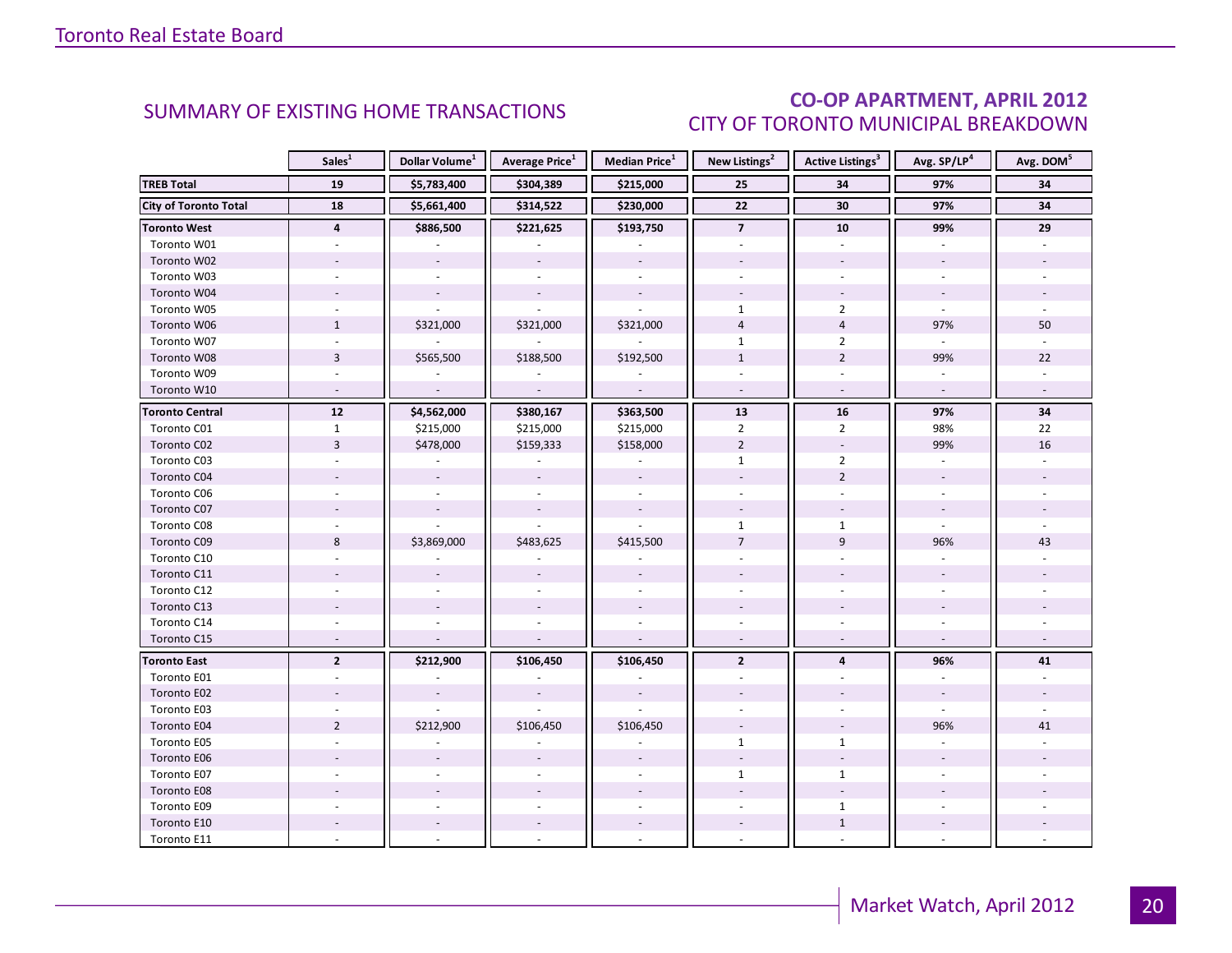#### SUMMARY OF EXISTING HOME TRANSACTIONS **DETACHED CONDOMINIUM, APRIL 2012** ALL TREB AREAS

|                                                                        | Sales <sup>1</sup>      | Dollar Volume <sup>1</sup> | Average Price <sup>1</sup> | Median Price <sup>1</sup> | New Listings <sup>2</sup> | Active Listings <sup>3</sup> | Avg. SP/LP <sup>4</sup> | Avg. DOM <sup>5</sup> |
|------------------------------------------------------------------------|-------------------------|----------------------------|----------------------------|---------------------------|---------------------------|------------------------------|-------------------------|-----------------------|
| <b>TREB Total</b>                                                      | 15                      | \$5,874,205                | \$391,614                  | \$334,000                 | 13                        | 30                           | 98%                     | 79                    |
| <b>Halton Region</b>                                                   | $\mathbf{1}$            | \$750,000                  | \$750,000                  | \$750,000                 | $\mathbf{1}$              | $\mathbf{1}$                 | 94%                     | 119                   |
| Burlington                                                             | $\overline{a}$          |                            |                            |                           | $\mathbf{1}$              | $\mathbf{1}$                 |                         |                       |
| <b>Halton Hills</b>                                                    |                         |                            |                            |                           |                           |                              |                         |                       |
| Milton                                                                 |                         |                            |                            |                           |                           |                              |                         |                       |
| Oakville                                                               | $\mathbf{1}$            | \$750,000                  | \$750,000                  | \$750,000                 | $\overline{\phantom{a}}$  | $\sim$                       | 94%                     | 119                   |
| <b>Peel Region</b>                                                     | $\overline{\mathbf{3}}$ | \$1,125,000                | \$375,000                  | \$298,000                 | $\blacksquare$            | $\overline{\mathbf{3}}$      | 97%                     | 27                    |
| Brampton                                                               | $\mathbf{1}$            | \$550,000                  | \$550,000                  | \$550,000                 | ÷.                        | $\mathbf{1}$                 | 95%                     | 36                    |
| Caledon                                                                | $\sim$                  |                            |                            |                           |                           | $\overline{\phantom{a}}$     |                         |                       |
| Mississauga                                                            | $\overline{2}$          | \$575,000                  | \$287,500                  | \$287,500                 |                           | $\overline{2}$               | 99%                     | 23                    |
| <b>City of Toronto</b>                                                 | $\mathbf{1}$            | \$334,000                  | \$334,000                  | \$334,000                 | $\mathbf{1}$              | $\overline{\mathbf{3}}$      | 100%                    | 12                    |
| <b>! TURN PAGE FOR CITY OF TORONTO</b><br><b>TABLES OR CLICK HERE:</b> | D                       |                            |                            |                           |                           |                              |                         |                       |
| <b>York Region</b>                                                     |                         |                            |                            |                           |                           |                              |                         |                       |
| Aurora                                                                 |                         |                            |                            |                           |                           |                              |                         |                       |
| E. Gwillimbury                                                         |                         |                            |                            |                           |                           |                              |                         |                       |
| Georgina                                                               |                         |                            |                            |                           |                           |                              |                         |                       |
| King                                                                   |                         |                            |                            |                           |                           |                              |                         |                       |
| Markham                                                                | $\overline{a}$          |                            |                            |                           |                           |                              |                         |                       |
| Newmarket                                                              |                         |                            |                            |                           |                           |                              |                         |                       |
| <b>Richmond Hill</b>                                                   |                         |                            |                            |                           |                           |                              |                         |                       |
| Vaughan                                                                | $\overline{a}$          |                            |                            | $\overline{a}$            | $\overline{\phantom{a}}$  |                              |                         |                       |
| Whitchurch-Stouffville                                                 | ÷,                      |                            |                            |                           | $\overline{\phantom{a}}$  | $\bar{a}$                    |                         |                       |
| <b>Durham Region</b>                                                   | $\overline{2}$          | \$463,000                  | \$231,500                  | \$231,500                 | $\mathbf{1}$              |                              | 98%                     | 59                    |
| Ajax                                                                   | $\mathbf{1}$            | \$235,000                  | \$235,000                  | \$235,000                 | $\mathbf{1}$              |                              | 98%                     | 18                    |
| <b>Brock</b>                                                           |                         |                            |                            |                           |                           |                              |                         |                       |
| Clarington                                                             |                         |                            |                            |                           |                           |                              |                         |                       |
| Oshawa                                                                 |                         |                            |                            |                           |                           |                              |                         |                       |
| Pickering                                                              | ÷.                      |                            | $\overline{a}$             | $\overline{a}$            |                           |                              |                         |                       |
| Scugog                                                                 |                         |                            |                            |                           |                           |                              |                         |                       |
| Uxbridge                                                               |                         |                            |                            |                           |                           |                              |                         |                       |
| Whitby                                                                 | $\mathbf{1}$            | \$228,000                  | \$228,000                  | \$228,000                 |                           |                              | 97%                     | 100                   |
| <b>Dufferin County</b>                                                 | $\overline{a}$          | $\tilde{\phantom{a}}$      | $\overline{a}$             | $\overline{a}$            | $\overline{a}$            | $\mathbf{3}$                 | $\blacksquare$          | $\overline{a}$        |
| Orangeville                                                            | $\overline{a}$          |                            |                            |                           | $\overline{a}$            | 3                            | $\sim$                  | $\overline{a}$        |
| <b>Simcoe County</b>                                                   | 8                       | \$3,202,205                | \$400,276                  | \$357,450                 | 10                        | 20                           | 99%                     | 108                   |
| Adjala-Tosorontio                                                      |                         |                            |                            |                           |                           |                              |                         |                       |
| <b>Bradford West Gwillimbury</b>                                       | ÷,                      |                            |                            |                           |                           |                              |                         |                       |
| Essa                                                                   | ÷.                      |                            |                            |                           |                           |                              |                         |                       |
| Innisfil                                                               |                         |                            |                            |                           |                           |                              |                         |                       |
| New Tecumseth                                                          | 8                       | \$3,202,205                | \$400,276                  | \$357,450                 | 10                        | 20                           | 99%                     | 108                   |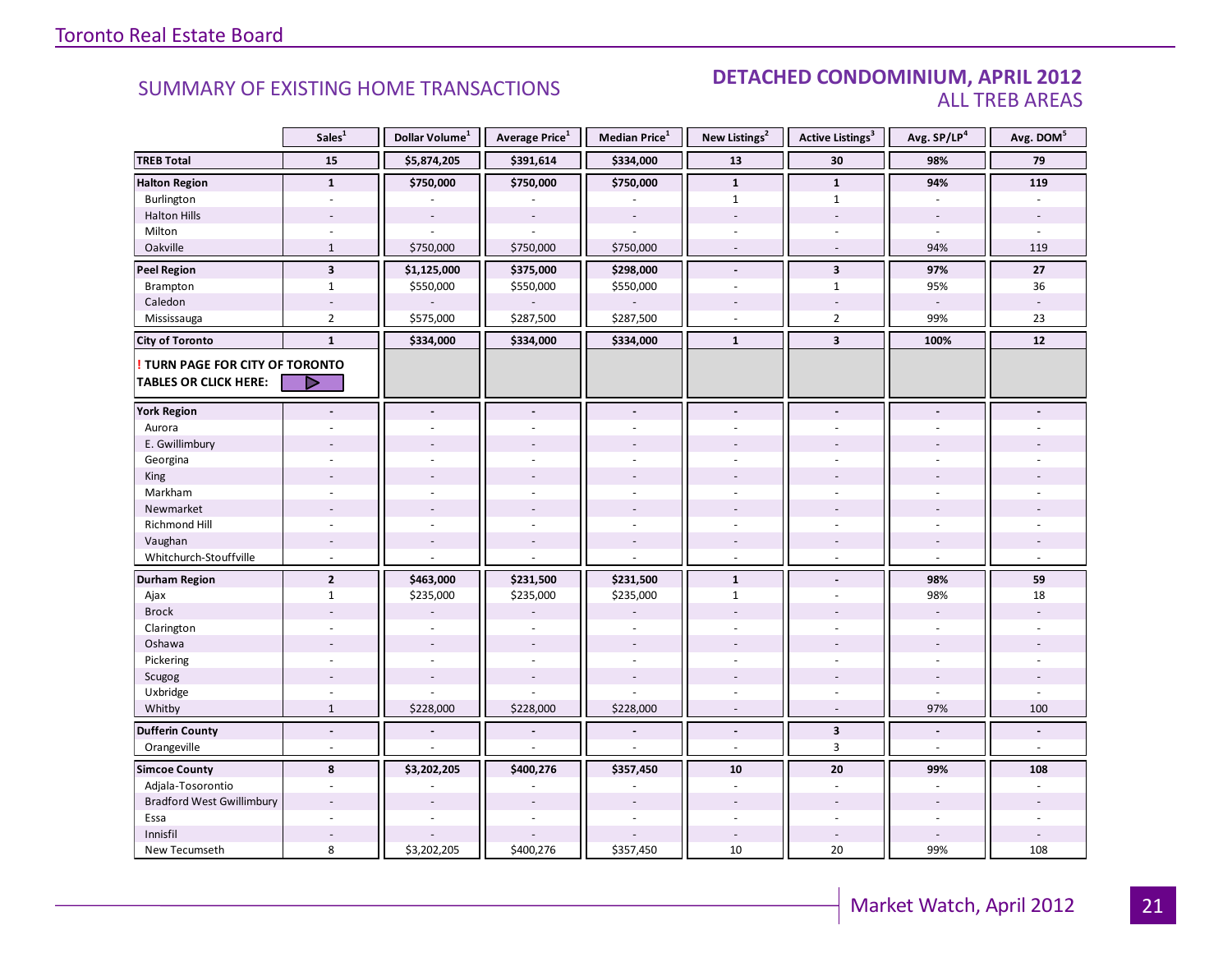### DETACHED CONDOMINIUM, APRIL 2012 CITY OF TORONTO MUNICIPAL BREAKDOWN

<span id="page-21-0"></span>

|                              | Sales <sup>1</sup>       | Dollar Volume <sup>1</sup> | <b>Average Price</b> <sup>1</sup> | <b>Median Price</b> <sup>1</sup> | New Listings <sup>2</sup> | <b>Active Listings<sup>3</sup></b> | Avg. SP/LP <sup>4</sup>  | Avg. DOM <sup>5</sup> |
|------------------------------|--------------------------|----------------------------|-----------------------------------|----------------------------------|---------------------------|------------------------------------|--------------------------|-----------------------|
| <b>TREB Total</b>            | 15                       | \$5,874,205                | \$391,614                         | \$334,000                        | 13                        | $30\,$                             | 98%                      | 79                    |
| <b>City of Toronto Total</b> | $\mathbf{1}$             | \$334,000                  | \$334,000                         | \$334,000                        | $\overline{1}$            | $\mathbf{3}$                       | 100%                     | 12                    |
| <b>Toronto West</b>          | $\overline{\phantom{a}}$ |                            |                                   |                                  | $\overline{\phantom{a}}$  | $\overline{\phantom{a}}$           | $\overline{\phantom{a}}$ |                       |
| Toronto W01                  |                          |                            |                                   |                                  |                           |                                    |                          |                       |
| Toronto W02                  |                          |                            |                                   |                                  |                           |                                    |                          |                       |
| Toronto W03                  | ÷.                       |                            |                                   |                                  |                           |                                    |                          |                       |
| Toronto W04                  |                          |                            |                                   |                                  |                           |                                    |                          |                       |
| Toronto W05                  |                          |                            |                                   |                                  |                           |                                    |                          |                       |
| Toronto W06                  |                          |                            |                                   |                                  |                           |                                    |                          |                       |
| Toronto W07                  |                          |                            |                                   |                                  |                           |                                    |                          |                       |
| Toronto W08                  |                          |                            |                                   |                                  |                           |                                    |                          |                       |
| Toronto W09                  |                          |                            |                                   |                                  |                           |                                    |                          |                       |
| Toronto W10                  |                          |                            |                                   |                                  |                           |                                    |                          |                       |
| <b>Toronto Central</b>       |                          |                            | $\blacksquare$                    | $\blacksquare$                   | $\blacksquare$            | $\overline{2}$                     |                          |                       |
| Toronto C01                  |                          |                            |                                   |                                  |                           | $\mathbf{1}$                       |                          |                       |
| Toronto C02                  |                          |                            |                                   |                                  |                           |                                    |                          |                       |
| Toronto C03                  |                          |                            |                                   |                                  |                           |                                    |                          |                       |
| Toronto C04                  |                          |                            |                                   |                                  |                           |                                    |                          |                       |
| Toronto C06                  |                          |                            |                                   |                                  |                           |                                    |                          |                       |
| Toronto C07                  |                          |                            |                                   |                                  |                           |                                    |                          |                       |
| Toronto C08                  |                          |                            |                                   |                                  |                           |                                    |                          |                       |
| Toronto C09                  |                          |                            |                                   |                                  |                           |                                    |                          |                       |
| Toronto C10                  |                          |                            |                                   |                                  |                           |                                    |                          |                       |
| Toronto C11                  |                          |                            |                                   |                                  |                           |                                    |                          |                       |
| Toronto C12                  |                          |                            |                                   |                                  |                           | $\mathbf{1}$                       |                          |                       |
| Toronto C13                  |                          |                            |                                   |                                  |                           |                                    |                          |                       |
| Toronto C14                  |                          |                            |                                   |                                  |                           |                                    |                          |                       |
| Toronto C15                  | $\overline{a}$           |                            | $\sim$                            | $\sim$                           | $\overline{\phantom{a}}$  | $\sim$                             | $\sim$                   |                       |
| <b>Toronto East</b>          | $\mathbf{1}$             | \$334,000                  | \$334,000                         | \$334,000                        | $\mathbf{1}$              | $\mathbf{1}$                       | 100%                     | $12$                  |
| Toronto E01                  |                          |                            |                                   |                                  |                           |                                    |                          |                       |
| Toronto E02                  |                          |                            |                                   |                                  |                           | $\mathbf{1}$                       |                          |                       |
| Toronto E03                  |                          |                            |                                   |                                  |                           |                                    |                          |                       |
| Toronto E04                  |                          |                            |                                   |                                  |                           |                                    |                          |                       |
| Toronto E05                  |                          |                            |                                   |                                  |                           |                                    |                          |                       |
| Toronto E06                  |                          |                            |                                   |                                  |                           |                                    |                          |                       |
| Toronto E07                  |                          |                            |                                   |                                  |                           |                                    |                          |                       |
| Toronto E08                  |                          |                            |                                   |                                  |                           |                                    |                          |                       |
| Toronto E09                  |                          |                            |                                   |                                  |                           |                                    |                          |                       |
| Toronto E10                  |                          |                            |                                   |                                  |                           |                                    |                          |                       |
| Toronto E11                  | $\mathbf{1}$             | \$334,000                  | \$334,000                         | \$334,000                        | $\mathbf{1}$              |                                    | 100%                     | 12                    |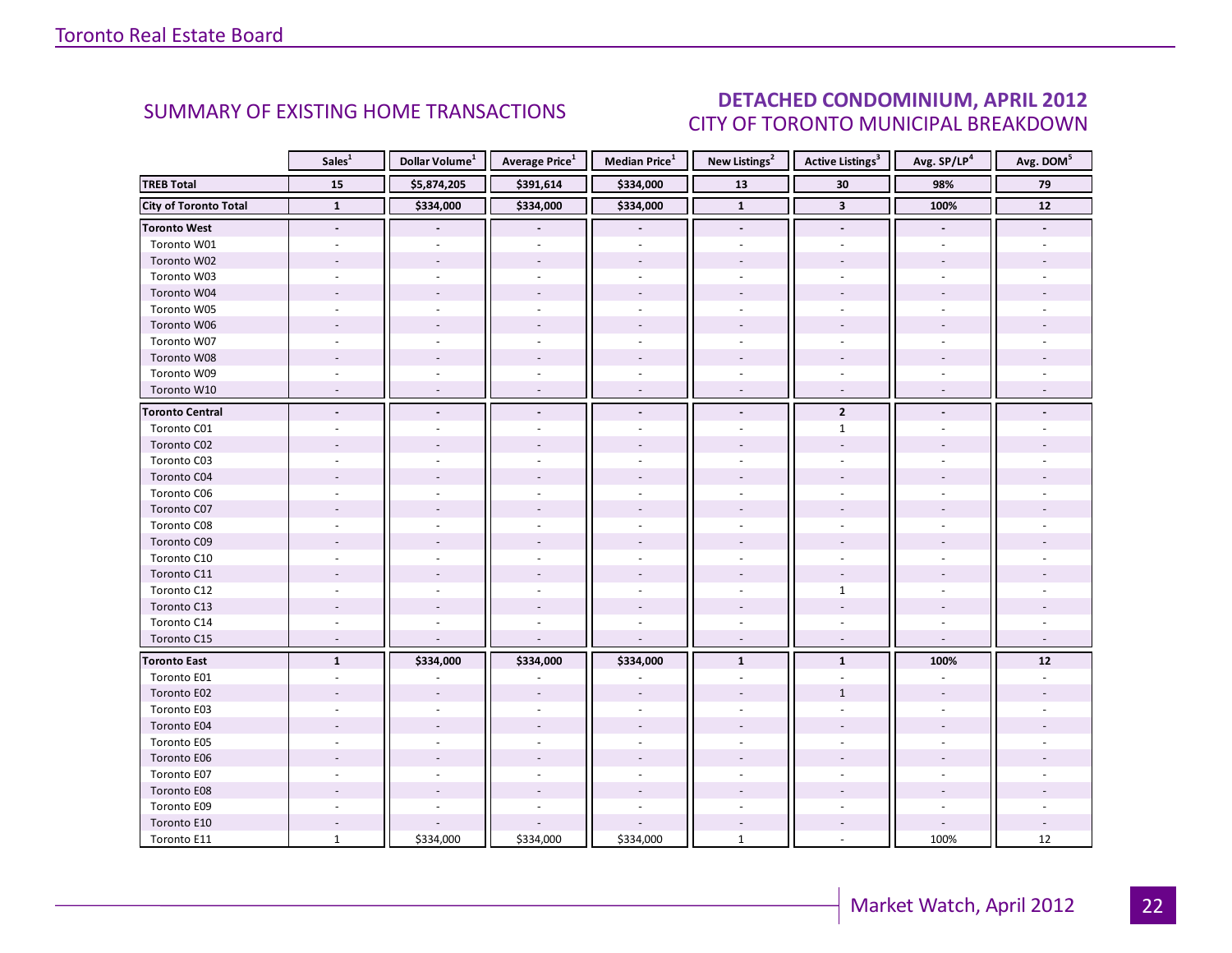#### **Industrial Leasing SUMMARY OF EXISTING HOME TRANSACTIONS CO-OWNERSHIP APARTMENT, APRIL 2012** ALL TREB AREAS

|                                        | Sales <sup>1</sup>       | Dollar Volume <sup>1</sup> | Average Price <sup>1</sup> | Median Price <sup>1</sup> | New Listings <sup>2</sup> | <b>Active Listings<sup>3</sup></b> | Avg. SP/LP <sup>4</sup>  | Avg. DOM <sup>5</sup> |
|----------------------------------------|--------------------------|----------------------------|----------------------------|---------------------------|---------------------------|------------------------------------|--------------------------|-----------------------|
| <b>TREB Total</b>                      | 13                       | \$3,485,700                | \$268,131                  | \$285,000                 | 13                        | 15                                 | 97%                      | 36                    |
| <b>Halton Region</b>                   | $\overline{\phantom{a}}$ |                            |                            | $\overline{\phantom{a}}$  | $\blacksquare$            | $\mathbf{r}$                       | $\blacksquare$           |                       |
| Burlington                             | ٠                        |                            |                            | $\overline{a}$            | $\overline{a}$            | $\overline{a}$                     | $\overline{a}$           |                       |
| <b>Halton Hills</b>                    | $\overline{\phantom{a}}$ | $\sim$                     | ÷,                         | $\overline{a}$            | $\sim$                    | $\overline{\phantom{a}}$           | $\overline{\phantom{a}}$ |                       |
| Milton                                 | $\overline{\phantom{a}}$ | $\omega$                   | $\sim$                     | $\overline{\phantom{a}}$  | $\omega$                  | $\overline{\phantom{a}}$           | $\sim$                   |                       |
| Oakville                               | $\sim$                   | $\overline{a}$             | $\sim$                     | $\overline{\phantom{a}}$  | $\sim$                    | $\sim$                             | $\sim$                   |                       |
| <b>Peel Region</b>                     | $\blacksquare$           | $\overline{\phantom{a}}$   | $\overline{\phantom{a}}$   | $\blacksquare$            | $\overline{\phantom{a}}$  | $\overline{\phantom{a}}$           | $\blacksquare$           |                       |
| Brampton                               | $\sim$                   | $\sim$                     | $\bar{a}$                  | ä,                        | $\omega$                  | $\overline{\phantom{a}}$           | $\bar{a}$                |                       |
| Caledon                                | $\overline{a}$           |                            |                            | $\overline{a}$            |                           | $\overline{a}$                     |                          |                       |
| Mississauga                            | $\overline{a}$           |                            |                            |                           | $\overline{a}$            | $\overline{a}$                     | $\overline{a}$           |                       |
| <b>City of Toronto</b>                 | 13                       | \$3,485,700                | \$268,131                  | \$285,000                 | 13                        | 15                                 | 97%                      | 36                    |
| <b>! TURN PAGE FOR CITY OF TORONTO</b> |                          |                            |                            |                           |                           |                                    |                          |                       |
| <b>TABLES OR CLICK HERE:</b>           | D                        |                            |                            |                           |                           |                                    |                          |                       |
|                                        |                          |                            |                            |                           |                           |                                    |                          |                       |
| <b>York Region</b>                     | $\overline{a}$           | $\blacksquare$             | $\blacksquare$             | $\overline{a}$            | $\blacksquare$            | $\blacksquare$                     | $\blacksquare$           |                       |
| Aurora                                 | ٠                        |                            | ÷                          | ä,                        | ÷.                        | $\overline{a}$                     |                          |                       |
| E. Gwillimbury                         |                          |                            |                            |                           |                           |                                    |                          |                       |
| Georgina                               |                          |                            |                            | $\overline{a}$            |                           |                                    |                          |                       |
| King                                   |                          |                            | $\overline{a}$             | ÷.                        |                           |                                    |                          |                       |
| Markham                                | ÷,                       |                            | $\bar{a}$                  | ÷,                        | $\sim$                    | $\bar{a}$                          | ÷,                       |                       |
| Newmarket                              |                          |                            |                            |                           |                           |                                    |                          |                       |
| Richmond Hill                          |                          |                            |                            |                           |                           |                                    |                          |                       |
| Vaughan                                | $\overline{\phantom{a}}$ |                            | $\overline{\phantom{a}}$   | $\overline{a}$            |                           |                                    |                          |                       |
| Whitchurch-Stouffville                 | $\omega$                 | $\sim$                     | ÷.                         | $\mathcal{L}$             | ÷.                        | ÷.                                 | $\sim$                   |                       |
| <b>Durham Region</b>                   | $\blacksquare$           | $\blacksquare$             | $\blacksquare$             | $\blacksquare$            | $\blacksquare$            | $\blacksquare$                     | $\blacksquare$           |                       |
| Ajax                                   | ÷,                       |                            | $\bar{a}$                  | $\bar{a}$                 | $\sim$                    | $\bar{a}$                          | $\bar{a}$                |                       |
| <b>Brock</b>                           | ٠                        |                            |                            | $\overline{a}$            |                           |                                    |                          |                       |
| Clarington                             | ÷.                       |                            |                            | $\overline{a}$            |                           | ÷,                                 |                          |                       |
| Oshawa                                 |                          |                            |                            |                           |                           |                                    |                          |                       |
| Pickering                              | ÷.                       | $\overline{a}$             | $\overline{a}$             | L.                        | $\mathbf{r}$              | $\overline{a}$                     | $\overline{a}$           |                       |
| Scugog                                 |                          |                            |                            |                           |                           |                                    |                          |                       |
| Uxbridge                               | ÷.                       |                            | ÷                          | $\overline{a}$            | ÷.                        | ÷                                  | ÷.                       |                       |
| Whitby                                 | $\overline{\phantom{a}}$ |                            | $\overline{a}$             | ÷,                        | $\sim$                    | $\overline{\phantom{a}}$           | $\overline{\phantom{a}}$ |                       |
| <b>Dufferin County</b>                 | $\mathbf{r}$             | $\Box$                     | $\Box$                     | $\Box$                    | $\blacksquare$            | $\blacksquare$                     | $\Box$                   | $\overline{a}$        |
| Orangeville                            | $\sim$                   | $\sim$                     | $\sim$                     | ä,                        | $\sim$                    | $\blacksquare$                     | $\overline{a}$           |                       |
| <b>Simcoe County</b>                   | $\blacksquare$           | $\blacksquare$             | $\frac{1}{2}$              | $\overline{a}$            | $\blacksquare$            | $\blacksquare$                     |                          |                       |
| Adjala-Tosorontio                      | $\overline{\phantom{a}}$ |                            | ÷,                         | $\overline{a}$            | ÷.                        | $\sim$                             |                          |                       |
| <b>Bradford West Gwillimbury</b>       |                          |                            |                            |                           |                           |                                    |                          |                       |
| Essa                                   | ÷.                       |                            | L.                         | $\overline{a}$            | ÷,                        | ÷                                  | $\equiv$                 |                       |
| Innisfil                               | $\overline{a}$           |                            | $\overline{\phantom{a}}$   | $\overline{\phantom{a}}$  |                           | $\blacksquare$                     | $\overline{a}$           |                       |
| New Tecumseth                          | $\overline{a}$           |                            | $\overline{a}$             | $\overline{a}$            | $\sim$                    | $\sim$                             | $\sim$                   |                       |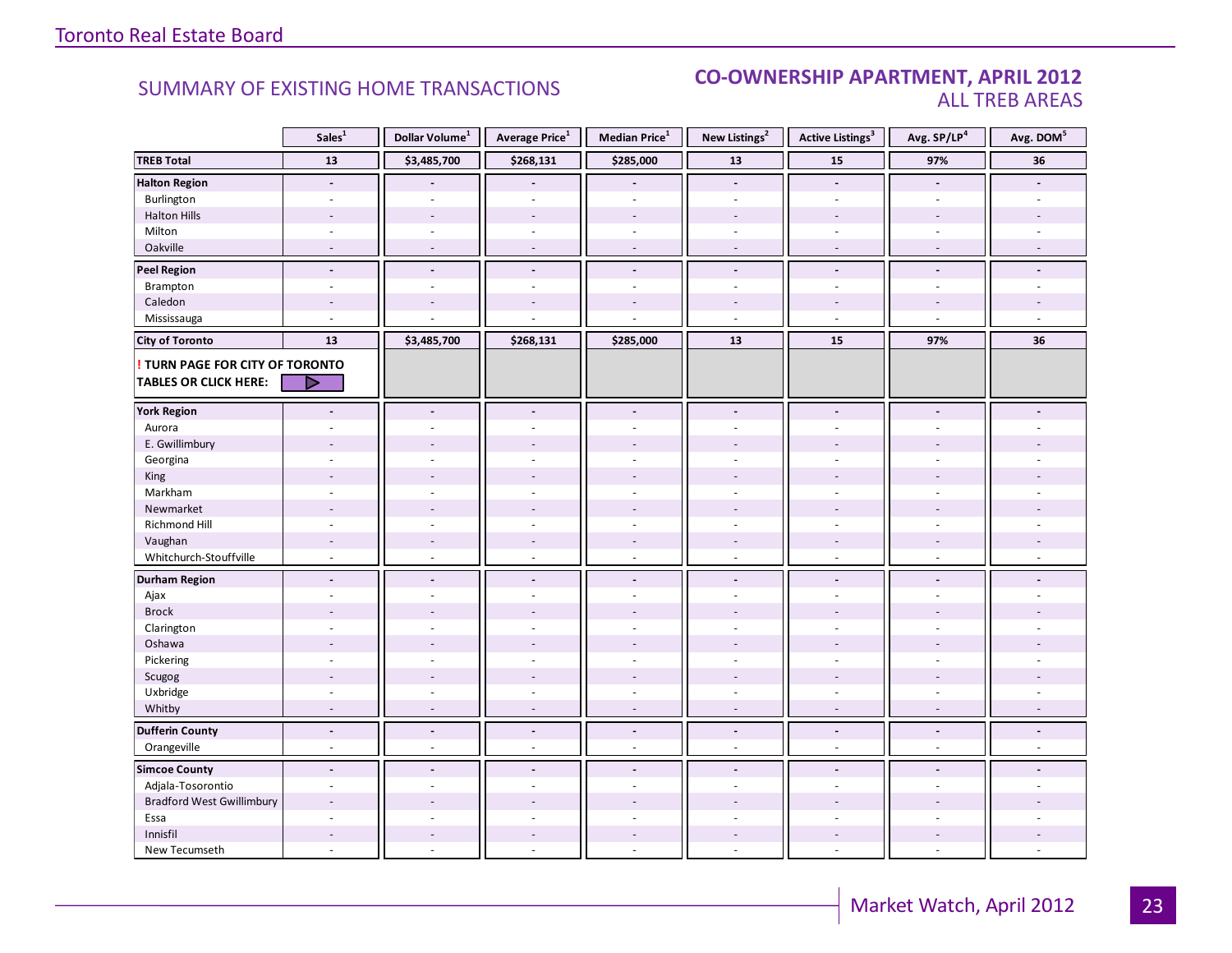### CO-OWNERSHIP APARTMENT, APRIL 2012 CITY OF TORONTO MUNICIPAL BREAKDOWN

<span id="page-23-0"></span>

|                              | Sales $^{1}$             | Dollar Volume <sup>1</sup> | <b>Average Price</b> <sup>1</sup> | Median Price <sup>1</sup> | New Listings <sup>2</sup> | <b>Active Listings<sup>3</sup></b> | Avg. SP/LP <sup>4</sup>  | Avg. DOM <sup>5</sup> |
|------------------------------|--------------------------|----------------------------|-----------------------------------|---------------------------|---------------------------|------------------------------------|--------------------------|-----------------------|
| <b>TREB Total</b>            | 13                       | \$3,485,700                | \$268,131                         | \$285,000                 | 13                        | 15                                 | 97%                      | 36                    |
| <b>City of Toronto Total</b> | 13                       | \$3,485,700                | \$268,131                         | \$285,000                 | 13                        | 15                                 | 97%                      | 36                    |
| <b>Toronto West</b>          | $\overline{\phantom{a}}$ |                            | $\overline{\phantom{a}}$          | $\blacksquare$            | $\overline{2}$            | $\mathbf{3}$                       | $\overline{\phantom{a}}$ |                       |
| Toronto W01                  |                          |                            |                                   |                           |                           |                                    |                          |                       |
| Toronto W02                  |                          |                            |                                   |                           |                           |                                    |                          |                       |
| Toronto W03                  | $\sim$                   |                            | $\overline{a}$                    | $\sim$                    | ÷.                        | $\sim$                             |                          |                       |
| Toronto W04                  |                          |                            |                                   |                           |                           |                                    |                          |                       |
| Toronto W05                  |                          |                            |                                   |                           | $\overline{2}$            | 3                                  |                          |                       |
| Toronto W06                  |                          |                            |                                   |                           |                           |                                    |                          |                       |
| Toronto W07                  |                          |                            |                                   |                           |                           |                                    |                          |                       |
| Toronto W08                  |                          |                            |                                   |                           |                           |                                    |                          |                       |
| Toronto W09                  |                          |                            |                                   |                           |                           |                                    |                          |                       |
| Toronto W10                  | $\sim$                   |                            |                                   | $\sim$                    | $\omega$                  | $\sim$                             | $\sim$                   |                       |
| <b>Toronto Central</b>       | 13                       | \$3,485,700                | \$268,131                         | \$285,000                 | 11                        | $12$                               | 97%                      | 36                    |
| Toronto C01                  |                          |                            |                                   |                           |                           |                                    |                          |                       |
| Toronto C02                  | $\sim$                   |                            |                                   |                           | $\mathbf{1}$              | $\mathbf{1}$                       | $\overline{\phantom{a}}$ |                       |
| Toronto C03                  | 4                        | \$1,187,400                | \$296,850                         | \$296,500                 | 3                         | ÷,                                 | 99%                      | 44                    |
| Toronto C04                  | $\overline{2}$           | \$520,000                  | \$260,000                         | \$260,000                 | $\overline{2}$            | $\overline{4}$                     | 96%                      | 20                    |
| Toronto C06                  |                          |                            |                                   |                           |                           |                                    |                          |                       |
| Toronto C07                  |                          |                            |                                   |                           |                           |                                    | $\overline{\phantom{a}}$ |                       |
| Toronto C08                  | $\mathbf{1}$             | \$155,000                  | \$155,000                         | \$155,000                 | 3                         | 3                                  | 100%                     | 3                     |
| Toronto C09                  | $\mathbf{1}$             | \$498,000                  | \$498,000                         | \$498,000                 |                           |                                    | 96%                      | 87                    |
| Toronto C10                  |                          |                            |                                   |                           |                           |                                    |                          |                       |
| Toronto C11                  |                          | $\omega$                   | $\overline{\phantom{a}}$          |                           |                           |                                    |                          |                       |
| Toronto C12                  |                          |                            |                                   |                           |                           |                                    |                          |                       |
| Toronto C13                  |                          |                            |                                   |                           |                           | $\overline{2}$                     | $\omega$                 |                       |
| Toronto C14                  | $\overline{4}$           | \$839,500                  | \$209,875                         | \$222,500                 | $\overline{2}$            | $\overline{2}$                     | 96%                      | 36                    |
| Toronto C15                  | $\mathbf{1}$             | \$285,800                  | \$285,800                         | \$285,800                 | $\overline{\phantom{a}}$  | $\overline{\phantom{a}}$           | 95%                      | 18                    |
| <b>Toronto East</b>          |                          |                            |                                   |                           |                           |                                    |                          |                       |
| Toronto E01                  |                          |                            |                                   |                           |                           |                                    |                          |                       |
| Toronto E02                  |                          |                            |                                   |                           |                           |                                    |                          |                       |
| Toronto E03                  |                          |                            |                                   |                           |                           |                                    |                          |                       |
| Toronto E04                  |                          |                            |                                   |                           |                           |                                    |                          |                       |
| Toronto E05                  |                          |                            |                                   |                           |                           |                                    |                          |                       |
| Toronto E06                  |                          |                            |                                   |                           |                           |                                    |                          |                       |
| Toronto E07                  |                          |                            |                                   |                           |                           |                                    |                          |                       |
| Toronto E08                  |                          |                            |                                   |                           |                           |                                    |                          |                       |
| Toronto E09                  |                          |                            |                                   |                           |                           |                                    |                          |                       |
| Toronto E10                  |                          |                            |                                   |                           |                           |                                    |                          |                       |
| Toronto E11                  |                          |                            |                                   |                           |                           |                                    |                          |                       |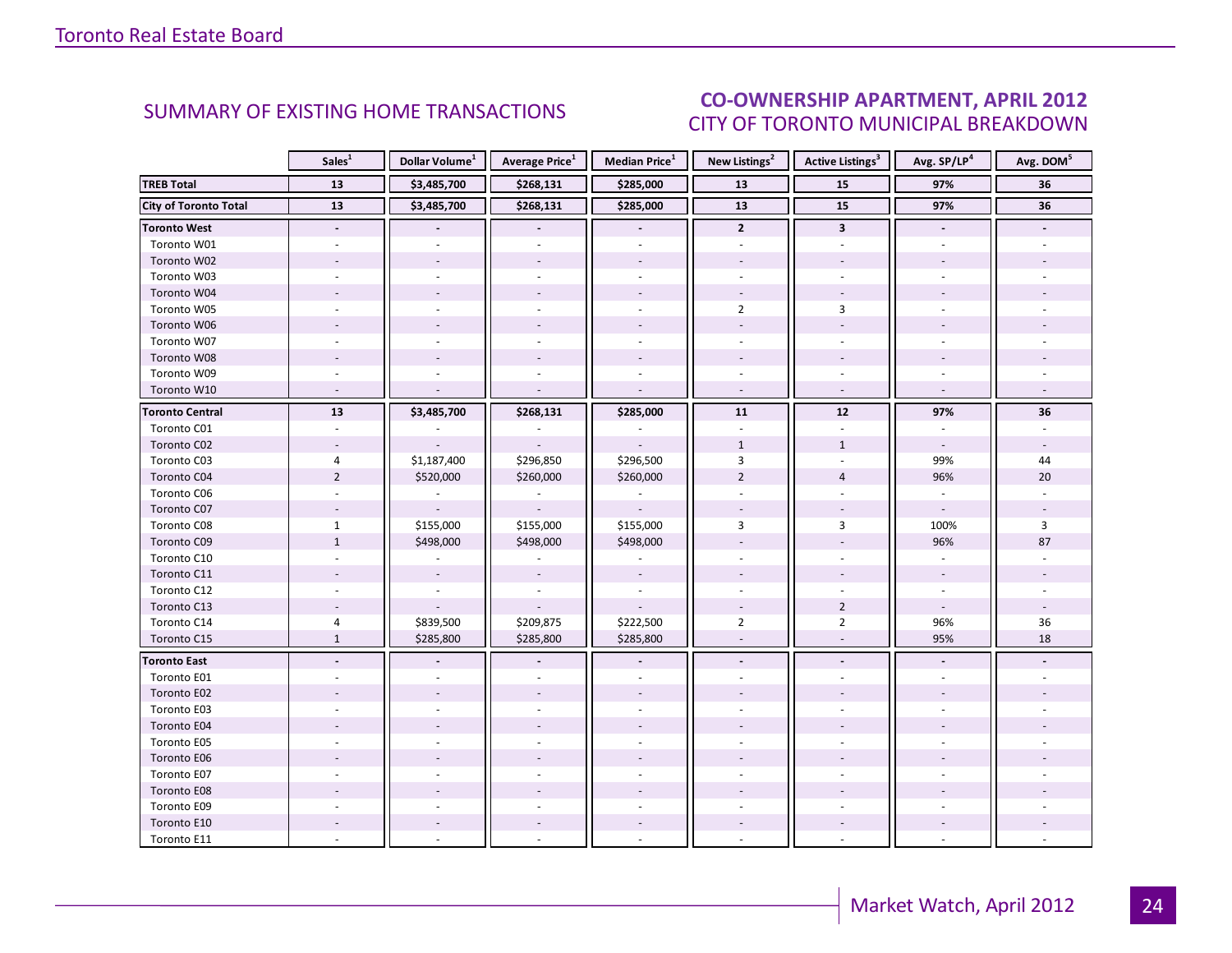#### FOCUS ON THE MLS® HOME PRICE INDEX<br>CLICK HERE FOR MORE RACKGROUND INFORMATION OF THE MLS® HPI CLICK HERE FOR MORE BACKGROUND INFORMATION OF THE MLS® HPI ALL TRED AREAS

|                                                               |       | Composite        |                |       | <b>Single-Family Detached</b> |                | <b>Single-Family Attached</b> |                  |                          |                          | Townhouse                |                          |                | Apartment                |                |  |
|---------------------------------------------------------------|-------|------------------|----------------|-------|-------------------------------|----------------|-------------------------------|------------------|--------------------------|--------------------------|--------------------------|--------------------------|----------------|--------------------------|----------------|--|
|                                                               | Index | <b>Benchmark</b> | Yr./Yr. % Chg. | Index | <b>Benchmark</b>              | Yr./Yr. % Chg. | Index                         | <b>Benchmark</b> | Yr./Yr. % Chg.           | Index                    | <b>Benchmark</b>         | Yr./Yr. % Chg            | Index          | <b>Benchmark</b>         | Yr./Yr. % Chg. |  |
| <b>TREB Total</b>                                             | 149.7 | \$461,400        | 7.85%          | 149.4 | \$562,800                     | 8.97%          | 153.7                         | \$439,600        | 8.85%                    | 145.9                    | \$332,000                | 7.44%                    | 146.2          | \$309,100                | 4.58%          |  |
| <b>Halton Region</b>                                          | 156.0 | \$513,700        | 7.36%          | 154.4 | \$590,000                     | 8.20%          | 156.3                         | \$399,500        | 7.35%                    | 158.0                    | \$322,600                | 12.38%                   | $\sim$         |                          |                |  |
| Burlington                                                    | 162.9 | \$448,300        | 9.70%          | 160.8 | \$519,000                     | 9.69%          | 158.7                         | \$378,900        | 9.00%                    | 165.4                    | \$332,800                | 12.98%                   | ÷              |                          |                |  |
| <b>Halton Hills</b>                                           | 147.9 | \$441,500        | 5.64%          | 149.0 | \$481,400                     | 6.58%          | 153.2                         | \$376,400        | 8.19%                    | 153.9                    | \$277,500                | 11.52%                   | $\sim$         |                          |                |  |
| Milton                                                        | 149.4 | \$423,300        | 8.26%          | 144.0 | \$506,200                     | 7.54%          | 151.7                         | \$376,900        | 8.13%                    | $\sim$                   |                          |                          | ÷              | $\sim$                   |                |  |
| Oakville                                                      | 162.3 | \$616,000        | 6.50%          | 160.7 | \$684,200                     | 8.73%          | 163.5                         | \$444,800        | 4.94%                    | 157.6                    | \$347,100                | 12.17%                   | $\sim$         | $\overline{a}$           | $\overline{a}$ |  |
| <b>Peel Region</b>                                            | 143.8 | \$399,000        | 7.39%          | 144.4 | \$495,800                     | 6.73%          | 145.8                         | \$377,000        | 7.13%                    | 147.4                    | \$310,800                | 8.94%                    | 132.5          | \$235,000                | 6.94%          |  |
| Brampton                                                      | 137.4 | \$373,000        | 6.68%          | 137.5 | \$423,400                     | 6.59%          | 139.8                         | \$337,800        | 6.72%                    | 130.7                    | \$240,800                | 5.49%                    | 114.1          | \$187,600                | 1.33%          |  |
| Caledon                                                       | 139.6 | \$497,800        | 4.96%          | 139.6 | \$511,400                     | 5.28%          | 147.6                         | \$366,400        | 8.21%                    | $\sim$                   |                          |                          | $\sim$         |                          |                |  |
| Mississauga                                                   | 148.8 | \$410,900        | 8.06%          | 153.4 | \$578,000                     | 7.27%          | 152.2                         | \$419,600        | 7.64%                    | 152.3                    | \$331,400                | 9.88%                    | 135.2          | \$242,200                | 7.64%          |  |
| <b>City of Toronto</b>                                        | 155.2 | \$499,500        | 7.11%          | 157.8 | \$685,600                     | 9.13%          | 163.6                         | \$545,000        | 9.21%                    | 151.1                    | \$380,100                | 6.78%                    | 149.7          | \$327,100                | 4.25%          |  |
| TURN PAGE FOR CITY OF TORONTO<br><b>TABLES OR CLICK HERE:</b> | D     |                  |                |       |                               |                |                               |                  |                          |                          |                          |                          |                |                          |                |  |
| <b>York Region</b>                                            | 156.8 | \$538,700        | 11.28%         | 157.4 | \$626,200                     | 12.67%         | 159.3                         | \$462,500        | 11.87%                   | 145.9                    | \$381,100                | 7.36%                    | 145.8          | \$306,600                | 3.92%          |  |
| Aurora                                                        | 145.7 | \$466,600        | 10.97%         | 142.9 | \$535,900                     | 13.41%         | 151.0                         | \$390,900        | 10.62%                   | 133.6                    | \$372,600                | 8.71%                    | 139.9          | \$310,300                | 4.09%          |  |
| E. Gwillimbury                                                | 134.1 | \$435,900        | 8.06%          | 134.2 | \$440,300                     | 7.10%          | 140.6                         | \$294,500        | 9.16%                    | $\sim$                   |                          |                          | $\sim$         |                          |                |  |
| Georgina                                                      | 140.4 | \$298,700        | 15.46%         | 145.6 | \$311,400                     | 17.80%         | 139.7                         | \$275,600        | 11.23%                   | $\sim$                   |                          | $\overline{\phantom{a}}$ | $\sim$         | $\overline{\phantom{a}}$ |                |  |
| King                                                          | 145.3 | \$605,700        | 5.60%          | 146.0 | \$606,400                     | 5.57%          | $\sim$                        |                  |                          | $\sim$                   |                          |                          | $\sim$         |                          |                |  |
| Markham                                                       | 162.7 | \$554,000        | 11.13%         | 166.2 | \$681,800                     | 13.68%         | 163.2                         | \$482,200        | 11.48%                   | 148.5                    | \$382,800                | 7.22%                    | 153.5          | \$332,400                | 3.02%          |  |
| Newmarket                                                     | 142.5 | \$414,500        | 8.28%          | 139.0 | \$461,700                     | 6.27%          | 146.6                         | \$362,500        | 10.14%                   | 147.9                    | \$301,100                | 11.37%                   | 148.4          | \$250,200                | $-0.27%$       |  |
| Richmond Hill                                                 | 165.8 | \$604,100        | 14.58%         | 172.9 | \$731,300                     | 16.12%         | 170.5                         | \$506,200        | 16.14%                   | 142.3                    | \$406,400                | 5.49%                    | 147.0          | \$283,800                | 6.83%          |  |
| Vaughan                                                       | 154.0 | \$552,500        | 10.08%         | 151.5 | \$641,500                     | 11.07%         | 156.4                         | \$482,300        | 10.53%                   | 149.2                    | \$407,300                | 7.57%                    | 135.7          | \$304,800                | 2.03%          |  |
| Whitchurch-Stouffville                                        | 152.2 | \$523,800        | 7.49%          | 151.0 | \$540,000                     | 11.60%         | 143.2                         | \$393,200        | 8.48%                    | $\sim$                   |                          | $\sim$                   | $\sim$         |                          | $\sim$         |  |
| <b>Durham Region</b>                                          | 128.3 | \$311,700        | 6.47%          | 128.0 | \$343,100                     | 6.67%          | 131.4                         | \$271,100        | 6.83%                    | 119.1                    | \$197,700                | 1.19%                    | 119.5          | \$215,500                | 1.44%          |  |
| Ajax                                                          | 133.0 | \$345,700        | 5.98%          | 134.3 | \$384,500                     | 6.93%          | 140.5                         | \$305,200        | 6.52%                    | 118.8                    | \$213,300                | $-4.58%$                 | 115.5          | \$195,100                | $-1.20%$       |  |
| <b>Brock</b>                                                  | 121.9 | \$237,900        | $-1.61%$       | 122.3 | \$239,600                     | $-2.70%$       | 128.2                         | \$204,300        | 11.58%                   | $\sim$                   |                          |                          | $\sim$         |                          |                |  |
| Clarington                                                    | 123.9 | \$258,400        | 5.54%          | 121.9 | \$293,800                     | 6.00%          | 124.7                         | \$237,900        | 5.05%                    | 143.0                    | \$206,000                | 11.02%                   | 120.1          | \$169,900                | 2.30%          |  |
| Oshawa                                                        | 122.6 | \$247,700        | 6.70%          | 121.9 | \$272,000                     | 6.18%          | 126.1                         | \$211,900        | 8.33%                    | 108.8                    | \$150,400                | 2.74%                    | 130.7          | \$155,500                | $-6.64%$       |  |
| Pickering                                                     | 133.4 | \$366,500        | 8.02%          | 136.4 | \$429,200                     | 10.18%         | 138.0                         | \$322,800        | 8.83%                    | 126.2                    | \$230,300                | $-0.08%$                 | 116.3          | \$232,100                | 3.01%          |  |
| Scugog                                                        | 123.6 | \$321,600        | $-2.29%$       | 126.9 | \$327,000                     | $-1.32%$       | 118.3                         | \$247,600        | 6.96%                    | $\sim$                   |                          |                          | $\sim$         |                          |                |  |
| Uxbridge                                                      | 125.7 | \$378,200        | 1.13%          | 127.3 | \$388,100                     | $-0.78%$       | 123.5                         | \$305,900        | 4.13%                    | $\sim$                   |                          |                          |                |                          |                |  |
| Whitby                                                        | 131.1 | \$345,500        | 8.26%          | 129.8 | \$377,800                     | 8.89%          | 129.3                         | \$285,800        | 5.38%                    | 117.7                    | \$214,800                | 1.38%                    | 125.3          | \$256,500                | 3.64%          |  |
| <b>Dufferin County</b>                                        | 135.4 | \$310,700        | 7.72%          | 143.5 | \$327,300                     | 8.22%          | 138.0                         | \$259,200        | 6.81%                    | $\blacksquare$           |                          | $\overline{\phantom{a}}$ | $\blacksquare$ |                          |                |  |
| Orangeville                                                   | 135.4 | \$310,700        | 7.72%          | 143.5 | \$327,300                     | 8.22%          | 138.0                         | \$259,200        | 6.81%                    | $\sim$                   | ×.                       | $\mathbf{r}$             | ÷              | $\sim$                   | $\sim$         |  |
| <b>Simcoe County</b>                                          | 133.7 | \$290,600        | 6.45%          | 131.0 | \$301,500                     | 6.24%          | 139.0                         | \$261,800        | 7.34%                    | $\blacksquare$           |                          |                          | $\blacksquare$ |                          |                |  |
| Adjala-Tosorontio                                             | 130.5 | \$420,400        | 14.27%         | 130.1 | \$423,500                     | 14.42%         | $\sim$                        |                  | $\overline{\phantom{a}}$ | $\sim$                   | $\overline{\phantom{a}}$ | $\overline{\phantom{a}}$ | $\sim$         | $\overline{\phantom{a}}$ |                |  |
| <b>Bradford West Gwillimbury</b>                              | 145.7 | \$364,600        | 8.57%          | 132.8 | \$407,600                     | 10.30%         | 149.1                         | \$310,000        | 7.73%                    | $\sim$                   |                          |                          | $\sim$         |                          |                |  |
| Essa                                                          | 133.4 | \$283,300        | 7.75%          | 133.2 | \$315,600                     | 8.91%          | 135.0                         | \$229,900        | 5.30%                    | $\overline{\phantom{a}}$ |                          | $\sim$                   | $\sim$         |                          |                |  |
| Innisfil                                                      | 133.5 | \$252,500        | 5.20%          | 133.6 | \$254,500                     | 4.78%          | 145.0                         | \$225,600        | 14.17%                   | $\sim$                   |                          |                          | $\sim$         |                          |                |  |
| New Tecumseth                                                 | 123.9 | \$287,900        | 5.72%          | 122.5 | \$314,400                     | 6.34%          | 127.6                         | \$244,500        | 4.42%                    | $\overline{\phantom{a}}$ |                          | ÷.                       |                |                          |                |  |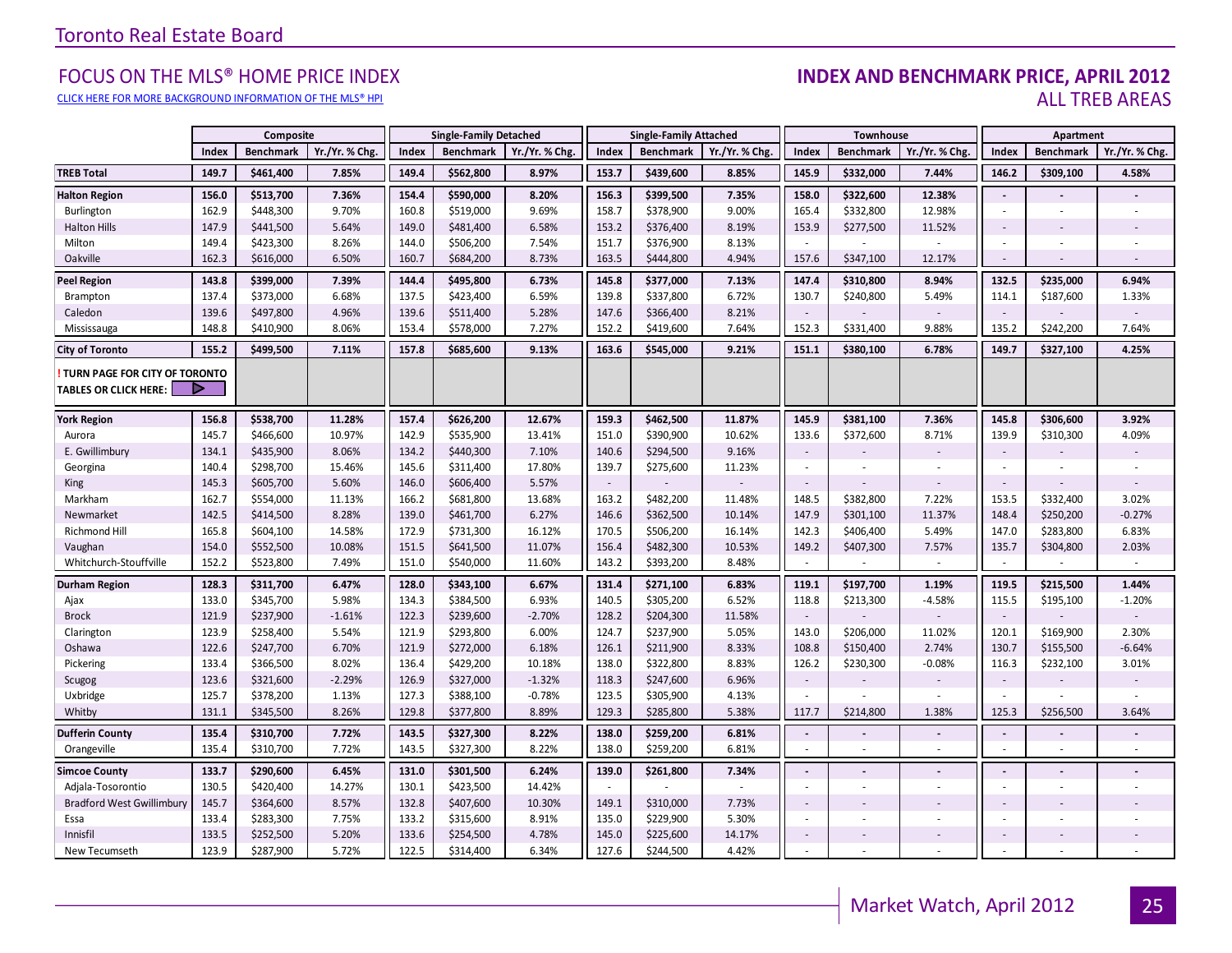# FOCUS ON THE MLS® HOME PRICE INDEX<br>**INDEX AND BENCHMARK PRICE, APRIL 2012** CLICK HERE FOR MORE BACKGROUND INFORMATION OF THE MLS® HPI CITY OF TORONTO

<span id="page-25-0"></span>

|                        |       | Composite        |                |       | <b>Single-Family Detached</b><br><b>Single-Family Attached</b> |                | Townhouse |                  |                | Apartment                |                  |                |       |                  |                |
|------------------------|-------|------------------|----------------|-------|----------------------------------------------------------------|----------------|-----------|------------------|----------------|--------------------------|------------------|----------------|-------|------------------|----------------|
|                        | Index | <b>Benchmark</b> | Yr./Yr. % Chg. | Index | <b>Benchmark</b>                                               | Yr./Yr. % Chg. | Index     | <b>Benchmark</b> | Yr./Yr. % Chg. | Index                    | <b>Benchmark</b> | Yr./Yr. % Chg. | Index | <b>Benchmark</b> | Yr./Yr. % Chg. |
| <b>TREB Total</b>      | 149.7 | \$461,400        | 7.85%          | 149.4 | \$562,800                                                      | 8.97%          | 153.7     | \$439,600        | 8.85%          | 145.9                    | \$332,000        | 7.44%          | 146.2 | \$309,100        | 4.58%          |
| <b>City of Toronto</b> | 155.2 | \$499,500        | 7.11%          | 157.8 | \$685,600                                                      | 9.13%          | 163.6     | \$545,000        | 9.21%          | 151.1                    | \$380,100        | 6.78%          | 149.7 | \$327,100        | 4.25%          |
| Toronto W01            | 159.9 | \$572,000        | 7.60%          | 158.7 | \$832,700                                                      | 10.21%         | 162.9     | \$625,900        | 8.46%          | 206.8                    | \$373,300        | 22.51%         | 141.7 | \$325,100        | $-1.39%$       |
| Toronto W02            | 174.0 | \$628,900        | 17.49%         | 175.1 | \$742,500                                                      | 15.43%         | 195.3     | \$611,900        | 21.53%         | 132.0                    | \$378,600        | 9.45%          | 114.1 | \$333,500        | 2.42%          |
| Toronto W03            | 153.5 | \$393,500        | 7.49%          | 154.3 | \$421,600                                                      | 7.83%          | 158.7     | \$407,500        | 8.55%          |                          |                  |                | 131.1 | \$217,400        | $-6.56%$       |
| Toronto W04            | 137.0 | \$367,200        | 7.28%          | 143.1 | \$453,000                                                      | 6.71%          | 137.5     | \$398,300        | 2.00%          | 138.7                    | \$330,500        | 11.50%         | 124.6 | \$184,900        | 10.17%         |
| Toronto W05            | 132.3 | \$352,700        | 8.09%          | 139.3 | \$472,600                                                      | 8.49%          | 133.0     | \$403,000        | 8.39%          | 127.8                    | \$212,700        | 6.86%          | 120.9 | \$165,200        | 5.13%          |
| Toronto W06            | 144.4 | \$413,800        | 3.29%          | 160.5 | \$512,300                                                      | 1.78%          | 149.5     | \$458,800        | $-4.04%$       | 149.0                    | \$421,100        | 6.50%          | 129.2 | \$315,400        | 9.86%          |
| Toronto W07            | 146.3 | \$630,800        | 0.62%          | 155.6 | \$682,200                                                      | 2.57%          | 151.4     | \$620,900        | 1.34%          | 119.0                    | \$437,600        | $-20.08%$      | 105.9 | \$429,500        | $-4.68%$       |
| Toronto W08            | 138.8 | \$535,300        | 1.54%          | 149.6 | \$782,000                                                      | 1.36%          | 153.8     | \$569,900        | $-0.13%$       | 130.9                    | \$315,300        | 4.80%          | 126.8 | \$299,100        | 1.20%          |
| Toronto W09            | 134.0 | \$392,400        | 6.35%          | 151.1 | \$559,900                                                      | 3.99%          | 132.5     | \$380,400        | $-1.78%$       | 143.3                    | \$361,500        | 11.00%         | 109.0 | \$166,300        | 9.11%          |
| Toronto W10            | 130.9 | \$311,300        | 7.12%          | 137.7 | \$405,400                                                      | 9.20%          | 137.3     | \$370,900        | 10.37%         | 118.6                    | \$213,400        | $-2.63%$       | 123.4 | \$197,100        | 4.93%          |
| Toronto C01            | 177.4 | \$415,400        | 7.65%          | 193.8 | \$694,600                                                      | 10.18%         | 193.9     | \$673,300        | 10.48%         | 169.7                    | \$506,800        | 7.95%          | 174.6 | \$364,300        | 7.12%          |
| Toronto C02            | 170.4 | \$782,200        | 11.08%         | 162.5 | \$1,240,100                                                    | 10.24%         | 170.0     | \$894,700        | 7.12%          | 175.7                    | \$802,700        | 17.60%         | 165.2 | \$482,100        | 10.13%         |
| Toronto C03            | 163.6 | \$780,100        | 10.39%         | 159.8 | \$897,500                                                      | 7.83%          | 165.0     | \$602,900        | 10.74%         |                          |                  |                | 171.1 | \$469,400        | 11.10%         |
| Toronto C04            | 156.4 | \$950,400        | 6.32%          | 157.5 | \$1,126,400                                                    | 6.56%          | 155.7     | \$743,400        | 6.79%          | 152.3                    | \$568,800        | 7.40%          | 152.6 | \$376,100        | 7.46%          |
| Toronto C06            | 159.7 | \$578,300        | 11.06%         | 164.7 | \$703,400                                                      | 14.14%         | 149.6     | \$550,100        | 12.14%         | 135.5                    | \$369,700        | 1.57%          | 151.9 | \$335,500        | 6.37%          |
| Toronto C07            | 157.6 | \$504,400        | 5.21%          | 171.2 | \$781,100                                                      | 14.13%         | 157.5     | \$579,100        | 15.30%         | 127.4                    | \$373,800        | 0.47%          | 152.0 | \$350,500        | $-1.17%$       |
| Toronto C08            | 167.3 | \$418,200        | 3.59%          | 157.1 | \$486,000                                                      | 3.97%          | 159.0     | \$648,900        | 4.67%          | 175.5                    | \$507,200        | 1.98%          | 168.8 | \$381,400        | 3.18%          |
| Toronto C09            | 136.9 | \$1,031,900      | $-3.46%$       | 129.2 | \$1,623,100                                                    | $-4.79%$       | 146.3     | \$1,190,300      | 3.61%          | 166.0                    | \$856,700        | 16.57%         | 140.9 | \$466,800        | $-3.82%$       |
| Toronto C10            | 169.1 | \$571,800        | 3.43%          | 151.8 | \$934,700                                                      | $-0.98%$       | 162.1     | \$801,200        | $-0.18%$       | 215.3                    | \$479,400        | 5.33%          | 173.5 | \$415,300        | 5.28%          |
| Toronto C11            | 137.4 | \$548,600        | 0.00%          | 155.7 | \$1,072,800                                                    | 8.20%          | 166.5     | \$749,900        | 11.82%         | 113.3                    | \$180,800        | $-0.09%$       | 122.0 | \$176,000        | $-7.37%$       |
| Toronto C12            | 153.5 | \$1,211,100      | $-5.65%$       | 149.0 | \$1,610,900                                                    | 2.05%          | 161.3     | \$689,800        | 5.01%          | 133.6                    | \$387,400        | $-44.24%$      | 174.0 | \$563,100        | 0.00%          |
| Toronto C13            | 147.7 | \$550,000        | 7.03%          | 160.0 | \$866,400                                                      | 9.74%          | 156.5     | \$504,500        | 14.99%         | 162.6                    | \$478,200        | 8.84%          | 134.6 | \$290,600        | 1.58%          |
| Toronto C14            | 164.2 | \$560,900        | 7.88%          | 180.0 | \$976,600                                                      | 14.50%         | 181.7     | \$885,200        | 18.37%         | 187.9                    | \$635,000        | 26.62%         | 156.5 | \$396,000        | 3.71%          |
| Toronto C15            | 154.3 | \$512,000        | 8.28%          | 174.3 | \$822,400                                                      | 12.45%         | 164.9     | \$538,000        | 15.56%         | 165.8                    | \$411,300        | 12.18%         | 128.9 | \$289,800        | $-2.20%$       |
| Toronto E01            | 180.5 | \$544,300        | 8.67%          | 180.5 | \$599,400                                                      | 12.11%         | 181.4     | \$567,100        | 9.47%          | 183.1                    | \$370,300        | $-12.48%$      | 192.3 | \$456,200        | 1.58%          |
| Toronto E02            | 167.0 | \$615,100        | 10.30%         | 162.2 | \$713,200                                                      | 12.56%         | 170.8     | \$561,700        | 9.98%          | 163.6                    | \$546,800        | $-3.48%$       | 170.3 | \$447,600        | 9.66%          |
| Toronto E03            | 160.6 | \$499,000        | 10.23%         | 165.1 | \$548,400                                                      | 12.39%         | 154.6     | \$504,100        | 6.11%          | $\overline{\phantom{a}}$ |                  |                | 139.7 | \$241,000        | 5.59%          |
| Toronto E04            | 147.5 | \$374,000        | 10.57%         | 156.6 | \$461,900                                                      | 13.40%         | 149.9     | \$362,900        | 7.38%          | 152.7                    | \$325,800        | 9.07%          | 134.6 | \$204,400        | 9.79%          |
| Toronto E05            | 145.3 | \$396,400        | 6.37%          | 158.7 | \$558,500                                                      | 11.76%         | 156.7     | \$433,200        | 9.27%          | 143.3                    | \$312,600        | 10.15%         | 131.8 | \$260,000        | $-1.64%$       |
| Toronto E06            | 165.9 | \$472,500        | 14.10%         | 166.0 | \$477,400                                                      | 13.85%         | 168.8     | \$400,200        | 13.75%         | $\sim$                   |                  | $\sim$         | 155.9 | \$360,700        | 7.30%          |
| Toronto E07            | 149.2 | \$377,600        | 11.76%         | 158.2 | \$517,400                                                      | 11.57%         | 157.0     | \$410,400        | 12.63%         | 148.6                    | \$321,200        | 10.65%         | 128.3 | \$218,500        | 5.34%          |
| Toronto E08            | 146.0 | \$383,800        | 10.19%         | 158.2 | \$495,200                                                      | 13.81%         | 150.2     | \$369,300        | 5.55%          | 144.2                    | \$295,000        | 11.52%         | 121.8 | \$192,200        | 1.16%          |
| Toronto E09            | 139.6 | \$337,500        | 6.24%          | 149.3 | \$425,200                                                      | 9.14%          | 144.1     | \$353,200        | 8.75%          | 135.2                    | \$254,000        | 13.23%         | 129.9 | \$255,200        | 1.64%          |
| Toronto E10            | 146.5 | \$424,100        | 11.07%         | 149.5 | \$476,300                                                      | 12.58%         | 151.5     | \$388,400        | 13.31%         | 136.5                    | \$242,000        | 12.16%         | 99.9  | \$161,000        | $-11.90%$      |
| Toronto E11            | 132.4 | \$317,500        | 0.99%          | 145.0 | \$423,400                                                      | 3.50%          | 138.5     | \$334,200        | 4.29%          | 110.4                    | \$216,300        | 3.86%          | 115.9 | \$172,900        | $-0.60%$       |